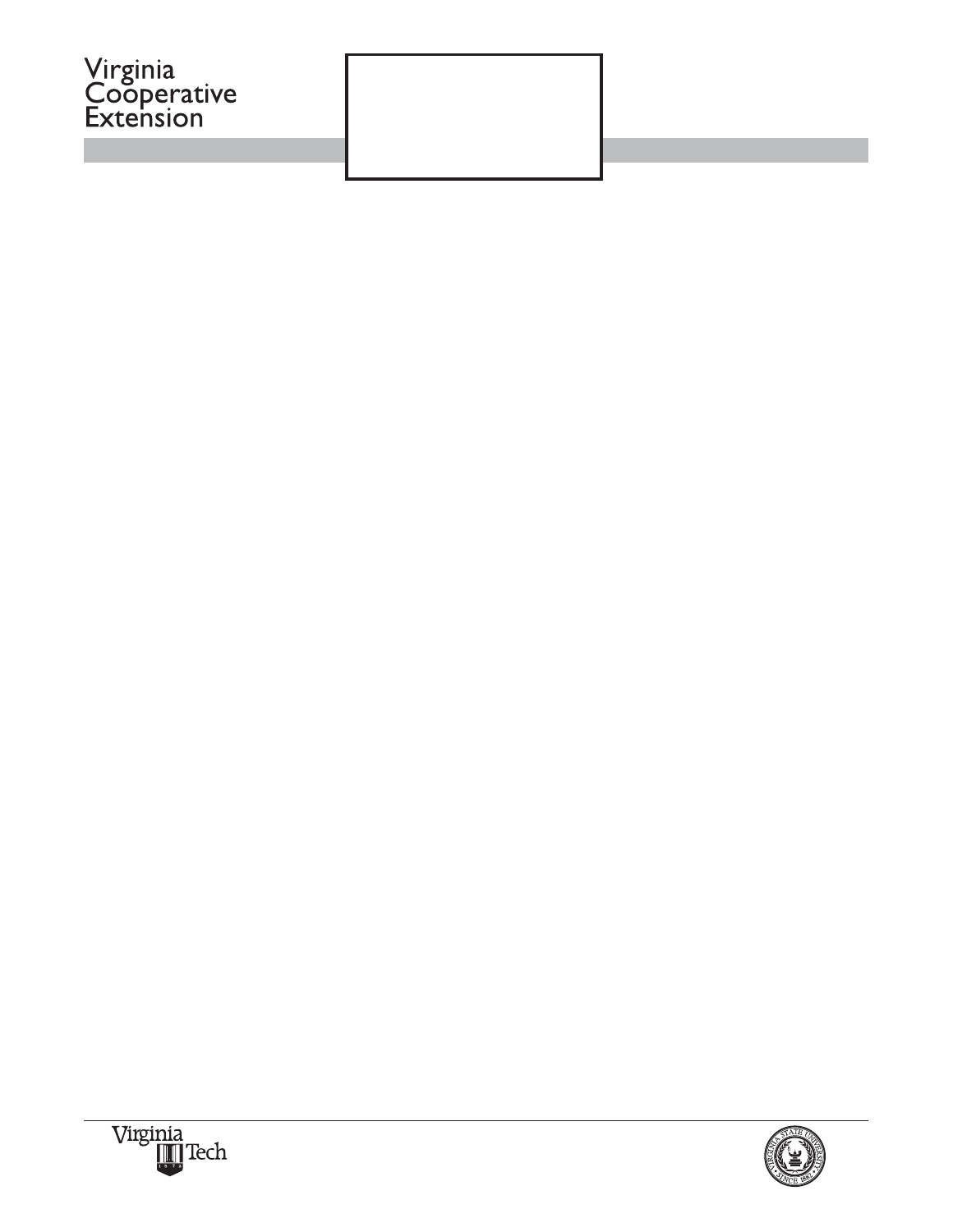# **TABLE OF CONTENTS**

| <b>SMALL GRAINS VARIETIES RECOMMENDED</b>                                                                                                                                                                             | Page 1             |            |
|-----------------------------------------------------------------------------------------------------------------------------------------------------------------------------------------------------------------------|--------------------|------------|
| <b>TABLE OF CONTENTS</b>                                                                                                                                                                                              | Page 2             |            |
| <b>COMMERCIAL BARLEY AND WHEAT ENTRIES</b>                                                                                                                                                                            | Page 3             |            |
| <b>INTRODUCTION</b>                                                                                                                                                                                                   | Page 4             |            |
| <b>BARLEY VARIETIES</b><br><b>SUMMARY OF BARLEY MANAGEMENT PRACTICES FOR THE 2003</b>                                                                                                                                 | Page 4             |            |
| <b>HARVEST SEASON</b>                                                                                                                                                                                                 | Page 5             |            |
| TABLE 1. Yield performance of entries in the Virginia Tech Barley Test, 2003 harvest.<br>TABLE 2. Two-year average yield performance of entries in the Virginia Tech Barley Tests,<br>2002 and 2003 harvests.         | Page 5-6<br>Page 7 |            |
| TABLE 3. Three-year average yield performance of entries in the Virginia Tech Barley<br>Tests, 2001, 2002, and 2003 harvests.                                                                                         | Page 8             |            |
| TABLE 4. Performance summary of entries in the Virginia Tech Barley Test, 2003 harvest.                                                                                                                               | Page 9-10          |            |
| <b>WHEAT VARIETIES</b><br><b>SUMMARY OF WHEAT MANAGEMENT PRACTICES FOR THE 2003</b>                                                                                                                                   | Page 11            |            |
| <b>HARVEST SEASON</b>                                                                                                                                                                                                 | Page 11            |            |
| TABLE 5. Yield performance of entries in the Virginia Tech Wheat Test, 2003 harvest.<br>TABLE 6. Two-year average yield performance of entries in the Virginia Tech Wheat Tests,                                      |                    | Page 12-13 |
| 2002 and 2003 harvests.<br>TABLE 7. Three-year average yield performance of entries in the Virginia Tech Wheat                                                                                                        | Page 14            |            |
| Tests, 2001, 2002, and 2003 harvests.                                                                                                                                                                                 | Page 15            |            |
| TABLE 8. Performance summary of entries in the Virginia Tech Wheat Test, 2003 harvest.                                                                                                                                |                    | Page 16-17 |
| <b>EVALUATION OF FUNGICIDE/VARIETY INTERACTIONS</b><br>TABLE 9. Summary of performance of entries using seed treatment (Baytan® and Gaucho®) and                                                                      | Page 18            |            |
| foliar fungicide (Tilt®) in the Virginia Tech Wheat Test, 2003 harvest.<br>TABLE 10. Performance of entries in Virginia Tech Wheat Test at Warsaw, 2003 harvest, fungicide                                            |                    | Page 18-19 |
| Vs. no fungicide.                                                                                                                                                                                                     | Page 20-21         |            |
| TABLE 11. Two- and three-year yield performance of entries in the Virginia Tech Wheat Test at<br>Warsaw, 2001, 2002, and 2003 harvests, fungicide vs. no fungicide.                                                   |                    | Page 22    |
| WHEAT PLANTED NO-TILL INTO CORN STUBBLE<br>TABLE 12. Summary of performance of entries in the Virginia Tech No-Till Wheat Test at Warsaw,                                                                             | Page 23            |            |
| 2001, 2002, and 2003 harvests.                                                                                                                                                                                        |                    | Page 23-24 |
| <b>TRITICALE VARIETIES</b>                                                                                                                                                                                            |                    |            |
| <b>TABLE 13.</b> Performance summary of entries in the Virginia Tech Triticale Test, 2003 harvest.                                                                                                                    | Page 25            |            |
| TABLE 14. Yield performance of entries in the Virginia Tech Triticale Test, 2003 harvest.<br>TABLE 15. Two-year average yield performance of entries in the Virginia Tech Triticale Tests,<br>2002 and 2003 harvests. | Page 25<br>Page 26 |            |
| <b>TABLE 16.</b> Three-year average yield performance of entries in the Virginia Tech Triticale Tests,                                                                                                                |                    |            |
| 2001, 2002, and 2003 harvests.                                                                                                                                                                                        | Page 26            |            |
| <b>MILLING AND BAKING QUALITY</b>                                                                                                                                                                                     | Page 27            |            |
| TABLE 17. Milling and baking quality of entries in the Virginia Tech Wheat Test based on evaluations<br>Of the 2002 harvest.                                                                                          | Page 27-28         |            |
| <b>WHEAT SCAB RESEARCH</b>                                                                                                                                                                                            | Page 29            |            |
| TABLE 11. Reaction of entries in the 2002-03 Virginia Tech Wheat Test to Fusarium Head Blight.                                                                                                                        |                    | Page 29-30 |
| SELECTING WHEAT VARIETIES FOR SPECIFIC PLANTING DATES                                                                                                                                                                 | Page 31            |            |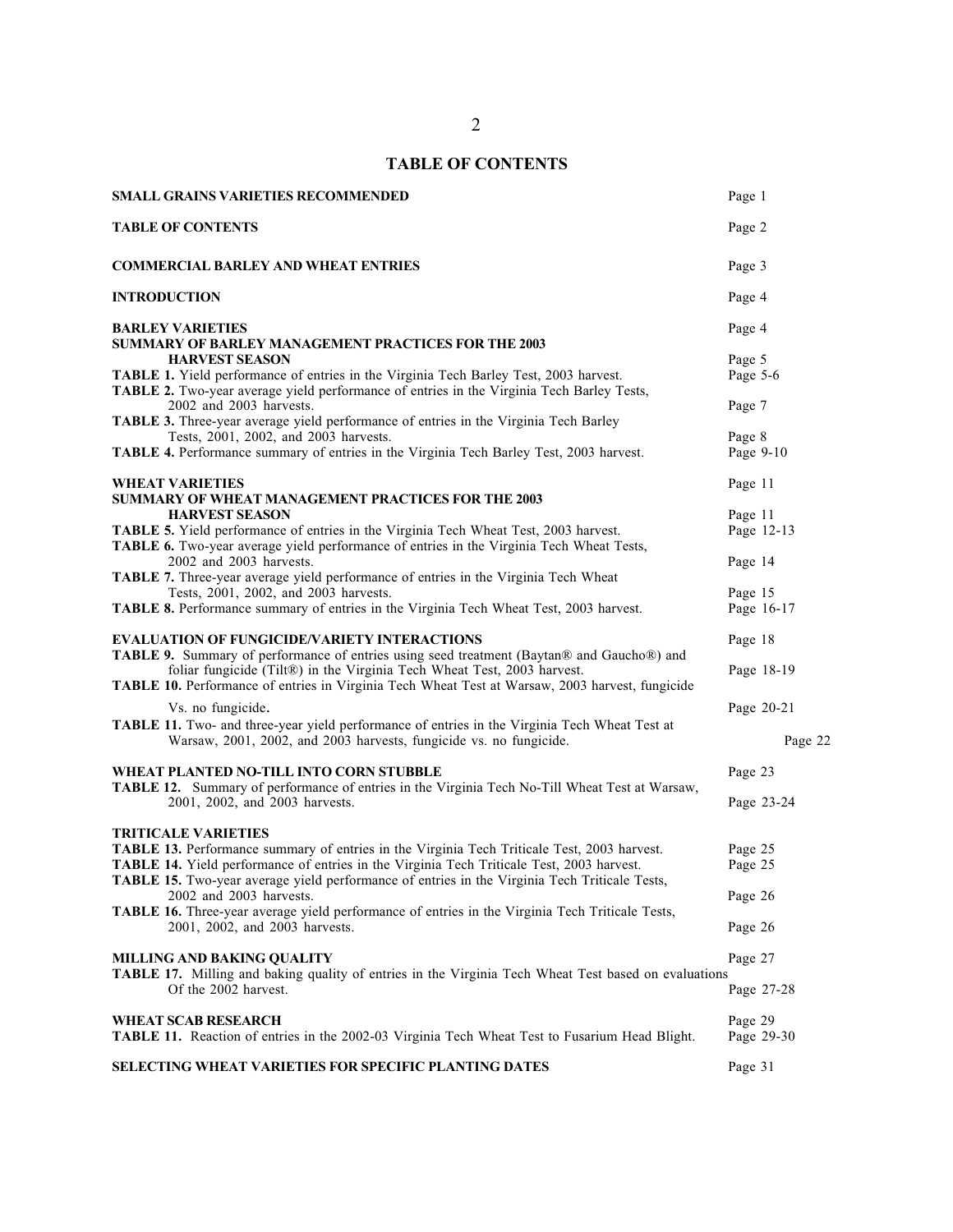#### **COMMERCIAL BARLEY ENTRIES**

Virginia Tech and Virginia Crop Improvement Association, 9142 Atlee Station Road, Mechanicsville, VA 23116 - Callao, Doyce, Nomini, Price, and Thoroughbred.

#### **COMMERCIAL AND EXPERIMENTAL WHEAT ENTRIES**

AgriPro Wheat, PO Box 411, 520 East 1050 South, Brookston, IN 47923 – Benton and Crawford.

Featherstone Seed Company, 13941 Genito Road, Amelia, VA 23002 - Featherstone 520.

University of Georgia, GA Station, 1109 Experiment Street, Griffin, GA 30223 - GA931241E16, GA931233E17, and GA931470E62.

University of Maryland, CMREC/Beltsville Facility, 12000 Beaver Dam Road, Laurel, MD 2 0708 – MD11-52, MD5-46, and MD71-5.

Michigan State University, 286 PSSB, East Lansing, MI 48824 - MSU line D8006.

North Carolina Foundation Seed Producers, Inc., 8220 Riley Hill Road, Zebulon, NC 27597 – Arcia (triticale).

North Carolina State University, 840 Method Rd, Unit 3, Box 7629, Raleigh, NC 27695-7629 – Neuse, NC98-26143, and NC98-24050. Pioneer Hibred International, Inc., Eastern Division, Tipton, IN 47072 - Pioneer Brand 2580, Pioneer Brand 26R24, Pioneer Brand 26R58, and

Pioneer Brand 2684.

Resource Seeds, Inc., 2355 Rice Pike, Union, KY 41091 - Trical 336, Trical 2115, and Trical 2205 (all triticales).

Royster-Clark, Inc., 70 N. Market St., Mt. Sterling, OH 43143 – Tribute (seed available 2003), V9212, and V9301.

Southern States Cooperative, PO Box 26234, Richmond, VA 23260 - SS 520, SS 535, SS 550, SS 560.

Syngenta Seeds, Inc., PO Box 1240, Winterville, NC 28590 – Century II, Coker 9025, Coker 9184, Coker 9295 and Coker B960457.

Uni-South Genetics, 2640-C Nolensville Road, Nashville, TN 37211 - USG 3209, USG 3350, USG 3430, and USG 3650.

Virginia Tech and Virginia Crop Improvement Association, 9142 Atlee Station Road, Mechanicsville, VA 23111 – Jackson, McCormick (seed available 2004), Roane, Sisson, and all lines prefixed by VA.

Appreciation is expressed to the Virginia Small Grains Check-Off Board, AGSouth Genetics, AgriPro Wheat, Featherstone Seed, Pioneer Hibred International, Resource Seeds, Southern States Cooperative, Syngenta Seeds, UniSouth Genetics, Western Plant Breeders, and the Virginia Crop Improvement Association for their financial support of the Small Grains Variety Testing Program at Virginia Tech.

Conducted and summarized by the following Virginia Tech employees: Dr. Daniel E. Brann, Extension Agronomist, Grains (retired); Dr. Carl Griffey, Small Grains Breeder; Mr. Harry Behl, Agricultural Supervisor; Ms. Elizabeth Rucker and Mr. Tom Pridgen, Research Associates. Location Supervisors: Mr. Tom Custis (Painter); Mr. Bobby Ashburn (Holland); Mr. Bob Pitman, Mr. Mark Vaughn, Mr. Jason Kenner, and Mr. Charles Sanford (Warsaw); Mr. Bill Wilkinson III and Mr. Bud Wilmouth (Blackstone); Dr. Carl Griffey, Mr. Wynse Brooks, and Mr. Tom Pridgen (Blacksburg); Mr. Robert A. Clark, Mr. Tom Stanley, Richard Fitzgerald (Shenandoah Valley); Mr. David Starner and Mr. Denton Dixon (Orange).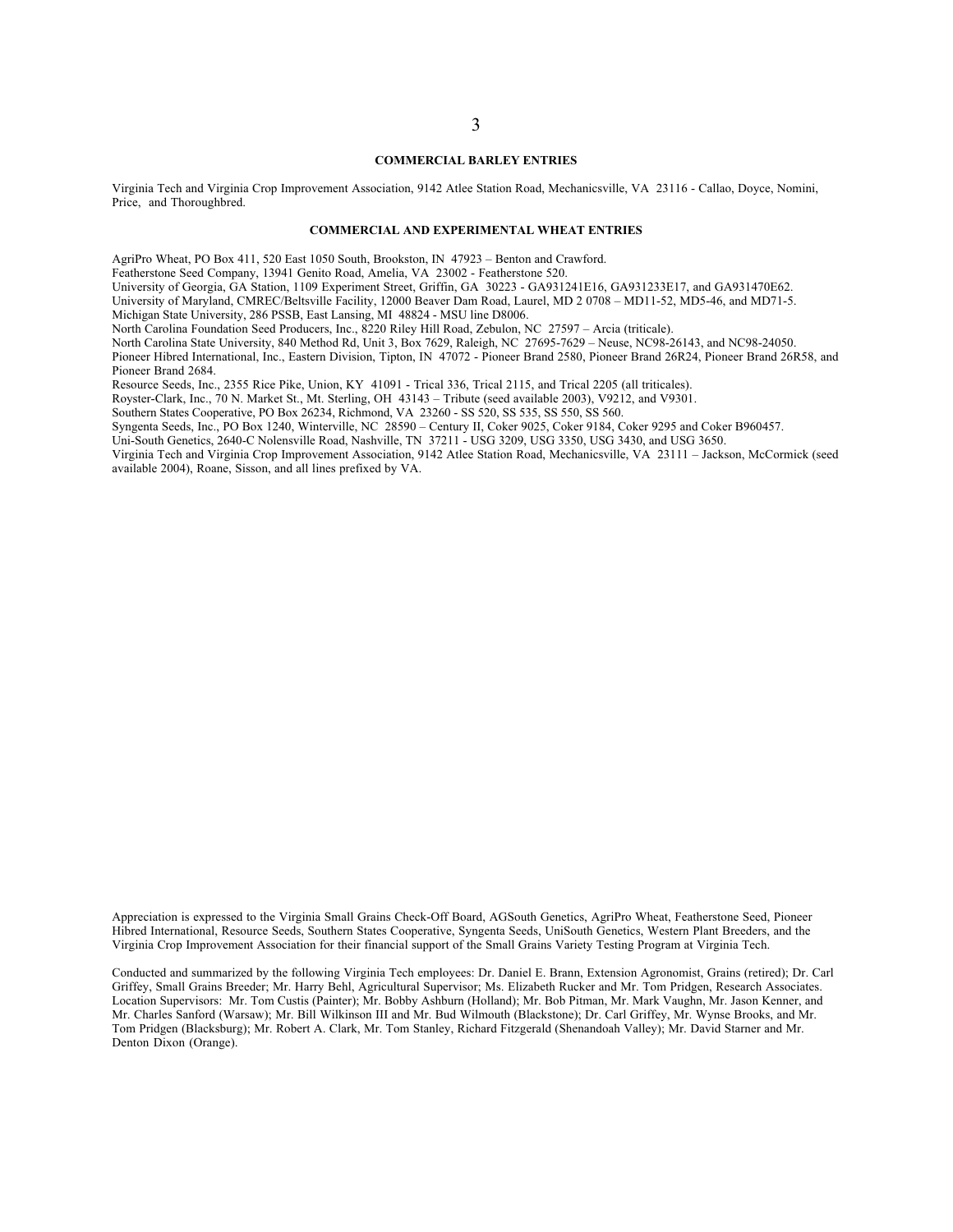#### **INTRODUCTION**

The following tables present results from barley and wheat varietal tests conducted in Virginia in 2001-2003. Yield data are given for individual locations; yield and other performance characteristics are averaged over the number of locations indicated. Performance of a given variety often varies widely over locations and years which makes multiple location-year averages a more valid indication of expected performance than data from a single year or location. All tests in 2001-2003 were grown in seven-inch rows planted at 22 seeds per row foot with the exception of Blacksburg and Warsaw which were grown in six-inch rows at 22 seeds per row foot. The plots were trimmed during the winter to 9 feet in length. Details about management practices for barley and wheat are included in the bulletin. The wheat and barley tests at Holland and Blackstone were not planted due to wet soils until early December. Excess rain during the winter on these soils resulted in poor and variable crop development. The plots were therefore abandoned.

## **BARLEY VARIETIES**

#### **Hulled Barley**

Virginia is an excellent place to produce barley. It fits well into cropping systems and has a yield potential in excess of 100 bushels per acre as shown by the three year averages of current varieties and Virginia Tech lines. Even in an extremely wet harvest season newer hulled barley lines had average test weights exceeding 46 pounds per bushel.

Hulled barley makes good feed for horses, dairy animals, beef, sheep, and some laying hens. The problem is that these industries in Virginia and the mid-Atlantic region use only limited quantities of barley. Profitable barley production on over 50,000 acres in Virginia is going to require revival of international market opportunities and/or development of barley varieties that livestock feeders want to buy.

Virginia and the mid-Atlantic region have produced low test weight, poor quality barley for too many years. No one wants to buy barley with 43-45 pound test weight like we have been growing with awnletted varieties such as Wysor, Nomini, or Starling. The genetic test weight of these varieties is about 48 pounds/bushel but it decreases rapidly with drought during grain fill or rainfall during harvest. **Cash grain barley producers must switch from varieties such as Nomini and Starling to Price. This is the only way we can possibly compete in export markets. This plea is made for the entire mid-Atlantic region since the Perdue facility at Norfolk receives grain from the whole region. It will not be sufficient for Virginia farmers to switch since their grain will be blended with barley from the entire mid-Atlantic region.**

Virginia Tech released a new barley variety named Price in 2002. Price averaged 107 bushels per acre the past two years at Warsaw compared to 103 bushels per acre for Callao. The major advantage of Price over Callao is improved standability. Price, like Callao, has excellent test weight in the 50-51 pounds per bushel range in good seasons and above 45 pounds per bushel in poor harvest conditions. Price will be available to producers in the fall of 2003. The other notable on hulled barley is the new release from Virginia Tech, Thoroughbred (old VA97B-388.) This exciting, new hulled barley has plump, bright color, beautiful seed with test weights in the 50 pounds per bushel range. Even in the extremely poor harvest conditions of 2003, Thoroghbred had an average test weight of 46.7 pounds per bushel. It is also the topyielding variety statewide each of the past three years with a three-year statewide average of 116 bushels per acre. Thoroughbred has large awns that are easily removed at harvest because they break easily during harvesting. Markets for this excellent quality hulled barley need to be developed.

#### **Hulless Barley**

Hulless barley grows and looks like regular barley until it is almost mature. When almost mature, the glumes start to separate. The grain is separated from the glumes when combined. Grain of hulless barley looks more like wheat than traditional barley.

Hulless barley is creating considerable interest among livestock feeders. Samples of Doyce, the new hulless barley released by Virginia Tech, have been shared with some representatives of the poultry, swine, dairy, equine and beef industries. A new publication, "Hulless Barley Marketing Initiative for the Mid-Atlantic Poultry and Swine Industries" relates current information about feeding hulless barley to swine and poultry. It is available in limited quantities (request

## a copy by contacting Elizabeth Rucker at (540) 231-4490 or  $egrucker@vt.edu.)$

As you can see from Table 1, the yields of current hulless barley lines are generally about 20 percent lower than those of hulled barley lines. This is expected since the hull makes up about 15 percent of the weight of traditional barley and the breeding program for hulless barley is relatively new. Rapid progress of this new program at Virginia Tech by Dr. Carl Griffey's small grains breeding group is evident when two-year average yields of South Carolina's line H585 at 71 bushels per acre are compared with those of Doyce at 78 bushels per acre and VA00H-65 at 83 bushels per acre. Test weight of hulless barley is generally in the 56 to 60 pounds per bushel range. The poor harvest conditions in 2003 produced test weights in the 52 to 55 pounds per bushel range. Limited quantities of Doyce will be available to seedsment in the fall of 2003 and to producers in the fall of 2004. Standability of Doyce and most of the hulless barley lines is good.

Barley may still have a bright future in Virginia and the mid-Atlantic region **if** we strive to produce what the customer wants. Let's improve our barley quality and see what happens. Hopefully we can take advantage of the excellent hulless barley lines being developed at Virginia Tech by Dr. Griffey's "barley team" of Wynse Brooks and Mark Vaughn. We have a great deal to lose if barley becomes obsolete and no longer is a viable crop in our rotation system.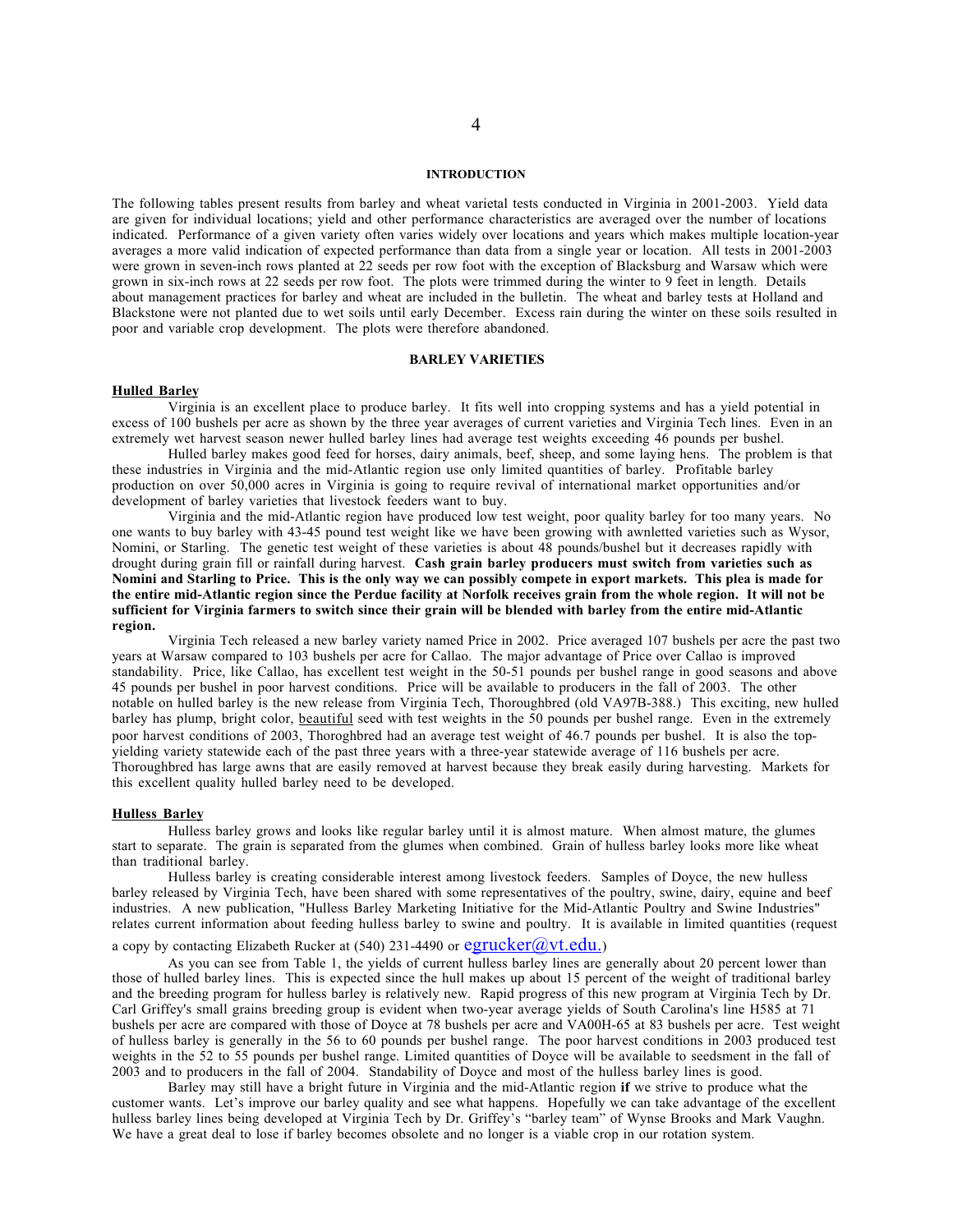## **SUMMARY OF BARLEY MANAGEMENT PRACTICES FOR THE 2003 HARVEST SEASON**

**Blacksburg** - Planted October 19, 2002. Preplant fertilizer was 25-70-60 on October 8, 2002. Site was fertilized with 80-0- 0 plus 0.6 oz Harmony Extra7 on March 23, 2003. Harvest occurred on June 15, 2003.

**Blackstone** - Planted December 3, 2002. Plots were abandoned.

Painter - Planted November 26, 2002. Preplant fertilizer was 500 lb 5-10-10 applied October 16, 2002. One hundred lb N and 0.5 oz Harmony Extra7 were applied March 13, 2003. Malathion® 57EC was applied at 1.5 pt May 6, 2003. Harvest occurred on June 25, 2003.

**Warsaw** - Planted October 23, 2002. Preplant fertilizer was 30-60-60 applied October 2, 2002. Fertilization at 40 lb N using 24-0-0-3 was applied January 15, 2003. Harmony Extra7 at 0.6 was applied March 18, 2003. Fertilization at 40 lb N using 24-0-0-3 was applied March 24, 2003. Warrior® at 2.56 oz was applied May 2, 2003. Harvest occurred June 23, 2003.

**Orange** - Planted October 9, 2002. Preplant fertilization was 500 lb 5-10-10 with 15 lb S on September 19, 2002. Sixty lb N and Harmony Extra® at 0.4 oz were applied March 11, 2003. Harvest occurred on June 23, 2003.

| <b>Hulled Lines</b> | <b>Blacksburg</b>    | Orange | <b>Painter</b>                     | Warsaw           |                              | Average |                          |  |
|---------------------|----------------------|--------|------------------------------------|------------------|------------------------------|---------|--------------------------|--|
| <b>THOROUGHBRED</b> | 91<br>$\ddot{}$      | 104    | 92                                 | 96               | $\ddot{}$                    | 96      | $+$                      |  |
| VA96-44-304         | 83                   | 95     | 109                                | 79               |                              | 92      | $\ddot{}$                |  |
| VA97B-175           | 87<br>$\ddot{}$      | 91     | 104                                | 83               |                              | 91      |                          |  |
| VA99B-161           | 77                   | 100    | 98                                 | 91               | $+$                          | 91      |                          |  |
| VA01B-26            | 84                   | 92     | 105                                | 85               |                              | 91      |                          |  |
| <b>NOMINI</b>       | 77                   | 91     | 96                                 | 95               | $+$                          | 90      |                          |  |
| VA97B-176           | 78                   | 91     | 107                                | 79               |                              | 89      |                          |  |
| VA00B-182           | 82                   | 90     | 108                                | 77               |                              | 89      |                          |  |
| <b>PRICE</b>        | 64                   | 102    | 105                                | 82               |                              | 88      |                          |  |
| VA98B-213           | 75                   | 97     | 101                                | 79               |                              | 88      |                          |  |
| VA99B-303           | 72                   | 99     | 110                                | 72               |                              | 88      |                          |  |
| VA98B-208           | 81                   | 85     | 100                                | 82               |                              | 87      |                          |  |
| VA99B-206           | 78                   | 94     | 106                                | 72               |                              | 87      |                          |  |
| <b>BARSOY</b>       | 70                   | 92     | 106                                | 75               |                              | 86      |                          |  |
| VA98B-199           | 62                   | 100    | 96                                 | 85               |                              | 86      |                          |  |
| VA99B-125           | 79                   | 85     | 102                                | 80               |                              | 86      |                          |  |
| VA00B-279           | 81                   | 83     | 89<br>$\overline{a}$               | 90               | $+$                          | 86      |                          |  |
| <b>CALLAO</b>       | 74                   | 93     | 98                                 | 75               |                              | 85      |                          |  |
| VA98B-524           | 66                   | 87     | 105                                | 74               |                              | 83      |                          |  |
| VA00B-91            | 63                   | 72     | 99                                 | 72               |                              | 77      | -                        |  |
| VA92-42-46          | 58<br>$\blacksquare$ | 90     | 85<br>$\qquad \qquad \blacksquare$ | 67               | $\qquad \qquad \blacksquare$ | 75      | $\overline{\phantom{0}}$ |  |
| <b>WYSOR</b>        | 56                   | 86     | 80<br>$\qquad \qquad \blacksquare$ | 63               | $\qquad \qquad \blacksquare$ | 71      |                          |  |
| Average             | 74                   | 92     | 100                                | 79               |                              | 86      |                          |  |
| LSD(0.05)           | 12                   | 15     | 11                                 | $\boldsymbol{9}$ |                              | $\,6\,$ |                          |  |
| C.V.                | 11                   | 11     | 8                                  | 8                |                              | 10      |                          |  |

## **Table 1. Yield performance (bu/acre) of entries in the Virginia Tech Barley Test, 2003 harvest.\***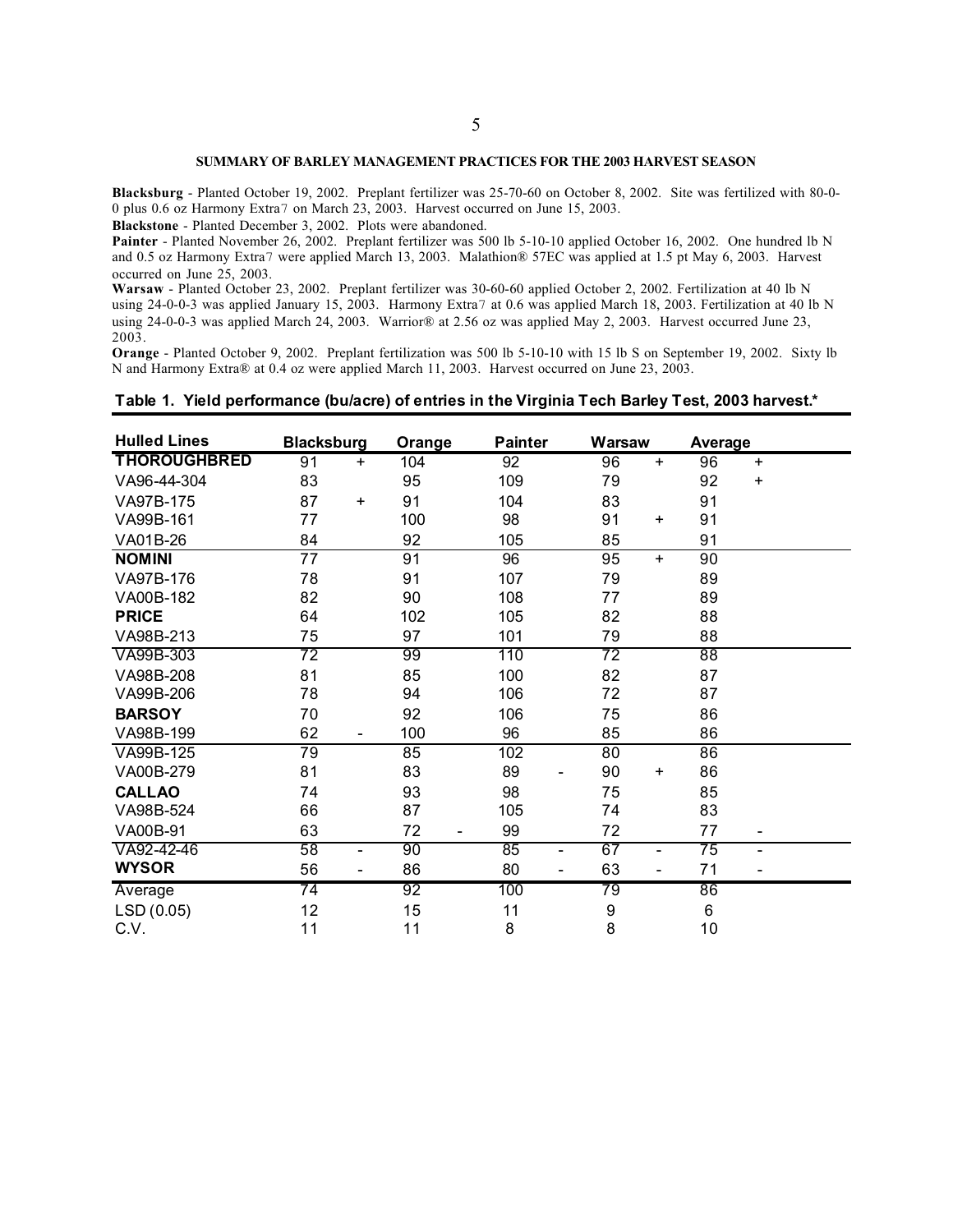| <b>Hulless Lines</b> | <b>Blacksburg</b> | Orange          | <b>Painter</b>  | <b>Warsaw</b>   | Average         |
|----------------------|-------------------|-----------------|-----------------|-----------------|-----------------|
| <b>VA00H-65</b>      | 66<br>$+$         | 83              | 73              | 60              | 71<br>$+$       |
| VA00H-89             | 59                | 85              | 78              | 65              | 71<br>$\ddot{}$ |
| VA01H-13             | 56                | 74              | 87<br>$\ddot{}$ | 63              | 70              |
| VA01H-26             | 56                | 75              | 87<br>$\ddot{}$ | 63              | 70              |
| VA00H-99             | 58                | 84              | 75              | 61              | 69              |
| <b>VA01H-37</b>      | 55                | 76              | 87              | 60<br>$\ddot{}$ | 69              |
| SC880248             | 64                | 78              | 70              | 61              | 68              |
| <b>VA00H-88</b>      | 63                | 72              | 70              | 66<br>$\ddot{}$ | 68              |
| <b>VA00H-97</b>      | 61                | 77              | 72              | 61              | 68              |
| VA00H-72             | 58                | 77              | 75              | 59              | 67              |
| VA00H-74             | 60                | 78              | 67              | 63              | 67              |
| <b>DOYCE</b>         | 52                | 74              | 80              | 63              | 67              |
| VA01H-44             | 55                | 77              | 79              | 57              | 67              |
| VA01H-124            | 60                | 73              | 74              | 64              | 67              |
| VA00H-70             | 58                | 78              | 70              | 60              | 66              |
| H585                 | 55                | 78              | 68              | 58              | 65              |
| <b>VA00H-8</b>       | 54                | 79              | 71              | 56              | 65              |
| VA00H-32             | 55                | 75              | 74              | 56              | 65              |
| VA01H-14             | 50                | 75              | 77              | 59              | 65              |
| VA01H-96             | 55                | 71              | 81              | 50              | 64              |
| VA01H-133            | 52                | $\overline{71}$ | $\overline{82}$ | 53              | 64              |
| VA00H-12             | 58                | 74              | 66              | 54              | 63              |
| VA01H-128            | 53                | 69              | 74              | 56              | 63              |
| VA01H-122            | 48                | 63              | 70              | 59              | 60              |
| VA00H-10             | 50                | 72              | 59              | 56              | 59              |
| VA01H-5              | 43                | 66              | 74              | 53              | 59              |
| Average              | 56                | $\overline{75}$ | $\overline{74}$ | 59              | 66              |
| LSD (0.05)           | $\boldsymbol{9}$  | 12              | 9               | $\overline{7}$  | 5               |
| C.V.                 | 11                | 11              | 8               | 8               | 10              |

**Table 1. Yield performance (bu/acre) of entries in the Virginia Tech Barley Test, 2003 harvest, continued.\***

\* Varieties are ordered by descending statewide yield averages. A plus or minus sign indicates a performance significantly above or below the test average, where hulled and hulless lines have been statistically analyzed separately.

Hulless barley is similar to hulled barley except the glumes thrash free of the seed when combined. Since the hulls make up 15% of the dry grain weight, yields of hulless barley are expected to be 15% lower than hulled barley.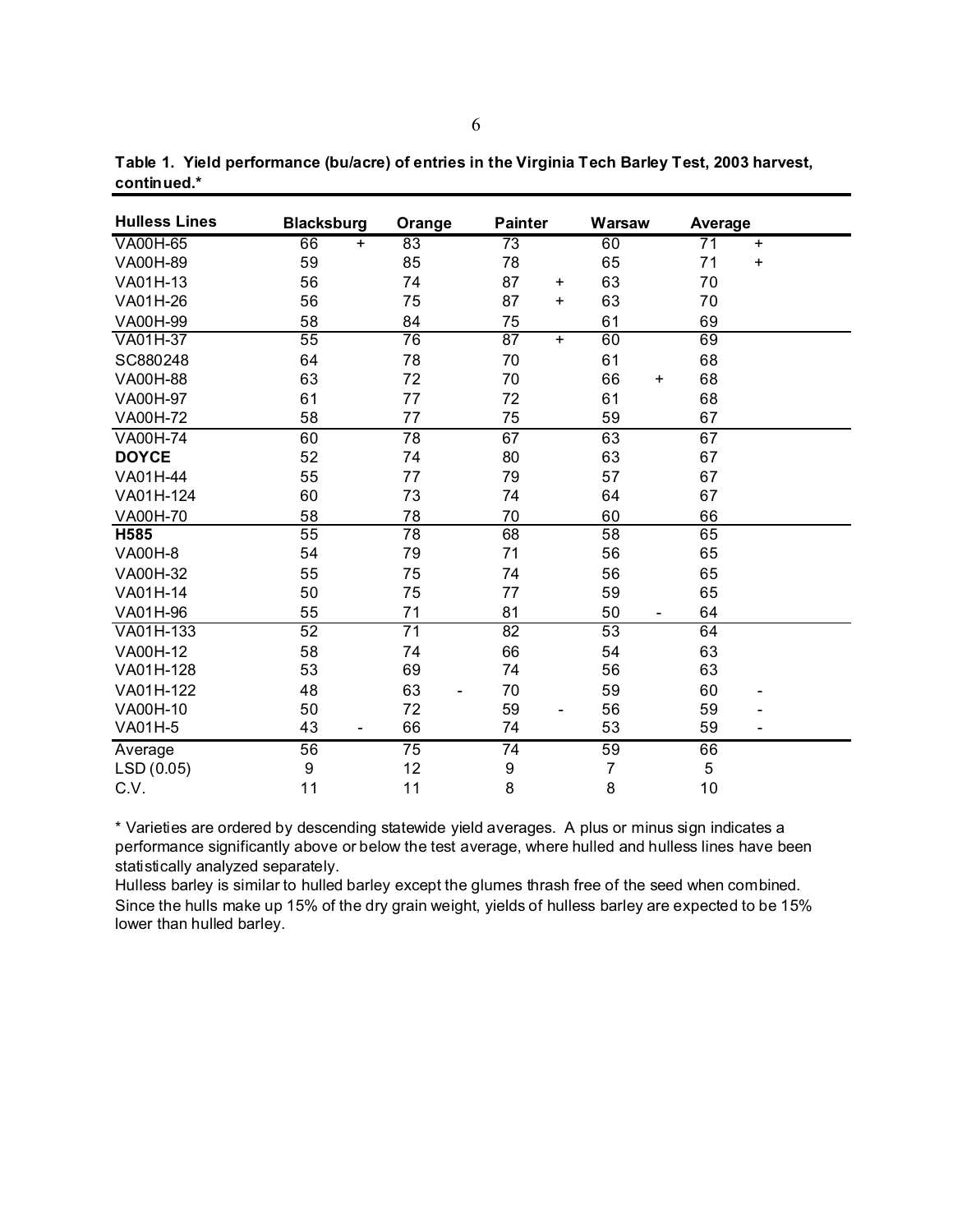| <b>Hulled Lines</b>  | Blacksburg      | Orange                       |                  | Painter        |                  | Warsaw                   | Average          |                          |                           |                          |
|----------------------|-----------------|------------------------------|------------------|----------------|------------------|--------------------------|------------------|--------------------------|---------------------------|--------------------------|
| <b>THOROUGHBRED</b>  | 116             | $+$                          | 105              |                | 95               |                          | 127              | $+$                      | 110                       | $\ddot{}$                |
| VA99B-303            | 96              |                              | 102              |                | 118              | $+$                      | 111              |                          | 107                       | +                        |
| <b>NOMINI</b>        | 107             | $\ddot{}$                    | 95               |                | 95               |                          | 119              | $+$                      | 105                       | $\ddot{}$                |
| VA97B-176            | 95              |                              | 96               |                | 106              |                          | 111              |                          | 102                       |                          |
| VA96-44-304          | 93              |                              | 104              |                | 106              |                          | 106              |                          | 102                       |                          |
| VA99B-161            | $\overline{92}$ |                              | 108              |                | 94               |                          | 115              |                          | 102                       |                          |
| VA97B-175            | 102             | $\ddot{}$                    | 93               |                | 101              |                          | 110              |                          | 101                       |                          |
| VA00B-182            | 101             | $\ddot{}$                    | 96               |                | 103              |                          | 107              |                          | 101                       |                          |
| VA98B-213            | 94              |                              | 104              |                | 97               |                          | 109              |                          | 101                       |                          |
| <b>PRICE</b>         | 84              | $\qquad \qquad \blacksquare$ | 109              | $\ddot{}$      | 101              |                          | 107              |                          | 100                       |                          |
| VA99B-125            | 96              |                              | 90               |                | 97               |                          | $\overline{112}$ |                          | 99                        |                          |
| VA99B-206            | 89              |                              | 92               |                | 105              |                          | 111              |                          | 99                        |                          |
| VA98B-199            | 88              |                              | 104              |                | 92               |                          | 113              |                          | 99                        |                          |
| VA98B-208            | 89              |                              | 89               |                | 101              |                          | 111              |                          | 98                        |                          |
| VA98B-524            | 80              |                              | 90               |                | 110              | $+$                      | 111              |                          | 98                        |                          |
| <b>CALLAO</b>        | 89              |                              | 97               |                | 93               |                          | 103              | $\blacksquare$           | 95                        |                          |
| <b>WYSOR</b>         | 88              |                              | 94               |                | 82               | $\overline{\phantom{0}}$ | 95               | $\overline{\phantom{a}}$ | 90                        |                          |
| VA92-42-46           | 82              | $\qquad \qquad -$            | 92               |                | 89               | $\overline{a}$           | 99               | $\overline{\phantom{0}}$ | 90                        | $\overline{\phantom{a}}$ |
| Average              | 93              |                              | 98               |                | 99               |                          | 110              |                          | 100                       |                          |
| LSD (0.05)           | $\overline{7}$  |                              | 11               |                | $\boldsymbol{9}$ |                          | $\overline{7}$   |                          | 4                         |                          |
| C.V.                 | 8               |                              | 11               |                | 9                |                          | $6\,$            |                          | 9                         |                          |
|                      |                 |                              |                  |                |                  |                          |                  |                          |                           |                          |
| <b>Hulless Lines</b> | Blacksburg      |                              | Orange           |                | Painter          |                          | Warsaw           |                          | Average                   |                          |
| <b>VA00H-65</b>      | 76              | $\bf{+}$                     | $\overline{87}$  | $\pm$          | $\overline{78}$  |                          | 92               |                          | $\overline{83}$           | $\ddot{}$                |
| <b>VA00H-88</b>      | 74              | $\ddot{}$                    | 78               |                | 76               |                          | 97               | $\ddot{}$                | 81                        | $\ddot{}$                |
| VA00H-99             | 70              |                              | 87               | $\ddot{}$      | 76               |                          | 92               |                          | 81                        | $+$                      |
| <b>VA00H-74</b>      | 71              |                              | 81               |                | 70               |                          | 89               |                          | 78                        |                          |
| <b>DOYCE</b>         | 62              |                              | 76               |                | 82               | +                        | 94               |                          | 78                        |                          |
| <b>VA00H-70</b>      | 69              |                              | 78               |                | $\overline{72}$  |                          | 91               |                          | $\overline{77}$           |                          |
| SC880248             | 64              |                              | 76               |                | 77               |                          | 88               |                          | 76                        |                          |
| VA00H-12             | 71              |                              | 70               | $\overline{a}$ | 76               |                          | 82               |                          | 74                        |                          |
| VA00H-10             | 65              |                              | 71               |                | 65               |                          | 88               |                          | 72                        |                          |
| VA00H-32             | 63              |                              | 64               |                | 75               |                          | 86               |                          | 72                        |                          |
| H585                 | 58              |                              | 75               |                | 68               |                          | 83               |                          | 71                        |                          |
| Average              | 68              |                              | $\overline{77}$  |                | 74               |                          | 89               |                          | $\overline{77}$           |                          |
| LSD (0.05)           | 6               |                              | $\boldsymbol{7}$ |                | $\,6$            |                          | $\overline{7}$   |                          | $\ensuremath{\mathsf{3}}$ |                          |
| C.V.                 | 9               |                              | 9                |                | 8                |                          | $\overline{7}$   |                          | $\boldsymbol{9}$          |                          |

**Table 2. Two-year average yield performance (bu/acre) of entries in the Virginia Tech Barley Tests, 2002 and 2003 harvests.\***

\* Varieties are ordered by descending statewide yield averages. A plus or minus sign indicates a performance significantly above or below the test average, where hulled and hulless lines have been statistically analyzed separately.

Hulless barley is similar to hulled barley except the glumes thrash free of the seed when combined. Since the hulls make up 15% of the dry grain weight, yields of hulless barley are expected to be 15% lower than hulled barley.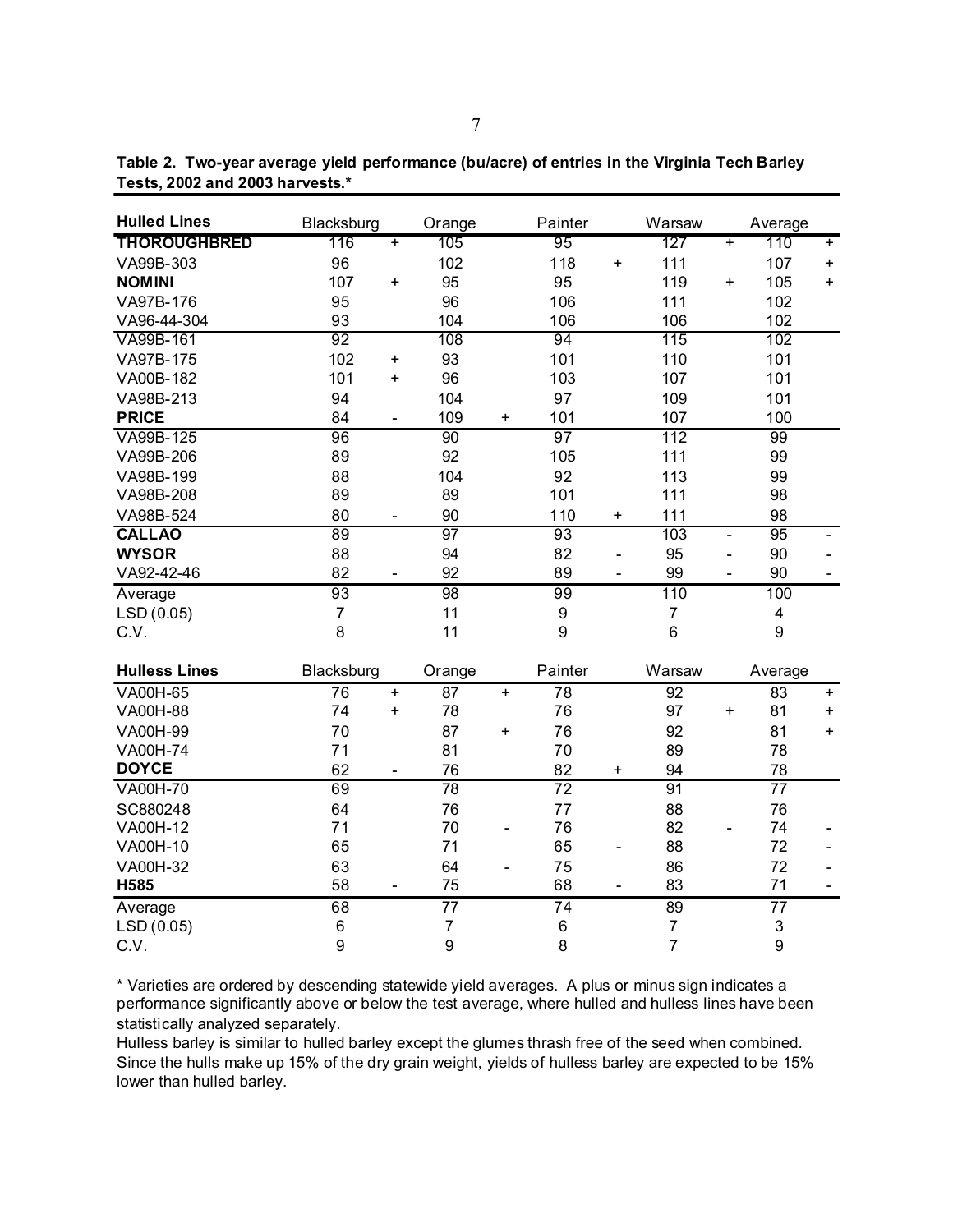| <b>Hulled Lines</b>  | Blacksburg<br>Orange |                              |        |                          | Painter |           | Warsaw         | Average                  |             |     |  |
|----------------------|----------------------|------------------------------|--------|--------------------------|---------|-----------|----------------|--------------------------|-------------|-----|--|
| <b>THOROUGHBRED</b>  | 115                  | $+$                          | 104    | $+$                      | 110     |           | 132            | $+$                      | 116         | $+$ |  |
| VA97B-176            | 104                  |                              | 93     |                          | 115     | $\ddot{}$ | 120            |                          | 109         | $+$ |  |
| <b>NOMINI</b>        | 108                  | $\ddot{}$                    | 93     |                          | 102     |           | 125            | $\ddot{}$                | 108         |     |  |
| VA97B-175            | 108                  | $\ddot{}$                    | 92     |                          | 108     |           | 117            |                          | 107         |     |  |
| VA98B-213            | 100                  |                              | 99     |                          | 107     |           | 117            |                          | 106         |     |  |
| VA99B-161            | 97                   |                              | 106    | $\ddot{}$                | 102     |           | 119            |                          | 106         |     |  |
| VA96-44-304          | 91                   |                              | 99     |                          | 115     | $\ddot{}$ | 117            |                          | 106         |     |  |
| VA98B-208            | 95                   |                              | 89     |                          | 113     |           | 120            |                          | 105         |     |  |
| <b>PRICE</b>         | 92                   |                              | 105    | $\ddot{}$                | 111     |           | 115            |                          | 105         |     |  |
| VA99B-125            | 104                  |                              | 87     |                          | 103     |           | 120            |                          | 104         |     |  |
| VA98B-199            | 95                   |                              | 101    |                          | 100     |           | 122            | $+$                      | 104         |     |  |
| VA99B-206            | 95                   |                              | 89     |                          | 112     |           | 115            |                          | 103         |     |  |
| <b>CALLAO</b>        | 95                   |                              | 92     |                          | 104     |           | 110            | $\overline{\phantom{a}}$ | 101         |     |  |
| <b>WYSOR</b>         | 91                   | $\qquad \qquad \blacksquare$ | 89     |                          | 91      |           | 106            |                          | 95          |     |  |
| VA92-42-46           | 88                   | $\overline{\phantom{a}}$     | 92     |                          | 92      |           | 107            |                          | 95          |     |  |
| Average              | 99                   |                              | 95     |                          | 106     |           | 117            |                          | 105         |     |  |
| LSD(0.05)            | 6                    |                              | 9      |                          | 8       |           | 5              |                          | 4           |     |  |
| C.V.                 | 8                    |                              | 11     |                          | 10      |           | $6\phantom{1}$ |                          | 9           |     |  |
| <b>Hulless Lines</b> | Blacksburg           |                              | Orange |                          | Painter |           | Warsaw         |                          | Average     |     |  |
| <b>DOYCE</b>         | 73                   |                              | 75     |                          | 91      | $+$       | 102            | $+$                      | 86          | $+$ |  |
| SC880248             | 71                   |                              | 78     |                          | 83      |           | 95             |                          | 82          |     |  |
| VA00H-12             | 78                   | $\ddot{}$                    | 71     |                          | 81      |           | 91             |                          | 81          |     |  |
| H585                 | 68                   |                              | 73     |                          | 77      |           | 91             |                          | 78          |     |  |
| <b>VA00H-32</b>      | 70                   |                              | 66     | $\overline{\phantom{0}}$ | 79      |           | 91             |                          | 77          |     |  |
| Average              | 72                   |                              | 73     |                          | 82      |           | 94             |                          | 81          |     |  |
| LSD (0.05)           | 5                    |                              | 7      |                          | 5       |           | 4              |                          | $\mathsf 3$ |     |  |
| C.V.                 | 8                    |                              | 11     |                          | 8       |           | $\,6$          |                          | 9           |     |  |

**Table 3. Three-year average yield performance (bu/acre) of entries in the Virginia Tech Barley Tests, 2001, 2002, and 2003 harvests.\***

\* Varieties are ordered by descending statewide yield averages. A plus or minus sign indicates a performance significantly above or below the test average.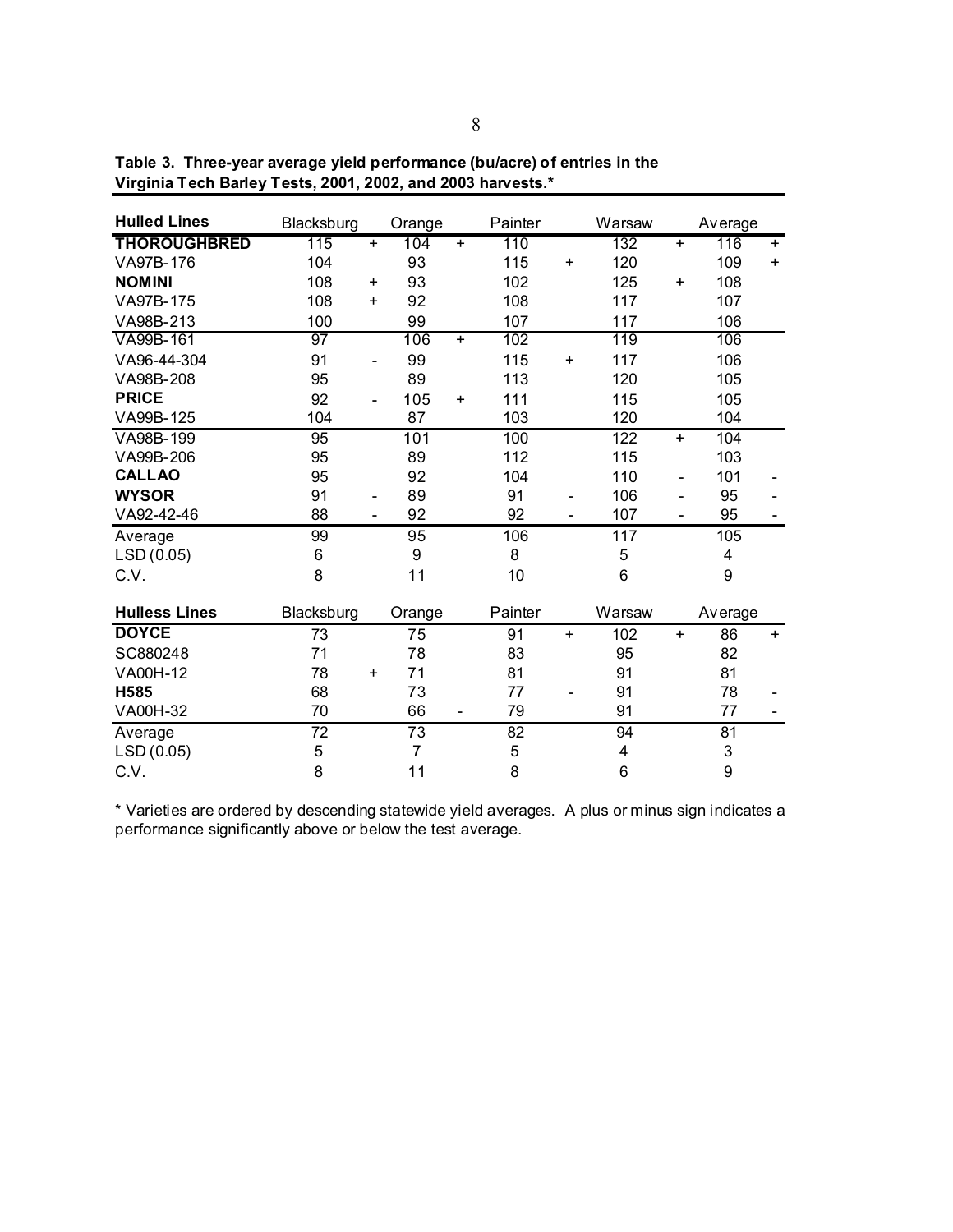| Table 4. Performance summary of entries in the Virginia Tech Barley Test, 2003 harvest.* |  |  |
|------------------------------------------------------------------------------------------|--|--|
|                                                                                          |  |  |

|                     |                                | Test                   | Date                 |                                    | Leaf                                                                                                                                                             | <b>Net</b>                                 | Sept-                                       |                  |
|---------------------|--------------------------------|------------------------|----------------------|------------------------------------|------------------------------------------------------------------------------------------------------------------------------------------------------------------|--------------------------------------------|---------------------------------------------|------------------|
|                     | Yield                          | W eight                | Headed               | Height                             | Rust                                                                                                                                                             | <b>Blotch</b>                              | oria                                        | Lodging          |
| <b>Hulled Lines</b> | (Bu/a)                         | (Lb/bu)                | $(Mar31+)$           | (ln)                               |                                                                                                                                                                  | $(0-9)$                                    |                                             | $(0.2 - 10)$     |
|                     | (4)                            | (4)                    | (3)                  | (3)                                | (1)                                                                                                                                                              | (3)                                        | (1)                                         | (4)              |
| <b>THOROUGHBRED</b> | 96<br>$+$                      | 46.7<br>$+$            | 31<br>$+$            | 36<br>$+$                          | $\overline{6}$<br>$+$                                                                                                                                            | 3                                          | $\overline{0}$                              | 1.9              |
| VA96-44-304         | 92<br>$+$                      | 46.0                   | 25<br>$\blacksquare$ | 33<br>$\qquad \qquad \blacksquare$ | 3                                                                                                                                                                | 4<br>$\ddot{}$                             |                                             | 4.1              |
| VA97B-175           | 91                             | 46.2<br>$\ddot{}$      | 26                   | 32<br>$\blacksquare$               | 3                                                                                                                                                                | 3                                          |                                             | 3.2              |
| VA99B-161           | 91                             | 44.4                   | 28                   | 34<br>$\qquad \qquad -$            | 5<br>÷.                                                                                                                                                          | 3                                          |                                             | 6.3<br>$+$       |
| VA01B-26            | 91                             | 44.6                   | 28                   | 38<br>$\ddot{}$                    | 1<br>$\blacksquare$                                                                                                                                              | 3                                          | 1                                           | 2.6              |
| <b>NOMINI</b>       | $\overline{90}$                | 43.0<br>$\blacksquare$ | 26<br>$\blacksquare$ | 42<br>$+$                          | 5<br>$+$                                                                                                                                                         | $\overline{2}$<br>$\overline{\phantom{0}}$ | $\overline{0}$<br>$\blacksquare$            | $\overline{4.2}$ |
| VA97B-176           | 89                             | 47.4<br>$\ddot{}$      | 27<br>$\blacksquare$ | 34<br>$\blacksquare$               | 3                                                                                                                                                                | 3                                          | 1                                           | 4.2              |
| VA00B-182           | 89                             | 46.6<br>$\ddot{}$      | 24<br>$\blacksquare$ | 33<br>$\overline{\phantom{0}}$     | $\overline{\mathbf{4}}$<br>÷.                                                                                                                                    | 4<br>$\ddot{}$                             | 3<br>+                                      | 6.4<br>$+$       |
| <b>PRICE</b>        | 88                             | 45.6                   | 29<br>$\ddot{}$      | 35                                 | 5<br>$\ddot{}$                                                                                                                                                   | 3                                          | $\overline{2}$<br>+                         | 4.4              |
| VA98B-213           | 88                             | 46.2<br>$\ddot{}$      | 30<br>$\ddot{}$      | 32<br>$\blacksquare$               | 5<br>$\ddot{}$                                                                                                                                                   | 3                                          | $\overline{2}$<br>$\ddot{}$                 | 3.5              |
| VA99B-303           | 88                             | 44.6                   | 29<br>$+$            | 34<br>$\overline{\phantom{0}}$     | 1<br>$\blacksquare$                                                                                                                                              | $\overline{5}$<br>$\ddot{}$                | $\overline{3}$<br>$+$                       | 5.4<br>$+$       |
| VA98B-208           | 87                             | 46.1<br>$\ddot{}$      | 30<br>$+$            | 29<br>$\overline{\phantom{a}}$     | 3                                                                                                                                                                | $\overline{2}$<br>-                        | 1                                           | 1.7              |
| VA99B-206           | 87                             | 45.5                   | 28                   | 37<br>÷                            | 1<br>$\overline{\phantom{a}}$                                                                                                                                    | 5<br>$\ddot{}$                             | 3<br>+                                      | 4.7              |
| <b>BARSOY</b>       | 86                             | 46.2<br>+              | 24<br>$\blacksquare$ | 38<br>+                            | 8<br>÷.                                                                                                                                                          | $\overline{2}$                             | $\mathbf 0$<br>$\qquad \qquad \blacksquare$ | 3.7              |
| VA98B-199           | 86                             | 44.9                   | 30<br>+              | 35                                 | 5<br>+                                                                                                                                                           | 3                                          | $\overline{2}$<br>+                         | 5.5<br>$+$       |
| VA99B-125           | 86                             | 47.0<br>$+$            | 29<br>$+$            | 32<br>$\overline{\phantom{a}}$     | $\overline{\mathbf{4}}$<br>$+$                                                                                                                                   | $\overline{3}$                             | 1                                           | 5.0              |
| VA00B-279           | 86                             | 44.0<br>$\blacksquare$ | 23<br>$\blacksquare$ | 39<br>+                            | $\overline{2}$                                                                                                                                                   | $\overline{c}$                             | $\mathbf 0$                                 | 3.1              |
| <b>CALLAO</b>       | 85                             | 46.2<br>+              | 27<br>$\blacksquare$ | 32<br>$\qquad \qquad -$            | 3                                                                                                                                                                | 3                                          | 1                                           | 6.1<br>$\ddot{}$ |
| VA98B-524           | 83                             | 43.3                   | 32<br>$\ddot{}$      | 32<br>$\overline{\phantom{a}}$     | $\mathbf 0$<br>$\hskip1.6pt\hskip1.6pt\hskip1.6pt\hskip1.6pt\hskip1.6pt\hskip1.6pt\hskip1.6pt\hskip1.6pt\hskip1.6pt\hskip1.6pt\hskip1.6pt\hskip1.6pt\hskip1.6pt$ | 3                                          |                                             | 4.5              |
| <b>VA00B-91</b>     | 77<br>$\overline{\phantom{0}}$ | 45.4                   | 31<br>$+$            | 33<br>$\blacksquare$               | 1<br>$\blacksquare$                                                                                                                                              | 3                                          | 1                                           | 2.0              |
| VA92-42-46          | 75                             | 42.2<br>$\blacksquare$ | 29<br>$\ddot{}$      | 41<br>÷                            | $\mathbf 0$<br>$\blacksquare$                                                                                                                                    | $\overline{7}$<br>$\ddot{}$                | 5<br>$\ddot{}$                              | 5.3<br>$+$       |
| <b>WYSOR</b>        | 71                             | 42.7                   | 29<br>$+$            | 40<br>÷.                           | $\overline{7}$<br>÷.                                                                                                                                             | 3                                          | $\mathbf 0$<br>$\blacksquare$               | 5.3<br>$\ddot{}$ |
| Average             | 86                             | 45.2                   | $\overline{28}$      | $\overline{35}$                    | $\overline{3}$                                                                                                                                                   | $\overline{3}$                             | 1                                           | 4.2              |
| LSD (0.05)          | 6                              | 0.9                    | 1                    | 1                                  | 1                                                                                                                                                                | 1                                          | 1                                           | 1.1              |
| C.V.                | 10                             | 2.8                    | 4                    | 4                                  |                                                                                                                                                                  |                                            |                                             |                  |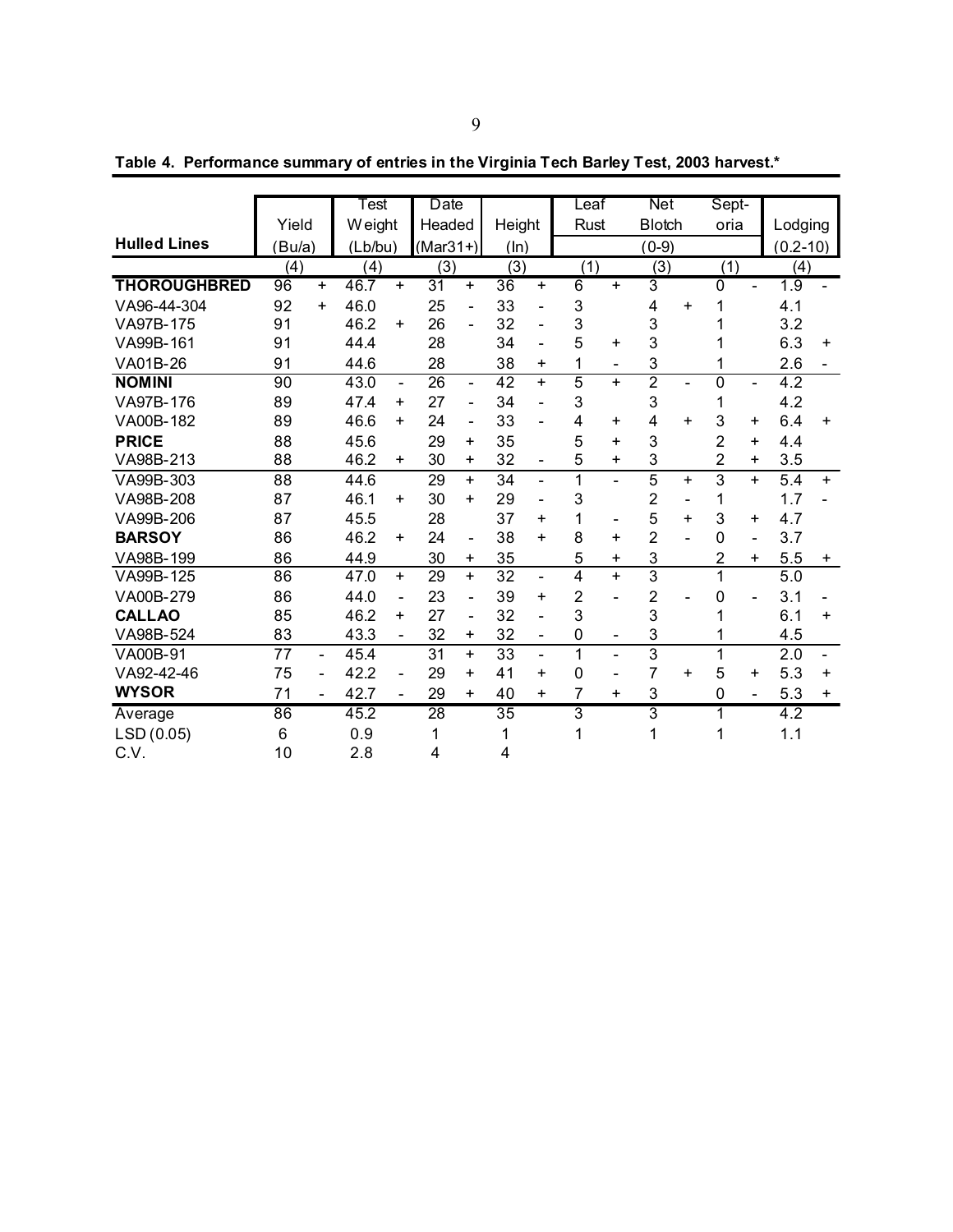|                      |                                    | Test    |                          |                 | Date                     |                 |                          | Leaf           |                          | <b>Net</b>                |     | Sept-          |                              |              |           |
|----------------------|------------------------------------|---------|--------------------------|-----------------|--------------------------|-----------------|--------------------------|----------------|--------------------------|---------------------------|-----|----------------|------------------------------|--------------|-----------|
|                      | Yield                              | W eight |                          | Headed          |                          | Height          |                          | Rust           |                          | <b>Blotch</b>             |     | oria           |                              | Lodging      |           |
| <b>Hulless Lines</b> | (Bu/a)                             | (Lb/bu) |                          | $(Mar31+)$      |                          | (ln)            |                          |                |                          | $(0-9)$                   |     |                |                              | $(0.2 - 10)$ |           |
|                      | (4)                                | (4)     |                          | (3)             |                          | (3)             |                          | (1)            |                          | (3)                       |     | (1)            |                              | (4)          |           |
| <b>VA00H-65</b>      | 71<br>$+$                          | 55.2    | $+$                      | 30              | $+$                      | 34              |                          |                | $+$                      | 4                         |     | $\overline{0}$ |                              | 2.5          |           |
| VA00H-89             | 71<br>$+$                          | 54.1    |                          | 31              | $\ddot{}$                | 35              |                          | 7              | +                        | 4                         |     | 1              |                              | 1.8          |           |
| VA01H-13             | 70                                 | 52.9    | $\overline{\phantom{a}}$ | 30              | $\ddot{}$                | 35              |                          | 1              | $\overline{\phantom{0}}$ | 4                         |     | 1              |                              | 3.6          |           |
| VA01H-26             | 70                                 | 52.9    | $\overline{\phantom{0}}$ | 30              | $\ddot{}$                | 33              | $\overline{\phantom{0}}$ | $\mathbf 0$    | $\overline{\phantom{0}}$ | 3                         |     | $\overline{2}$ | $\ddot{}$                    | 2.9          |           |
| VA00H-99             | 69                                 | 54.9    | +                        | 31              | $\ddot{}$                | 34              |                          | $\overline{7}$ | $\ddot{}$                | $\overline{\mathbf{4}}$   |     | 1              |                              | 1.6          |           |
| VA01H-37             | 69                                 | 51.7    | $\blacksquare$           | 30              | $+$                      | 33              | $\overline{a}$           | 1              | $\overline{a}$           | $\overline{4}$            |     | 1              |                              | 4.3          | $+$       |
| SC880248             | 68                                 | 54.0    |                          | 29              |                          | 38              | $\ddot{}$                | $\overline{7}$ | $\ddot{}$                | $\overline{4}$            |     | 1              |                              | 3.8          | $+$       |
| <b>VA00H-88</b>      | 68                                 | 54.2    |                          | 30              | +                        | 34              | $\overline{\phantom{0}}$ | 6              | +                        | $\overline{4}$            |     | 1              |                              | 2.3          |           |
| VA00H-97             | 68                                 | 54.8    | $\ddot{}$                | 31              | $\ddot{}$                | 34              | $\overline{a}$           | 6              | $\ddot{}$                | $\overline{4}$            |     | 1              |                              | 2.1          |           |
| <b>VA00H-72</b>      | 67                                 | 53.9    |                          | 30              | +                        | 35              |                          | 7              | $\ddot{}$                | 4                         |     | 1              |                              | 3.0          |           |
| <b>VA00H-74</b>      | 67                                 | 55.0    | $\ddot{}$                | 30              | $+$                      | 34              | $\overline{\phantom{a}}$ | $\overline{7}$ | $+$                      | $\overline{4}$            |     | $\overline{1}$ |                              | 2.2          |           |
| <b>DOYCE</b>         | 67                                 | 52.5    | $\overline{\phantom{a}}$ | 30              | +                        | 35              |                          | $\mathbf 0$    | $\overline{\phantom{a}}$ | 4                         |     | $\mathbf 2$    | +                            | 3.4          |           |
| VA01H-44             | 67                                 | 52.5    | $\overline{\phantom{0}}$ | 31              | $\ddot{}$                | 32              |                          | $\pmb{0}$      | $\overline{\phantom{0}}$ | $\ensuremath{\mathsf{3}}$ |     | $\overline{2}$ | $\ddot{}$                    | 3.3          |           |
| VA01H-124            | 67                                 | 54.5    | $\ddot{}$                | 28              | $\blacksquare$           | 29              | $\overline{\phantom{0}}$ | 5              | $\ddot{}$                | 3                         |     | $\overline{2}$ | $+$                          | 1.2          |           |
| VA00H-70             | 66                                 | 54.6    | $\ddot{}$                | 30              | +                        | 34              | $\overline{\phantom{a}}$ | $\overline{7}$ | +                        | 4                         |     | 1              |                              | 2.2          |           |
| H <sub>585</sub>     | 65                                 | 54.3    |                          | 28              | $\blacksquare$           | 36              | $\ddot{}$                | 8              | $\overline{+}$           | $\overline{4}$            |     | $\overline{0}$ | $\blacksquare$               | 2.9          |           |
| <b>VA00H-8</b>       | 65                                 | 54.4    |                          | 28              | $\overline{\phantom{0}}$ | 36              | $\ddot{}$                | $\overline{7}$ | $\ddot{}$                | 4                         |     | 1              |                              | 2.9          |           |
| VA00H-32             | 65                                 | 53.7    |                          | 27              | $\blacksquare$           | 33              | $\overline{\phantom{a}}$ | 5              | $\ddot{}$                | $\overline{\mathbf{4}}$   |     | 1              |                              | 3.0          |           |
| VA01H-14             | 65                                 | 52.8    | $\overline{\phantom{a}}$ | 30              | $\ddot{}$                | 37              | $\ddot{}$                | $\mathbf 0$    | $\qquad \qquad -$        | $\overline{4}$            |     | $\overline{2}$ | $\ddot{}$                    | 4.1          | +         |
| VA01H-96             | 64                                 | 53.3    |                          | 27              | $\overline{\phantom{a}}$ | 34              | $\overline{\phantom{a}}$ | $\pmb{0}$      | $\blacksquare$           | 6                         | +   | 4              | $\ddot{}$                    | 4.1          | $\ddot{}$ |
| VA01H-133            | 64                                 | 49.4    | $\overline{a}$           | $\overline{27}$ | $\overline{a}$           | $\overline{36}$ | $+$                      | $\overline{0}$ | $\overline{a}$           | $\overline{5}$            | $+$ | $\overline{3}$ | $\ddot{}$                    | 4.0          | $+$       |
| VA00H-12             | 63                                 | 54.3    |                          | 29              |                          | 37              | $\ddot{}$                | 6              | $\ddot{}$                | 3                         |     | $\mathbf 0$    | $\qquad \qquad \blacksquare$ | 5.0          | $+$       |
| VA01H-128            | 63                                 | 54.5    | +                        | 31              | +                        | 34              | $\blacksquare$           | $\overline{2}$ | $\overline{\phantom{a}}$ | $\overline{4}$            |     | $\overline{2}$ | +                            | 0.9          |           |
| VA01H-122            | 60<br>$\qquad \qquad \blacksquare$ | 55.4    | $\ddot{}$                | 31              | +                        | 38              | +                        | 1              | $\overline{\phantom{a}}$ | 4                         |     | $\overline{2}$ | $\ddot{}$                    | 2.2          |           |
| VA00H-10             | 59                                 | 53.4    |                          | 31              | $+$                      | 34              | $\overline{a}$           | 6              | $\ddot{}$                | 4                         |     | $\mathbf 0$    | $\overline{a}$               | 2.3          |           |
| <b>VA01H-5</b>       | 59                                 | 53.0    |                          | 31              | $\ddot{}$                | 34              | $\overline{\phantom{a}}$ | 1              | $\blacksquare$           | 4                         |     | 1              |                              | 2.7          |           |
| Average              | 66                                 | 53.7    |                          | 29              |                          | $\overline{35}$ |                          | 4              |                          | $\overline{4}$            |     | 1              |                              | 2.9          |           |
| LSD (0.05)           | 5                                  | 0.8     |                          | 1               |                          | 1               |                          | 1              |                          | 1                         |     | 1              |                              | 0.9          |           |
| C.V.                 | 10                                 | 2.1     |                          | 3               |                          | 3               |                          |                |                          |                           |     |                |                              |              |           |

Table 4. Performance summary of entries in the Virginia Tech Barley Test, 2003 harvest, continued.\*

\* Varieties are ordered by descending statewide yield averages. A plus or minus sign indicates a performance significantly above or below the test average, where hulled and hulless lines have been statistically analyzed separately.

The number in parentheses below column headings indicates the number of locations on which data are based.

The 0-9 ratings indicate degree to which plant is affected, where 0=none and 9=total plant affected. Belgian Lodging Scale = Area X Intensity X 0.2. Area = 1-10, where 1 is barley unaffected and 10 is entire plot affected and Intensity = 1-5, where 1 is barley standing upright and 5 is barley totally flat. Hulless barley is similar to hulled barley except the glumes thrash free of the seed when combined. Since the hulls make up about 15% of the dry grain weight, yields of hulless barley are expected to be about 15% lower than hulled barley.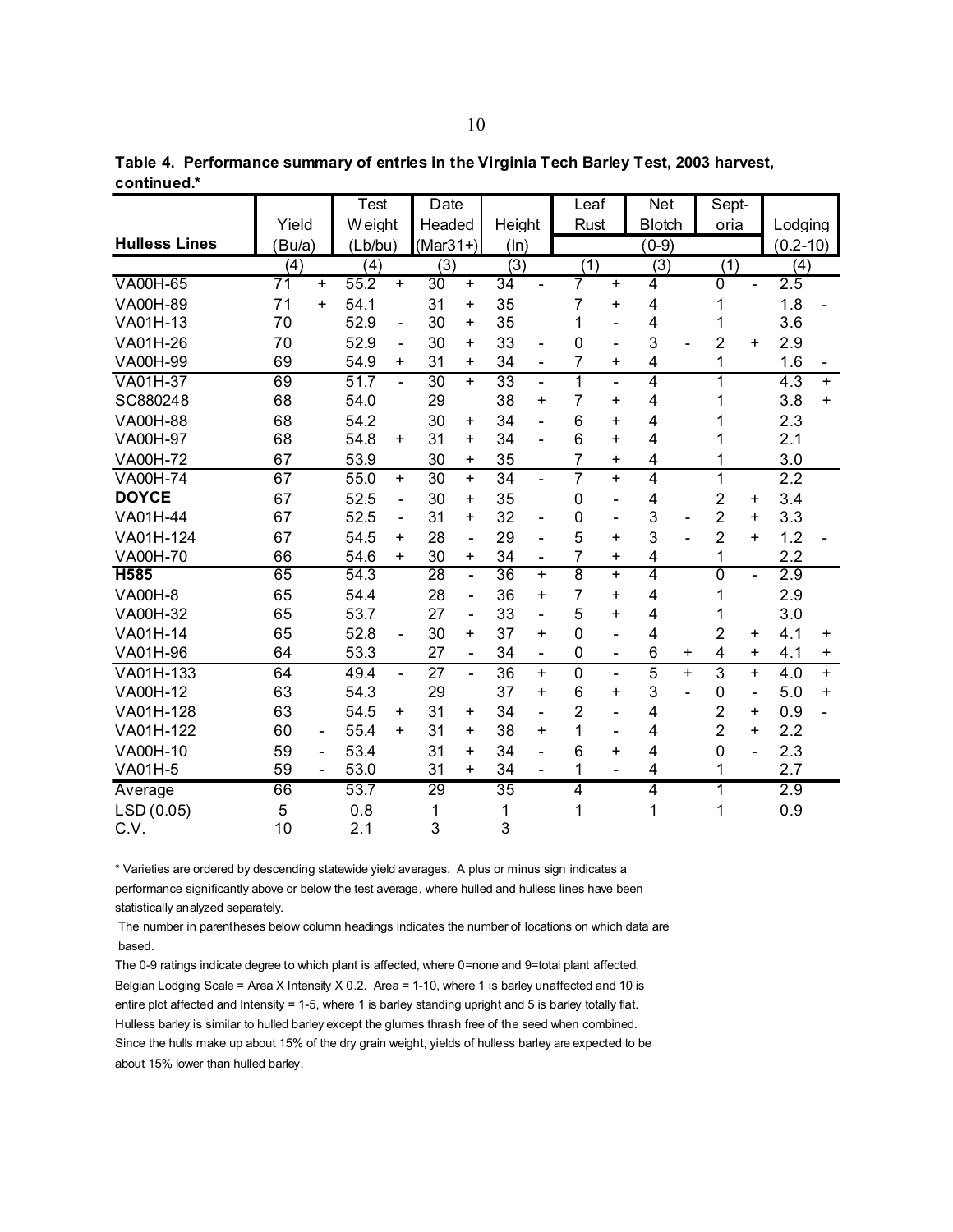#### **WHEAT VARIETIES**

When considering wheat variety performance, it is necessary to take seed treatment used on the varieties into consideration. Entries in this test have different seed treatments that may greatly impact performance. Seed treatments are indicated by an acronym in parentheses following the name. For example, USG3209 (RT) indicates that this entry was treated with raxil and thiram. "B" is Baytan®, "D" is Dividend®, "R" is raxil, and "T" is thiram. Virginia Tech experimental lines and some of the public varieties such as Massey were treated with raxil and thiram.

Selecting the best wheat varieties is somewhat challenging but becomes easier with adequate information of performance over multiple environments. The past two seasons across Virginia have provided the opportunity to evaluate daylength sensitivity, spring freeze damage, glume blotch, scab (Fusarium head blight), and general plant health in an excessively wet harvest season. We are pleased to report that many newer wheat varieties and lines performed well in all environments tested!

The future for wheat varieties adapted to Virginia conditions is very positive. Dr. Carl Griffey, Virginia Tech's small grains breeder, has many lines starting with "VA" shown in the table that are in the top-yielding group with good disease resistance. He is also ready for specialty markets as shown by excellent performance of white-seeded lines such as VA97W-375WS.

The top-yielding released varieties in 2003 and the previous two years are Southern States' SS520 and Royster Clark's Tribute. Both have excelled in the Coastal Plain, Piedmont, and Valley regions. SS520 is a relatively early wheat that is about two inches taller than average with good test weight and good standability. It has good powdery mildew resistance, relatively good resistance to glume blotch, but is susceptible to leaf and stripe rust. SS520 has yielded above average in the notill test at Warsaw over the past three years but produced only average yields of 78 bushels per acre in 2003. Tribute, a new variety marketed by Royster Clark, has excellent test weight, is relatively short, has good standability and is of medium maturity. Tribute is daylength sensitive which can reduce the probability of excessive growth when planted timely to early during warm winters. Tribute has excellent resistance to powdery mildew, leaf rust, and barley yellow dwarf. It has moderate resistance to stripe rust and glume blotch. Tribute has also been a top-yielding variety when planted notill into corn residue and has moderate resistance to scab spread in the head.

McCormick, a new release from Virginia Tech that will be available to producers for the fall of 2004, Sisson, Southern States' SS560 and SS550, and Pioneer Brand 26R24 have statewide averages over 80 bushels per acre the past three years and all were average or above in yield in 2003. Royster Clark's V9212 has only been tested one year. It was average in yield statewide and average in yields in the Coastal Plain. McCormick is short with good standability, has excellent test weight and excellent resistance to powdery mildew and leaf rust. It has above average resistance to glume blotch and scab. Refer to Table 9 for ratings of test weight, maturity, height, lodging, and disease of the other varieties listed above.

Released varieties producing average statewide yields over the past two seasons were Century II, Pioneer Brand 2580, Jackson, USG 3209, USG 3650, Featherstone 520, Pioneer Brand 2684, Jackson, and SS535. Some of these varieties performed very well at one or more test locations so refer to specific location yields listed in Table 5.

Released varieties yielding less than average the past two seasons include Roane, Coker 9184, Coker 9295, Neuse, Coker 9025, and Massey. Varieties tested for only one year that were less than average in yield include Benton, USG 3350, V9301, USG 3430, and Soissons.

#### **SUMMARY OF WHEAT MANAGEMENT PRACTICES FOR THE 2003 HARVEST SEASON**

**Blacksburg** - Planted October 15, 2002. Preplant fertilizer was 25-70-60 applied October 8, 2002. Harmony Extra7 was applied at 0.6 oz on March 23, 2003 with 80-0-0. Harvest occurred on July 12, 2003.

**Warsaw** - Planted October 23, 2002. Preplant fertilizer was 30-60-60 applied October 2, 2002. Fungicide plots received 4 oz Tilt® on May 14, 2003. Harmony Extra® at 0.6 oz was applied March 18, 2003. Forty lb N using 24-0-0-3(S) was applied January 15, 2002. Sixty lb N using 24-0-0-3(S) was applied March 24, 2003. Warrior T7 was applied at 2.56 oz on May 2, 2003. Harvest occurred June 26, 2003.

**Blackstone** - Planted December 3, 2002. Plots were abandoned.

Painter - Planted November 26, 2002. Preplant fertilizer was 500 lb 5-10-10 applied October 16, 2002. One hundred lb N and 0.5 oz Harmony Extra7 were applied March 13, 2003. Malathion® 57EC was applied at 1.5 pt May 6, 2003. Fungicide plots received 4 oz Tilt® on May 7, 2003. Harvest occurred on June 26, 2003.

**Holland** - Planted December 3, 2002. Plots were abandoned.

**Orange** - Planted October 9, 2002. Preplant fertilizer was 500 lb 5-10-10 with 15 lb sulfur applied September 19, 2002. Sixty lb N with Harmony Extra® were applied March 11, 2003. Harvest occurred on June 25, 2003.

**Shenandoah Valley** - Planted October 8, 2002. One hundred lb N and 0.5 oz Harmony Extra7 were applied March 7, 2003. Harvest occurred July 15, 2003.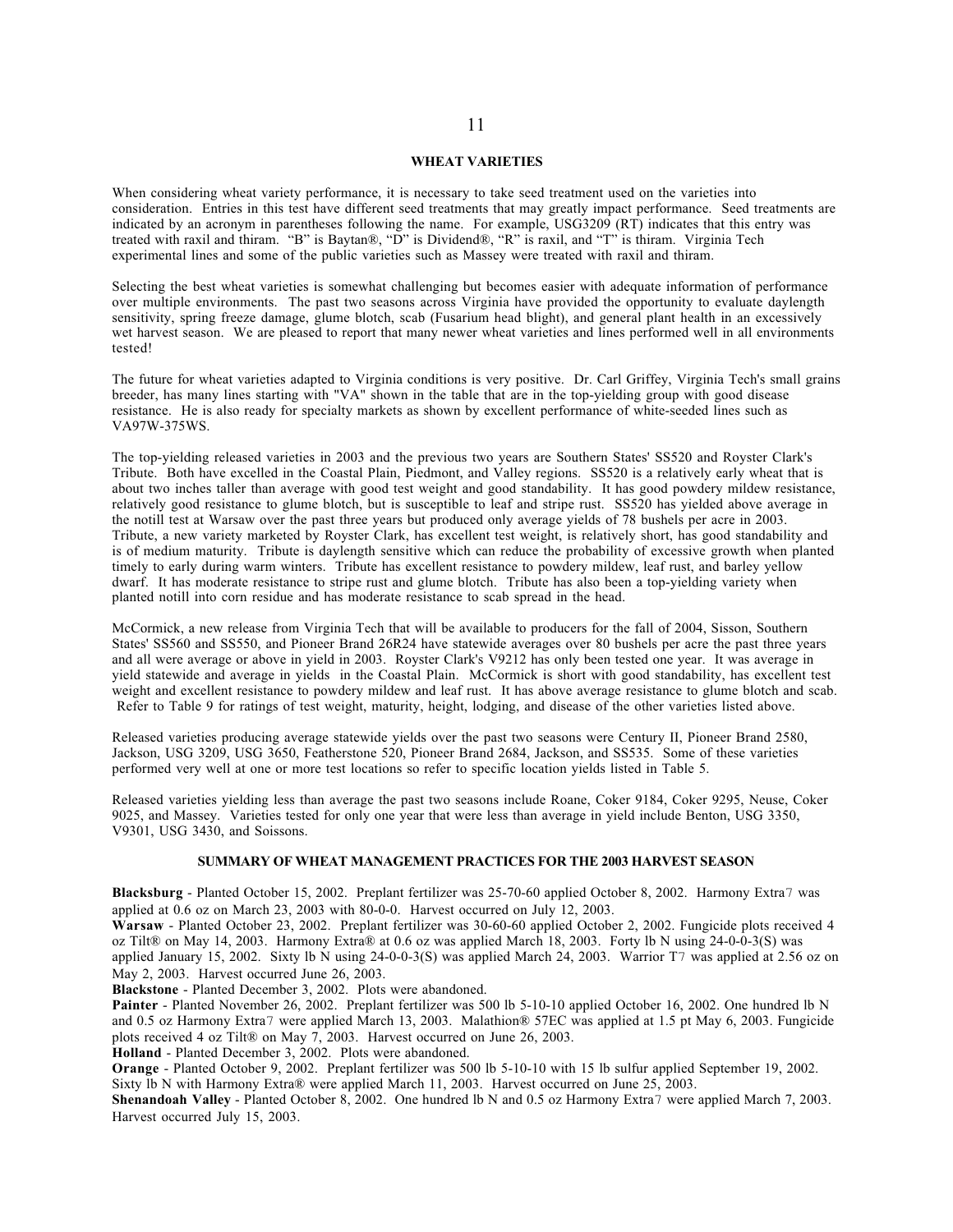**the Virginia Tech Wheat Test, 2003 harvest.\***

|                             | Coastal Plain Region |     |    |                          |                | Piedmont and Blue Ridge Region |         |           |                 |           |                 |           | State-  |           |         |           |
|-----------------------------|----------------------|-----|----|--------------------------|----------------|--------------------------------|---------|-----------|-----------------|-----------|-----------------|-----------|---------|-----------|---------|-----------|
|                             |                      |     |    |                          |                |                                | Blacks- |           |                 |           | Shenandoah      |           |         | wide      |         |           |
| Line                        | Painter              |     |    |                          | Warsaw Average |                                | burg    |           | Orange          |           | Valley          |           | Average |           | Average |           |
| SS 520(R)                   | 67                   | $+$ | 81 | $\ddot{}$                | 74             | $\bf +$                        | 80      | $+$       | 93              | $+$       | 62              | $+$       | 78      | $\ddot{}$ | 77      | +         |
| VA97W-375WS                 | 64                   |     | 83 | +                        | 74             | +                              | 69      | $\ddot{}$ | 80              | +         | 64              | $\ddot{}$ | 71      | +         | 72      | +         |
| MD11-52(R)                  | 67                   | +   | 80 | $\ddot{}$                | 73             | $\ddot{}$                      | 70      | $\ddot{}$ | 77              |           | 67              | $\ddot{}$ | 71      | $\ddot{}$ | 72      | $\ddot{}$ |
| MV5-46                      | 59                   |     | 76 |                          | 68             |                                | 72      | $\ddot{}$ | 73              |           | 74              | +         | 73      | $\ddot{}$ | 71      | $\ddot{}$ |
| <b>TRIBUTE</b>              | 66                   |     | 78 | +                        | 72             |                                | 65      |           | 83              | +         | 64              | $\ddot{}$ | 71      | $\ddot{}$ | 71      | $\ddot{}$ |
| VA97W-24                    | 63                   |     | 77 |                          | 70             |                                | 73      | +         | 86              | $+$       | 53              |           | 71      | $+$       | 70      | $\ddot{}$ |
| VA99W-176                   | 64                   |     | 81 | +                        | 73             | +                              | 70      | +         | 80              | +         | 58              |           | 69      |           | 70      | $\ddot{}$ |
| VAN98W-342                  | 59                   |     | 84 | +                        | 71             |                                | 71      | +         | 74              |           | 64              | $\ddot{}$ | 70      | $\ddot{}$ | 70      | $\ddot{}$ |
| VA98W-631                   | 67                   | +   | 80 | +                        | 74             | +                              | 69      | +         | 74              |           | 60              |           | 68      |           | 70      | $\ddot{}$ |
| MD71-5                      | 64                   |     | 80 | +                        | 72             |                                | 71      | +         | 73              |           | 61              |           | 68      |           | 70      | +         |
| <b>SS 550(B)</b>            | 64                   |     | 72 |                          | 68             |                                | 70      | $\ddot{}$ | 76              |           | 62              | $\ddot{}$ | 69      |           | 69      | $\ddot{}$ |
| <b>SISSON</b>               | 63                   |     | 65 |                          | 64             |                                | 72      | $\ddot{}$ | 81              | $\ddot{}$ | 56              |           | 70      | $\ddot{}$ | 68      | +         |
| <b>McCORMICK</b>            | 53                   |     | 81 | $\ddot{}$                | 67             |                                | 66      |           | 83              | $\ddot{}$ | 57              |           | 69      |           | 68      | +         |
| VA97W-375RS                 | 63                   |     | 75 |                          | 69             |                                | 66      |           | 77              |           | 60              |           | 68      |           | 68      | $\ddot{}$ |
| VA98W-706                   | 61                   |     | 78 | +                        | 70             |                                | 67      |           | 80              | +         | 55              |           | 67      |           | 68      | +         |
| VA00W-38                    | 58                   |     | 74 |                          | 66             |                                | 64      |           | 81              | $\ddot{}$ | 60              |           | 68      |           | 68      | $\ddot{}$ |
| VA01W-205                   | 60                   |     | 75 |                          | 68             |                                | 71      | +         | 77              |           | 54              |           | 67      |           | 67      | $\ddot{}$ |
| <b>VAN98W-170WS</b>         | 59                   |     | 71 |                          | 65             |                                | 68      | $+$       | 79              | $\ddot{}$ | 54              |           | 67      |           | 66      | $\ddot{}$ |
| VAN99W-20                   | 62                   |     | 78 | +                        | 70             |                                | 65      |           | 70              |           | 57              |           | 64      |           | 66      | $\ddot{}$ |
| VA99W-28                    | 62                   |     | 78 | $\ddot{}$                | 70             |                                | 61      |           | 73              |           | 58              |           | 64      |           | 66      | +         |
| VA01W-353                   | 62                   |     | 68 |                          | 65             |                                | 67      |           | 77              |           | 58              |           | 67      |           | 66      | $\ddot{}$ |
| SS 560(R)                   | 64                   |     | 71 |                          | 68             |                                | 71      | +         | 73              |           | 53              |           | 66      |           | 66      | $\ddot{}$ |
| V9212(D)                    | 56                   |     | 71 |                          | 63             |                                | 65      |           | 78              | +         | 60              |           | 68      |           | 66      | $\ddot{}$ |
| VA01W-18                    | 61                   |     | 69 |                          | 65             |                                | 60      |           | 80              | $\ddot{}$ | 56              |           | 65      |           | 65      |           |
| GA931470E62(D)              | 56                   |     | 66 |                          | 61             |                                | 62      |           | 76              |           | 61              |           | 66      |           | 65      |           |
| VA98W-335                   | 60                   |     | 73 |                          | 67             |                                | 63      |           | 71              |           | $\overline{57}$ |           | 63      |           | 64      |           |
| VA00W-286                   | 59                   |     | 77 |                          | 68             |                                | 63      |           | 70              |           | 52              |           | 62      |           | 64      |           |
| <b>CRAWFORD</b>             | 61                   |     | 72 |                          | 67             |                                | 60      |           | 75              |           | 56              |           | 63      |           | 64      |           |
| <b>FEATHERSTONE 520(RT)</b> | 64                   |     | 69 |                          | 67             |                                | 64      |           | 69              |           | 54              |           | 62      |           | 64      |           |
| GA931241E16(RT)             | 60                   |     | 76 |                          | 68             |                                | 59      |           | 70              |           | 59              |           | 63      |           | 64      |           |
| GA931233E17(D)              | 56                   |     | 69 |                          | 62             |                                | 67      |           | $\overline{72}$ |           | $\overline{57}$ |           | 65      |           | 64      |           |
| PIONEER 26R24(D)            | 59                   |     | 73 |                          | 66             |                                | 65      |           | 77              |           | 48              |           | 63      |           | 64      |           |
| PIONEER 26R58(D)            | 54                   |     | 68 |                          | 61             |                                | 66      |           | 82              | +         | 50              |           | 66      |           | 64      |           |
| <b>CENTURY II(D)</b>        | 59                   |     | 68 |                          | 64             |                                | 65      |           | 69              |           | 58              |           | 64      |           | 64      |           |
| VA01W-145                   | 60                   |     | 70 |                          | 65             |                                | 64      |           | 68              |           | 56              |           | 62      |           | 63      |           |
| <b>COKER B960457(D)</b>     | 56                   |     | 60 | $\overline{\phantom{0}}$ | 58             |                                | 62      |           | 80              | $+$       | 56              |           | 66      |           | 63      |           |
| VA00W-462                   | 62                   |     | 65 |                          | 64             |                                | 63      |           | 68              |           | 54              |           | 61      |           | 62      |           |
| VA01W-99                    | 61                   |     | 67 |                          | 64             |                                | 64      |           | 67              |           | 54              |           | 62      |           | 62      |           |
| VA01W-112                   | 48                   |     | 72 |                          | 60             |                                | 63      |           | 69              |           | 57              |           | 63      |           | 62      |           |
| VA01W-148                   | 60                   |     | 75 |                          | 68             |                                | 62      |           | 66              |           | 51              |           | 59      |           | 62      |           |
| <b>PIONEER 2580(D)</b>      | 55                   |     | 74 |                          | 65             |                                | 64      |           | 74              |           | 46              |           | 61      |           | 62      |           |
| <b>JACKSON(B)</b>           | 62                   |     | 66 |                          | 64             |                                | 61      |           | 67              |           | 50              |           | 59      |           | 61      |           |
| <b>ROANE(B)</b>             | 59                   |     | 60 |                          | 60             |                                | 62      |           | 73              |           | 52              |           | 62      |           | 61      |           |
| VA99W-419                   | 62                   |     | 63 |                          | 62             |                                | 61      |           | 69              |           | 50              |           | 60      |           | 61      |           |
| VA00W-464                   | 54                   |     | 74 |                          | 64             |                                | 60      |           | 67              |           | 52              |           | 60      |           | 61      |           |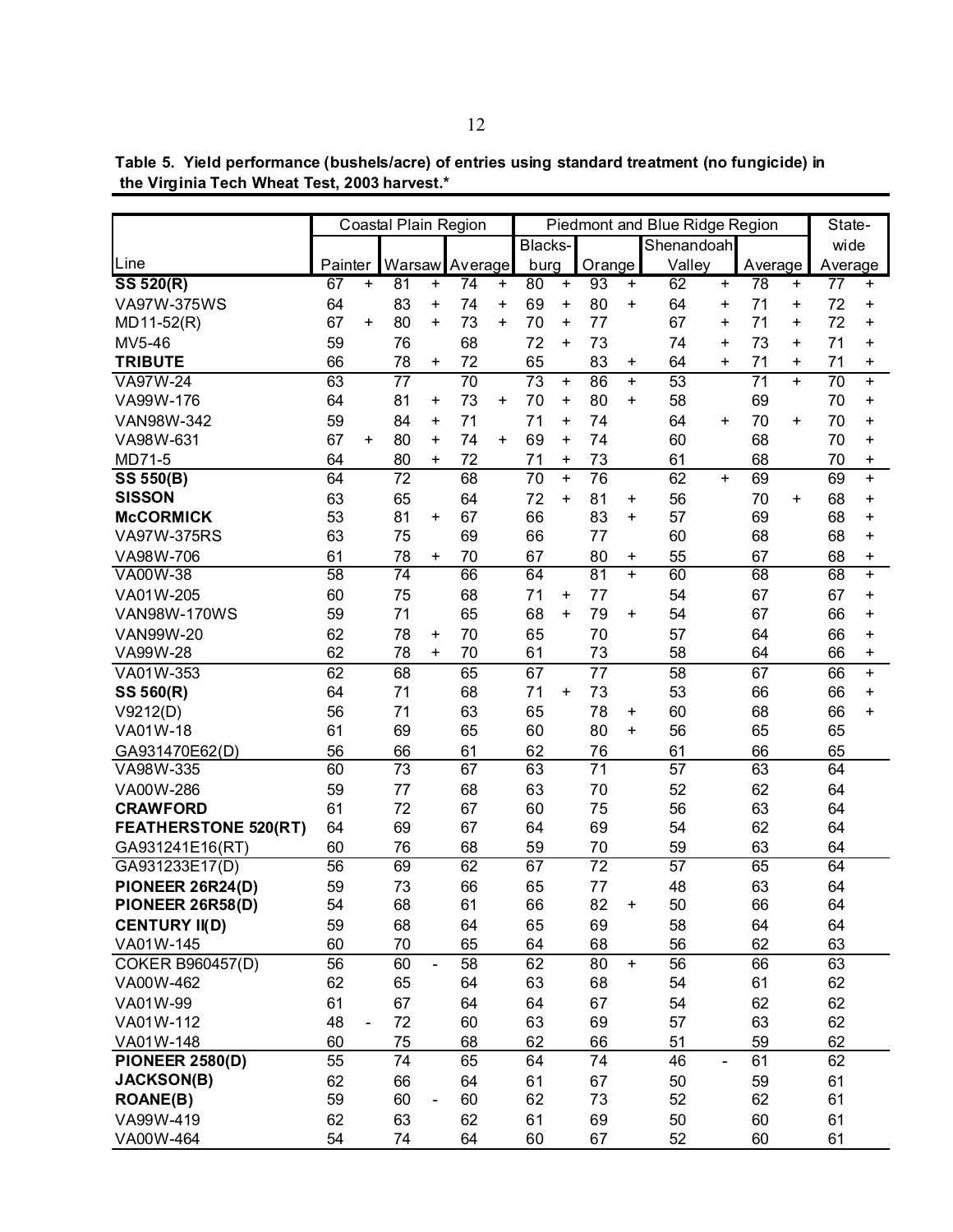**Table 5. Yield performance (bushels/acre) of entries using standard treatment (no fungicide) in the Virginia Tech Wheat Test, 2003 harvest, continued.\***

|                        |                                | Coastal Plain Region           |                                | Piedmont and Blue Ridge Region | State-                             |                                    |                                |                           |
|------------------------|--------------------------------|--------------------------------|--------------------------------|--------------------------------|------------------------------------|------------------------------------|--------------------------------|---------------------------|
|                        |                                |                                |                                | Blacks-                        |                                    | Shenandoah                         |                                | wide                      |
| Line                   | Painter                        |                                | Warsaw Average                 | burg                           | Orange                             | Valley                             | Average                        | Average                   |
| VA00W-526              | 59                             | 68                             | 63                             | 65                             | 63                                 | 53                                 | 60                             | 61                        |
| MSU line D8006         | 56                             | 61                             | 59                             | 61                             | 64                                 | 62<br>+                            | 62                             | 61                        |
| NC98-24050(R)          | 61                             | 63                             | 62                             | 54                             | 70                                 | 58                                 | 60                             | 61                        |
| VA99W-452              | 61                             | 68                             | 65                             | 58                             | 67                                 | 48                                 | 57                             | 60                        |
| SS 535(R)              | 63                             | 68                             | 66                             | 57                             | 61<br>$\overline{\phantom{a}}$     | 53                                 | 57                             | 60                        |
| <b>USG 3209(RT)</b>    | 56                             | 66                             | 61                             | 59                             | 67                                 | 52                                 | 59                             | 60                        |
| <b>COKER 9025(D)</b>   | 60                             | 75                             | 68                             | 56                             | 59<br>$\overline{\phantom{0}}$     | 52                                 | 56                             | 60                        |
| <b>VAN00W-147</b>      | 49<br>$\blacksquare$           | 66                             | 57                             | 59                             | 66                                 | 56                                 | 60                             | 59                        |
| <b>PIONEER 2684(D)</b> | 60                             | 72                             | 66                             | 62                             | 62<br>$\qquad \qquad -$            | 44                                 | 56                             | 59                        |
| <b>USG 3650(RT)</b>    | 53                             | 61                             | 58                             | 59                             | 62<br>$\qquad \qquad \blacksquare$ | 59                                 | 60                             | 59                        |
| VA01W-258              | 53                             | 63                             | 58                             | 59                             | 60<br>$\overline{\phantom{0}}$     | 55                                 | 58                             | 58                        |
| <b>NEUSE(R)</b>        | 57                             | 66                             | 61                             | 56<br>$\overline{\phantom{0}}$ | 56<br>$\overline{\phantom{0}}$     | 57                                 | 56                             | 58                        |
| NC98-26143(R)          | 57                             | 76                             | 65                             | 54                             | 58<br>$\qquad \qquad \blacksquare$ | 53                                 | 55                             | 58                        |
| <b>COKER 9184(D)</b>   | 66                             | 68                             | 67                             | 57                             | 58<br>$\overline{\phantom{0}}$     | 47                                 | 54                             | 58                        |
| VA01W-317              | 51<br>$\overline{\phantom{a}}$ | 65                             | 59                             | 61                             | 53<br>$\overline{\phantom{a}}$     | 55                                 | 56                             | 57                        |
| <b>COKER 9295(D)</b>   | 57                             | 69                             | 64                             | 56<br>$\blacksquare$           | 61<br>$\overline{a}$               | 47                                 | 55                             | 57                        |
| <b>BENTON</b>          | 51                             | 62<br>$\overline{\phantom{0}}$ | 57                             | 56                             | 68                                 | 45                                 | 56                             | 56                        |
| <b>USG 3350(RT)</b>    | 56                             | 57<br>$\overline{a}$           | 57                             | 57                             | 68                                 | 43<br>$\overline{\phantom{0}}$     | 56                             | 56                        |
| <b>MASSEY</b>          | 51<br>$\overline{\phantom{a}}$ | 54<br>$\overline{\phantom{a}}$ | 53<br>$\overline{\phantom{a}}$ | 57                             | 59<br>$\qquad \qquad \blacksquare$ | 49                                 | 55                             | 54                        |
| VA00W-566              | 46<br>$\overline{\phantom{0}}$ | 61<br>$\overline{\phantom{a}}$ | 54                             | 56<br>$\overline{\phantom{a}}$ | 63                                 | 45<br>$\overline{\phantom{a}}$     | 54<br>$\overline{\phantom{a}}$ | 54                        |
| VA01W-283              | 60                             | 68                             | 64                             | 57                             | 46<br>$\overline{\phantom{0}}$     | 45<br>$\overline{\phantom{0}}$     | 49<br>$\overline{\phantom{0}}$ | 54                        |
| V9301                  | 54                             | 57<br>$\overline{\phantom{0}}$ | 56                             | 59                             | 59<br>$\overline{\phantom{0}}$     | 44<br>$\qquad \qquad \blacksquare$ | 54<br>$\overline{\phantom{a}}$ | 54                        |
| <b>USG 3430(RT)</b>    | 54                             | 50<br>$\overline{\phantom{a}}$ | 52<br>$\overline{\phantom{a}}$ | 51                             | 61<br>$\overline{\phantom{0}}$     | 41<br>$\overline{\phantom{0}}$     | 51<br>$\overline{\phantom{a}}$ | 51                        |
| VA00W-562              | 47                             | 61<br>$\overline{a}$           | 54<br>$\overline{\phantom{a}}$ | 48<br>$\blacksquare$           | 55<br>$\qquad \qquad \blacksquare$ | 43                                 | 49                             | 50                        |
| <b>SOISSONS</b>        | 43<br>$\overline{\phantom{0}}$ | 44<br>$\overline{a}$           | 43                             | 46<br>$\blacksquare$           | 46<br>$\overline{\phantom{0}}$     | 33                                 | 41                             | 42                        |
| Average                | 59                             | 70                             | 64                             | 62                             | 70                                 | 54                                 | 62                             | 63                        |
| LSD (0.05)             | 8                              | 8                              | 9                              | 6                              | 8                                  | 8                                  | 8                              | $\ensuremath{\mathsf{3}}$ |
| C.V.                   | 8                              | 7                              | 13                             | 7                              | 8                                  | 11                                 | 16                             | 8                         |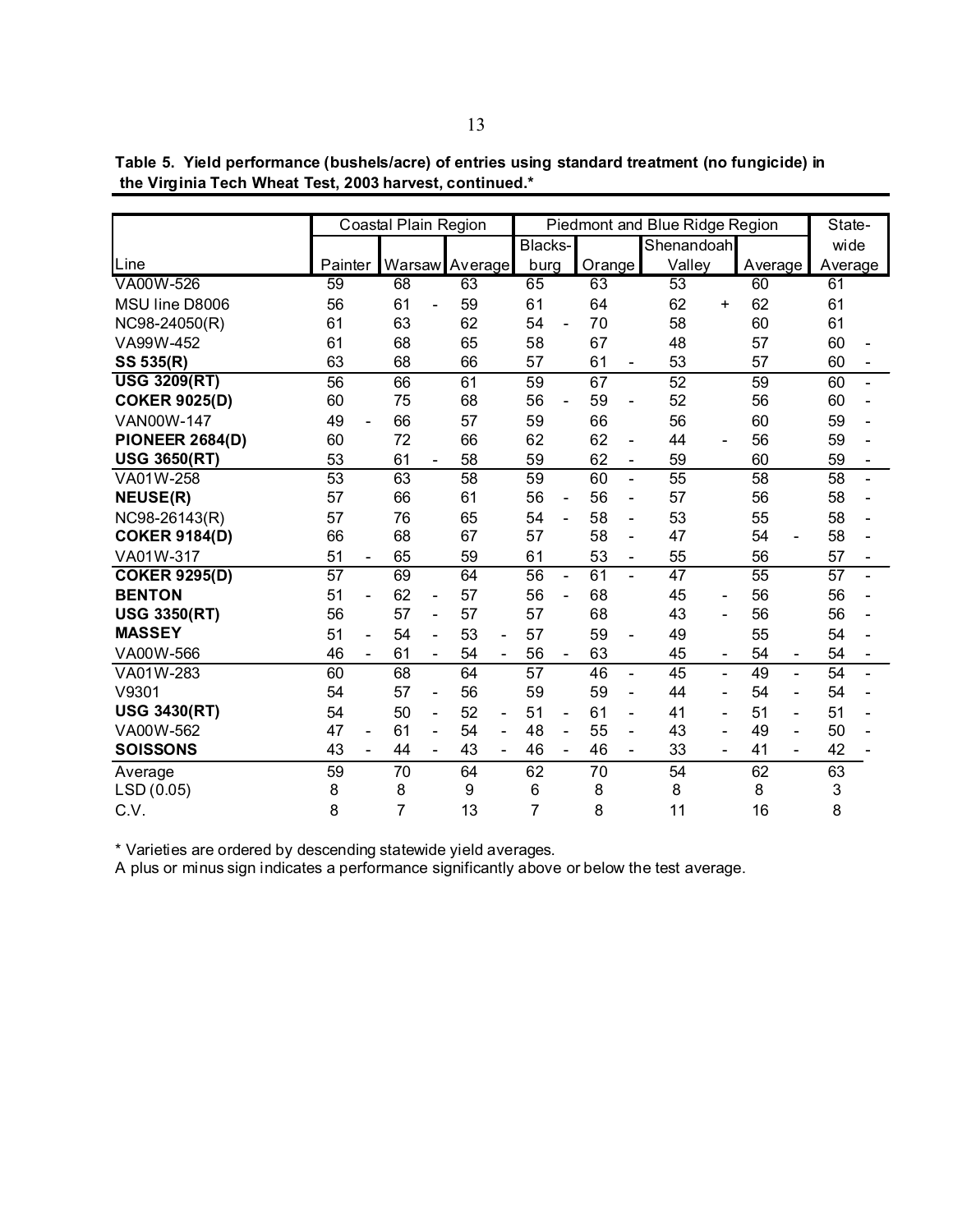|  |                                                                           | Table 6. Two-year average yield performance (bu/acre) of entries using standard treatment |
|--|---------------------------------------------------------------------------|-------------------------------------------------------------------------------------------|
|  | (no fungicide) in the Virginia Tech Wheat Tests, 2002 and 2003 harvests.* |                                                                                           |

|                         | Coastal Plain Region |                 |                              |                                | Piedmont and Blue Ridge Region |                |                 |                          |                 |                          | State-          |                                  |
|-------------------------|----------------------|-----------------|------------------------------|--------------------------------|--------------------------------|----------------|-----------------|--------------------------|-----------------|--------------------------|-----------------|----------------------------------|
|                         |                      |                 |                              |                                | Blacks-                        |                |                 |                          |                 |                          | wide            |                                  |
| LINE                    | Painter              | Warsaw          |                              | Average                        | burg                           |                | Orange          |                          | Average         |                          | Average         |                                  |
| SS 520(R)               | 79                   | 96              | $\ddot{}$                    | 88                             | 72                             |                | 93              | $\ddot{}$                | 83              | $\ddot{}$                | 85              | +                                |
| VA97W-24                | 75                   | 97              | +                            | 86                             | 72                             |                | 94              | +                        | 83              | +                        | 84              | +                                |
| <b>TRIBUTE</b>          | 81                   | 93              | +                            | 87                             | 72                             |                | 91              | $\ddot{}$                | 81              | $\ddot{}$                | 84              | +                                |
| VA97W-375RS             | 77                   | 95              | $\ddot{}$                    | 86                             | 73                             |                | 86              | $\ddot{}$                | 80              |                          | 82              | +                                |
| VA97W-375WS             | 80                   | 98              | $\ddot{}$                    | 89                             | 69                             |                | 83              |                          | 76              |                          | 82              | +                                |
| <b>SISSON</b>           | 76                   | 88              |                              | 82                             | 74                             | $\ddot{}$      | 88              | $\ddot{}$                | 81              | $\ddot{}$                | 81              | Ŧ                                |
| <b>McCORMICK</b>        | 72                   | 93              | +                            | 83                             | 71                             |                | 89              | +                        | 80              |                          | 81              | +                                |
| SS 560(R)               | 75                   | 91              |                              | 83                             | 74                             | $\ddot{}$      | 85              | +                        | 80              |                          | 81              | $\begin{array}{c} + \end{array}$ |
| <b>SS 550(B)</b>        | 76                   | 92              | +                            | 84                             | 70                             |                | 87              | +                        | 78              |                          | 81              | +                                |
| VA99W-176               | 77                   | 95              | +                            | 86                             | 67                             |                | 87              | +                        | 77              |                          | 81              | +                                |
| VA00W-526               | $\overline{78}$      | 90              |                              | 84                             | 72                             |                | 83              |                          | $\overline{77}$ |                          | 80              | $\ddot{}$                        |
| MD11-52(R)              | 78                   | 94              | +                            | 86                             | 68                             |                | 82              |                          | 75              |                          | 80              | +                                |
| PIONEER 26R24           | 71                   | 89              |                              | 80                             | 70                             |                | 86              | $\ddot{}$                | 78              |                          | 79              |                                  |
| VA98W-706               | 74                   | 90              |                              | 82                             | 69                             |                | 84              |                          | 76              |                          | 79              |                                  |
| VAN98W-342              | 69                   | 94              | +                            | 83                             | 71                             |                | 81              |                          | 76              |                          | 79              |                                  |
| VA98W-631               | $\overline{77}$      | $\overline{92}$ | $\ddot{}$                    | 85                             | $\overline{70}$                |                | $\overline{81}$ |                          | $\overline{75}$ |                          | $\overline{79}$ |                                  |
| VA98W-335               | 76                   | 90              |                              | 83                             | 66                             |                | 81              |                          | 73              |                          | 78              |                                  |
| <b>PIONEER 2580</b>     | 73                   | 90              |                              | 81                             | 68                             |                | 76              |                          | 72              |                          | 76              |                                  |
| VA00W-38                | 62                   | 82              |                              | 73                             | 69                             |                | 84              |                          | 76              |                          | 75              |                                  |
| VA00W-464               | 69                   | 89              |                              | 79                             | 60                             |                | 82              |                          | 71              |                          | 74              |                                  |
| <b>USG 3209(RT)</b>     | $\overline{71}$      | 85              |                              | $\overline{78}$                | 66                             |                | $\overline{77}$ |                          | $\overline{71}$ |                          | $\overline{74}$ |                                  |
| <b>CENTURY II(D)</b>    | 64                   | 83              |                              | 74                             | 65                             |                | 80              |                          | 73              |                          | 73              |                                  |
| <b>VAN00W-147</b>       | 67                   | 84              |                              | 75                             | 63                             |                | 79              |                          | 71              |                          | 73              |                                  |
| VA99W-419               | 72                   | 80              | $\overline{\phantom{a}}$     | 76                             | 66                             |                | 76              |                          | 71              |                          | 73              |                                  |
| <b>USG 3650(RT)</b>     | 72                   | 80              | $\overline{\phantom{0}}$     | 76                             | 65                             |                | 76              |                          | 70              |                          | 73              |                                  |
| <b>FEATHERSTONE 520</b> | $\overline{72}$      | 83              |                              | $\overline{77}$                | 65                             |                | $\overline{75}$ | $\overline{a}$           | $\overline{70}$ |                          | 73              |                                  |
| PIONEER 2684            | 75                   | 84              |                              | 79                             | 63                             |                | 72              | $\overline{\phantom{0}}$ | 67              |                          | 73              |                                  |
| <b>JACKSON(B)</b>       | 68                   | 81              | $\overline{\phantom{0}}$     | 74                             | 68                             |                | 73              | $\overline{a}$           | 70              |                          | 72              |                                  |
| SS 535(R)               | 74                   | 84              |                              | 79                             | 62                             |                | 72              | $\overline{\phantom{a}}$ | 67              |                          | 72              |                                  |
| <b>ROANE(B)</b>         | 60                   | 76              | $\hbox{--}$                  | 68<br>$\overline{\phantom{a}}$ | 67                             |                | 77              |                          | 72              |                          | 70              |                                  |
| <b>COKER 9184(D)</b>    | $\overline{70}$      | 81              | $\frac{1}{2}$                | 76                             | 67                             |                | 67              | $\overline{\phantom{0}}$ | 67              |                          | $\overline{70}$ | $\blacksquare$                   |
| <b>COKER 9295(D)</b>    | 75                   | 82              | $\frac{1}{2}$                | 78                             | 59                             |                | 69              | $\overline{\phantom{0}}$ | 64              |                          | 70              |                                  |
| <b>NEUSE(R)</b>         | 67                   | 78              |                              | 73                             | 63                             |                | 72              |                          | 67              |                          | 69              |                                  |
| <b>COKER 9025(D)</b>    | 64                   | 80              | $\qquad \qquad \blacksquare$ | 72                             | 61                             |                | 69              | $\overline{\phantom{a}}$ | 65              | -                        | 68              | $\overline{\phantom{a}}$         |
| <b>MASSEY</b>           | 62                   | 67              |                              | 64<br>$\overline{\phantom{0}}$ | 61                             |                | 68              | $\overline{\phantom{a}}$ | 64              | $\overline{\phantom{0}}$ | 64              | $\overline{\phantom{a}}$         |
| VA00W-562               | 59                   | 76              | $\qquad \qquad \blacksquare$ | 67                             | 54<br>$\overline{\phantom{a}}$ | $\blacksquare$ | 66              | $-$                      | 60              | $\overline{\phantom{0}}$ | 63              |                                  |
|                         |                      |                 |                              |                                |                                |                |                 |                          |                 |                          |                 |                                  |
| Average                 | 70                   | 87              |                              | 79                             | 66                             |                | 80              |                          | 73              |                          | 75              |                                  |
| LSD(0.05)               | 16                   | 5               |                              | 11                             | 8                              |                | 5               |                          | 8               |                          | 5               |                                  |
| C.V.                    | 20                   | 5               |                              | 18                             | 13                             |                | $\overline{7}$  |                          | 15              |                          | 12              |                                  |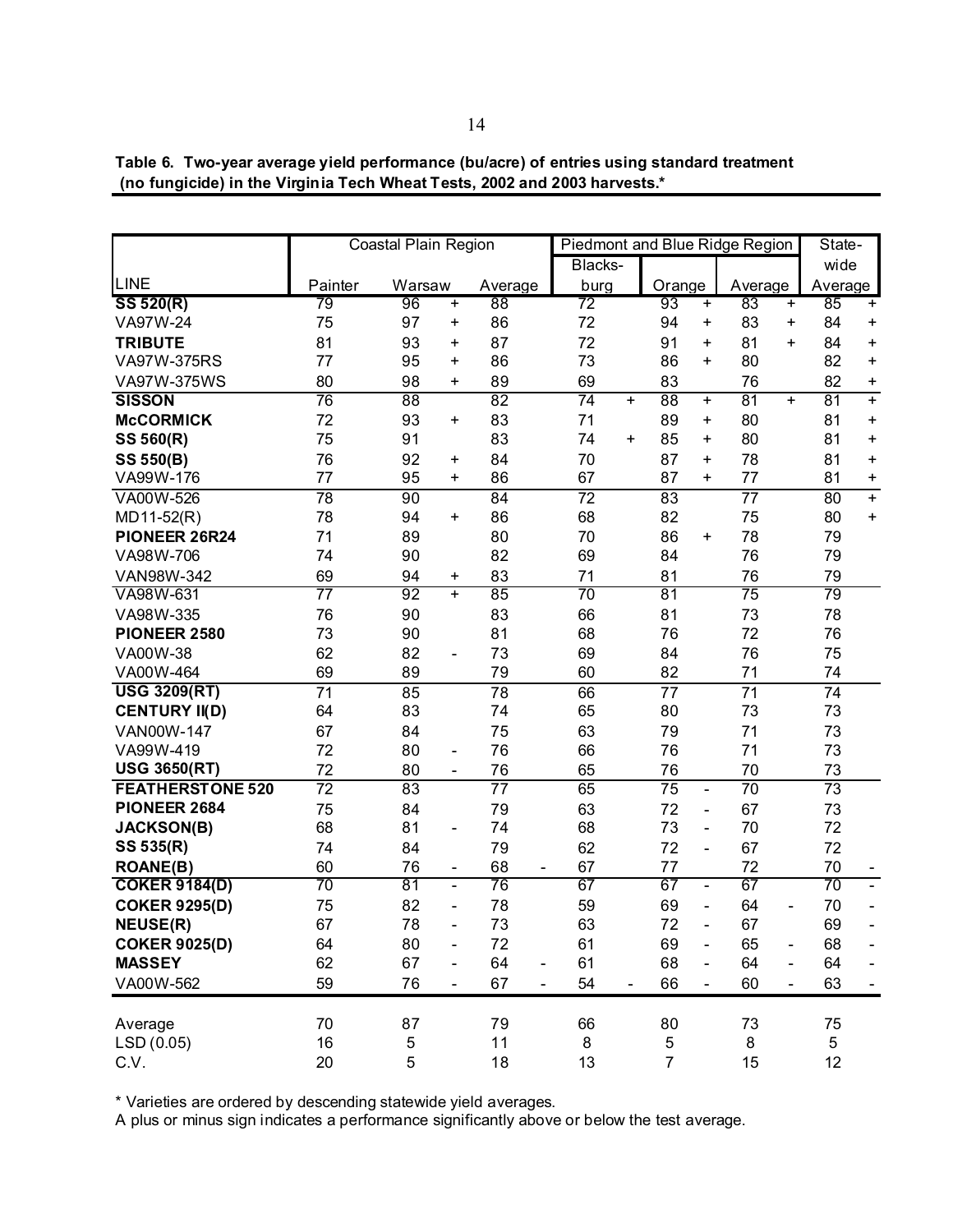|                         |                      | <b>Coastal Plain Region</b> |                          |                 |                              | Piedmont and Blue Ridge Region |                |                 |                              |                |                              | State-  |                          |
|-------------------------|----------------------|-----------------------------|--------------------------|-----------------|------------------------------|--------------------------------|----------------|-----------------|------------------------------|----------------|------------------------------|---------|--------------------------|
|                         |                      |                             |                          |                 |                              | Blacks-                        |                |                 |                              |                |                              | wide    |                          |
| LINE                    | Painter              | Warsaw                      |                          | Average         |                              | burg                           |                | Orange          |                              | Average        |                              | Average |                          |
| <b>TRIBUTE</b>          | 88                   | 93                          | $+$                      | 91              | $+$                          | 78                             |                | 90              | $\ddot{}$                    | 83             | $+$                          | 87      | $+$                      |
| SS 520(R)               | 84                   | 95                          | +                        | 90              | $\ddot{}$                    | 77                             |                | 90              | +                            | 83             | +                            | 86      | $\ddot{}$                |
| VA97W-24                | 81                   | 92                          | +                        | 87              |                              | 78                             |                | 91              | +                            | 84             | $\ddot{}$                    | 85      | $\ddot{}$                |
| <b>SS550</b>            | 85                   | 92                          | ÷.                       | 89              |                              | 74                             |                | 86              | ÷                            | 79             |                              | 84      | $\ddot{}$                |
| <b>VA97W-375RS</b>      | 84                   | 95                          | +                        | 90              | $\ddot{}$                    | 74                             |                | 85              | $\ddot{}$                    | 79             |                              | 84      | +                        |
| VA97W-375WS             | 86                   | 97                          | $+$                      | 92              | $+$                          | 73                             |                | 82              |                              | 77             |                              | 84      | $+$                      |
| <b>SISSON</b>           | 82                   | 90                          | +                        | 86              |                              | 75                             |                | 87              | +                            | 81             |                              | 83      | $\ddot{}$                |
| <b>McCORMICK</b>        | 78                   | 94                          | +                        | 86              |                              | 74                             |                | 87              | $\ddot{}$                    | 80             |                              | 83      | $\ddot{}$                |
| VA99W-176               | 84                   | 94                          | $\ddot{}$                | 89              |                              | 72                             |                | 85              | ÷                            | 78             |                              | 83      | $\ddot{}$                |
| SS 560(R)               | 77                   | 92                          | $\ddot{}$                | 85              |                              | 79                             | $\ddot{}$      | 82              |                              | 80             |                              | 82      | $\ddot{}$                |
| PIONEER 26R24           | 81                   | 89                          |                          | 85              |                              | 73                             |                | 86              | $\ddot{}$                    | 79             |                              | 82      | $+$                      |
| VA98W-706               | 81                   | 91                          | $\ddot{}$                | 86              |                              | 75                             |                | 81              |                              | 78             |                              | 82      | $+$                      |
| <b>USG 3209(RT)</b>     | 79                   | 86                          |                          | 82              |                              | 71                             |                | 78              |                              | 74             |                              | 78      |                          |
| <b>CENTURY II(D)</b>    | 71                   | 84                          |                          | 77              |                              | 74                             |                | 80              |                              | 77             |                              | 77      |                          |
| <b>PIONEER 2580</b>     | 77                   | 85                          |                          | 81              |                              | 70                             |                | 76              |                              | 73             |                              | 77      |                          |
| PIONEER 2684            | 80                   | $\overline{84}$             |                          | $\overline{82}$ |                              | 68                             |                | $\overline{72}$ | $\blacksquare$               | 70             |                              | 76      |                          |
| <b>FEATHERSTONE 520</b> | 76                   | 79                          | $\qquad \qquad -$        | 78              |                              | 69                             |                | 75              |                              | 72             |                              | 75      |                          |
| <b>JACKSON(B)</b>       | 73                   | 78                          | $\overline{\phantom{0}}$ | 75              |                              | 74                             |                | 73              | $\overline{\phantom{0}}$     | 74             |                              | 74      |                          |
| SS 535(R)               | 79                   | 81                          | $\blacksquare$           | 80              |                              | 68                             |                | 71              | $\qquad \qquad \blacksquare$ | 69             |                              | 74      | $\qquad \qquad -$        |
| <b>ROANE(B)</b>         | 66                   | 76                          | $\blacksquare$           | 71              | $\overline{\phantom{a}}$     | 73                             |                | 75              |                              | 74             |                              | 73      | $\qquad \qquad -$        |
| <b>COKER 9184(D)</b>    | 75                   | 81                          | $\overline{\phantom{0}}$ | 78              |                              | 69                             |                | 69              | $\overline{\phantom{0}}$     | 69             |                              | 73      | $\overline{\phantom{a}}$ |
| <b>NEUSE(R)</b>         | 71                   | 79                          | $\qquad \qquad -$        | 75              |                              | 66                             |                | 71              | $\qquad \qquad \blacksquare$ | 68             | $\overline{\phantom{a}}$     | 71      | $\overline{\phantom{0}}$ |
| <b>COKER 9025(D)</b>    | 69                   | 74                          | $\blacksquare$           | 72              | $\qquad \qquad \blacksquare$ | 63                             | $\blacksquare$ | 67              | $\overline{\phantom{0}}$     | 65             | $\qquad \qquad \blacksquare$ | 68      | $\overline{\phantom{0}}$ |
| <b>MASSEY</b>           | 64<br>$\blacksquare$ | 67                          | $\blacksquare$           | 66              | $\overline{\phantom{a}}$     | 59                             | $\blacksquare$ | 67              |                              | 63             | $\overline{\phantom{a}}$     | 64      |                          |
|                         |                      |                             |                          |                 |                              |                                |                |                 |                              |                |                              |         |                          |
| Average                 | 77                   | 86                          |                          | 81              |                              | 72                             |                | 79              |                              | 75             |                              | 78      |                          |
| LSD (0.05)              | 13                   | 4                           |                          | 9               |                              | $\overline{7}$                 |                | 5               |                              | $\overline{7}$ |                              | 4       |                          |
| C.V.                    | 18                   | 6                           |                          | 16              |                              | 11                             |                | 7               |                              | 14             |                              | 12      |                          |

**Table 7. Three-year average yield performance (bu/acre) of entries using standard treatment (no fungicide) in the Virginia Tech Wheat Tests, 2001, 2002 and 2003 harvests.\***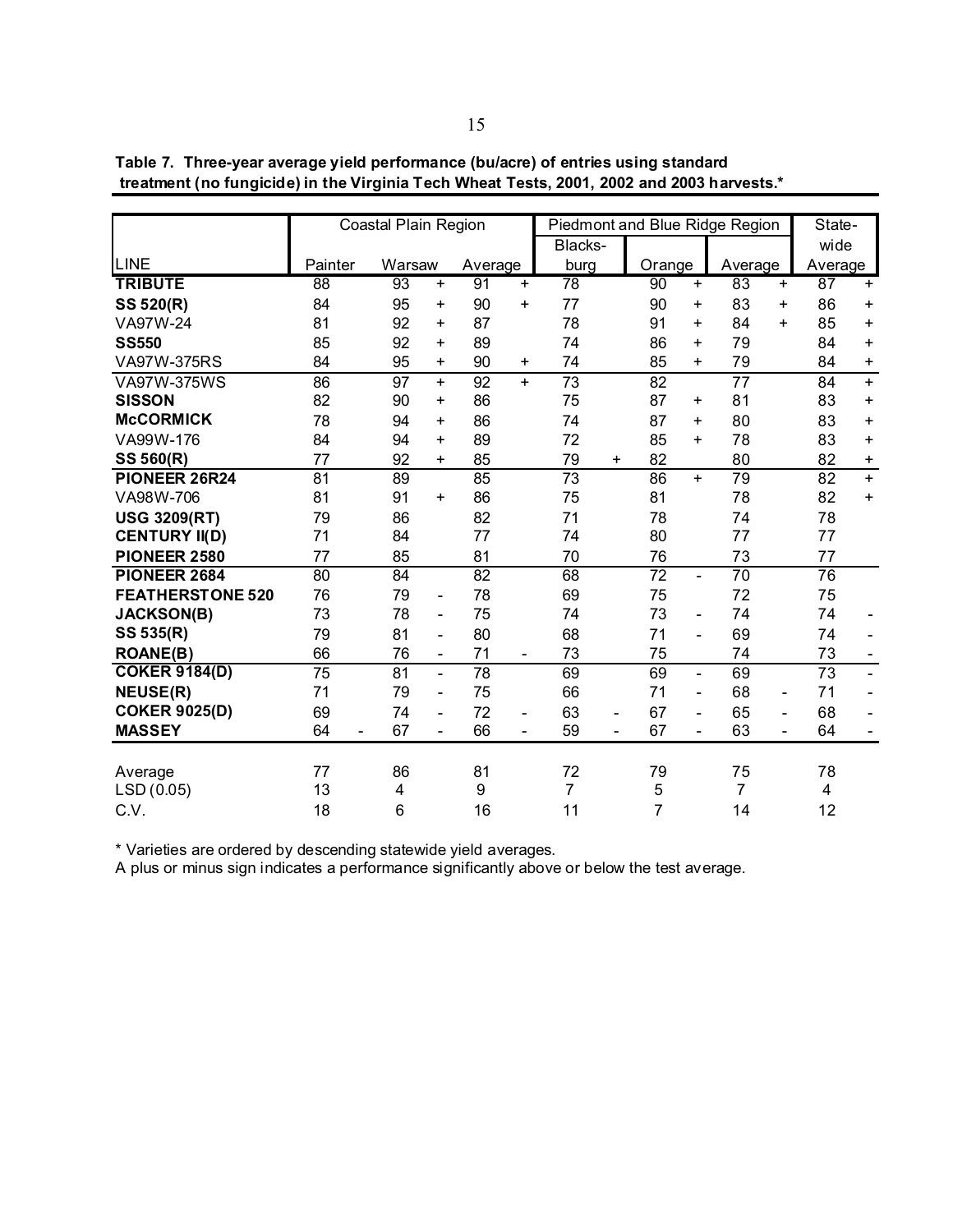|                             |                 |           | Test              |           | Date            |                |                 |                              | Lodg-            |                              | Powdery          |                              | Leaf           |                          | Glume                                      |  |
|-----------------------------|-----------------|-----------|-------------------|-----------|-----------------|----------------|-----------------|------------------------------|------------------|------------------------------|------------------|------------------------------|----------------|--------------------------|--------------------------------------------|--|
|                             | Yield           |           | W eight           |           | Headed          |                | Height          |                              | ing              |                              | Mildew           |                              | Rust           |                          | <b>Blotch</b>                              |  |
| Line                        | (Bu/a)          |           | (Lb/bu)           |           | $(Mar31+)$      |                | $(\ln)$         |                              | $(0.2 - 10)$     |                              |                  |                              | $(0-9)$        |                          |                                            |  |
|                             | (5)             |           | (5)               |           | (3)             |                | (3)             |                              | (3)              |                              | (4)              |                              | (2)            |                          | (2)                                        |  |
| <b>SS 520(R)</b>            | 77              | +         | $56.\overline{2}$ | +         | 36              |                | 38              | +                            | 1.2              |                              | 1                |                              | 3              | +                        | 1                                          |  |
| VA97W-375WS                 | 72              | +         | 55.4              | +         | 37              |                | 34              |                              | 1.5              |                              | 0                | $\overline{a}$               | 0              |                          | $\overline{2}$                             |  |
| MD11-52(R)                  | 72              | +         | 56.0              | +         | 36              |                | 33              | $\overline{\phantom{0}}$     | 0.6              | $\overline{\phantom{a}}$     | 0                | -                            | 1              |                          | 2                                          |  |
| MV5-46                      | 71              | +         | 57.4              | +         | 37              |                | 35              | $\overline{\phantom{0}}$     | 1.3              |                              | 0                | $\qquad \qquad \blacksquare$ | 6              | +                        | 1                                          |  |
| <b>TRIBUTE</b>              | 71              | +         | 57.6              | +         | 37              |                | 36              |                              | 1.6              |                              | 0                | $\qquad \qquad \blacksquare$ | 1              | $\overline{\phantom{a}}$ | 1                                          |  |
| <b>VA97W-24</b>             | $\overline{70}$ | +         | 54.6              |           | 40              | $\ddot{}$      | 40              | $\ddot{}$                    | $\overline{2.6}$ | $\ddot{}$                    | 3                | $\ddot{}$                    | 5              | $\ddot{}$                | $\overline{2}$                             |  |
| VA99W-176                   | 70              | +         | 55.2              | +         | 36              | $\blacksquare$ | 38              | $\ddot{}$                    | 1.9              |                              | 0                | $\overline{a}$               | $\overline{c}$ |                          | $\overline{2}$                             |  |
| VAN98W-342                  | 70              | +         | 55.8              | $\ddot{}$ | 37              |                | 33              | $\frac{1}{2}$                | 0.5              | $\blacksquare$               | 0                |                              | $\overline{2}$ |                          | $\overline{c}$                             |  |
| VA98W-631                   | 70              | +         | 52.8              |           | 38              |                | 35              |                              | 0.2              |                              | 1                |                              | 1              |                          | $\overline{2}$                             |  |
| MD71-5                      | 70              | +         | 55.8              | +         | 37              |                | 33              |                              | 0.3              | $\overline{\phantom{a}}$     | 0                | $\qquad \qquad$              | 1              |                          | $\overline{c}$                             |  |
| SS 550(B)                   | 69              | +         | 54.6              |           | $\overline{38}$ |                | 36              |                              | 2.4              | $\ddot{}$                    | $\overline{0}$   | $\overline{a}$               | 6              | $\ddot{}$                | 1                                          |  |
| <b>SISSON</b>               | 68              | +         | 55.5              | +         | 36              |                | 35              |                              | 2.1              |                              | 1                |                              | 7              | +                        | $\overline{2}$                             |  |
| <b>McCORMICK</b>            | 68              | +         | 57.2              | +         | 37              |                | 34              |                              | 0.2              | $\overline{\phantom{0}}$     | 0                | $\qquad \qquad \blacksquare$ | 0              |                          | $\overline{2}$                             |  |
| VA97W-375RS                 | 68              | +         | 55.6              | $\ddot{}$ | 37              |                | 34              | $\overline{\phantom{0}}$     | 1.7              |                              | 0                |                              | 0              |                          | $\overline{2}$                             |  |
| VA98W-706                   | 68              | +         | 55.8              | +         | 37              |                | 34              | $\overline{\phantom{0}}$     | 0.6              | $\qquad \qquad \blacksquare$ | 1                |                              | 0              | $\overline{\phantom{0}}$ | 1                                          |  |
| VA00W-38                    | 68              | +         | 54.2              |           | $\overline{38}$ |                | 36              |                              | 0.7              |                              | 0                | $\overline{a}$               | $\overline{2}$ |                          | 3                                          |  |
| VA01W-205                   | 67              | +         | 55.8              | +         | 38              |                | 33              | $\qquad \qquad \blacksquare$ | 1.1              |                              | 1                |                              | 0              |                          | 3                                          |  |
| <b>VAN98W-170WS</b>         | 66              | +         | 56.5              | +         | 36              |                | 38              | $\ddot{}$                    | 1.7              |                              | 1                |                              | 1              |                          | 1                                          |  |
| <b>VAN99W-20</b>            | 66              | +         | 54.1              |           | 38              |                | 37              | $\ddot{}$                    | 3.1              | $\ddot{}$                    | 1                |                              | $\overline{2}$ |                          | 1                                          |  |
| VA99W-28                    | 66              | +         | 53.4              |           | 38              |                | 37              | +                            | 2.0              |                              | $\overline{2}$   | +                            | $\overline{c}$ |                          |                                            |  |
| VA01W-353                   | 66              | $\ddot{}$ | 53.5              |           | 37              |                | 33              | $\overline{a}$               | $\overline{0.3}$ |                              | $\overline{0}$   | $\overline{a}$               | $\overline{2}$ |                          | $\overline{2}$                             |  |
| SS 560(R)                   | 66              | +         | 54.1              |           | 39              |                | 35              |                              | 0.3              | $\overline{\phantom{a}}$     | $\overline{2}$   | +                            | 6              | +                        | $\mathbf 2$                                |  |
| V9212(D)                    | 66              | +         | 55.1              |           | 37              |                | 41              | $\ddot{}$                    | 1.5              |                              | 4                | $\ddot{}$                    | 4              | $\ddot{}$                | 3                                          |  |
| VA01W-18                    | 65              |           | 55.0              |           | 39              |                | 35              |                              | 0.9              |                              | 0                | $\overline{a}$               | 1              |                          | $\overline{c}$                             |  |
| GA931470E62(D)              | 65              |           | 56.4              | +         | 37              |                | 34              |                              | 3.4              | $\ddot{}$                    | 0                | $\overline{\phantom{0}}$     | 0              | $\overline{\phantom{0}}$ | $\overline{\mathbf{c}}$                    |  |
| VA98W-335                   | 64              |           | 54.9              |           | 39              |                | $\overline{32}$ | $\overline{a}$               | 0.7              |                              | 1                |                              | 0              | $\overline{\phantom{0}}$ | $\overline{2}$                             |  |
| VA00W-286                   | 64              |           | 54.3              |           | 38              |                | 35              |                              | 1.4              |                              | 0                | $\overline{a}$               | 2              |                          | $\overline{2}$                             |  |
| <b>CRAWFORD</b>             | 64              |           | 55.7              | +         | 37              |                | 37              | $\ddot{}$                    | 1.6              |                              | 1                |                              | 0              | -                        | 3                                          |  |
| <b>FEATHERSTONE 520(RT)</b> | 64              |           | 55.4              | +         | 38              |                | 37              | +                            | 3.4              | ÷                            | 2                | +                            | 4              | +                        | 1                                          |  |
| GA931241E16(RT)             | 64              |           | 55.4              | +         | 39              |                | 39              | +                            | 3.5              | +                            | 1                |                              | 0              | $\overline{\phantom{0}}$ | $\overline{c}$                             |  |
| GA931233E17(D)              | 64              |           | 55.5              | $\ddot{}$ | 38              |                | 39              | $\ddot{}$                    | $\overline{2.8}$ | $\ddot{}$                    | 1                |                              | 1              |                          | $\overline{2}$                             |  |
| PIONEER 26R24(D)            | 64              |           | 54.2              |           | 37              |                | 38              | $+$                          | 1.6              |                              | 1                |                              | 3              | ÷                        | $\overline{c}$                             |  |
| PIONEER 26R58(D)            | 64              |           | 53.9              |           | 37              |                | 36              |                              | 0.2              |                              | $\boldsymbol{2}$ | +                            | 4              | +                        | 2                                          |  |
| <b>CENTURY II(D)</b>        | 64              |           | 55.1              |           | 38              |                | 37              | $\ddot{}$                    | 2.1              |                              | 3                | $\ddot{}$                    | 5              | $\ddot{}$                | 4<br>$\ddot{}$                             |  |
| VA01W-145                   | 63              |           | 54.2              |           | 38              |                | 34              |                              | 1.0              |                              | 0                |                              | 1              |                          | 2                                          |  |
| <b>COKER B960457(D)</b>     | 63              |           | 53.3              |           | $\overline{39}$ |                | 40              | $\ddot{}$                    | $\overline{2.1}$ |                              | $\overline{3}$   | $+$                          | 6              | $\ddot{}$                | $\mathbf 1$                                |  |
| VA00W-462                   | 62              |           | 54.4              |           | 37              |                | 38              | $\ddot{}$                    | 1.8              |                              | 1                |                              | 2              |                          | $\overline{\mathbf{c}}$                    |  |
| VA01W-99                    | 62              |           | 55.1              |           | 37              |                | 36              |                              | 0.8              |                              | 1                |                              | 3              | +                        | 3                                          |  |
| VA01W-112                   | 62              |           | 52.8              |           | 37              |                | 35              |                              | 1.6              |                              | 0                |                              | 5              | +                        | $\overline{2}$                             |  |
| VA01W-148                   | 62              |           | 54.9              |           | 39              |                | 31              | $\qquad \qquad -$            | 0.2              | $\overline{\phantom{a}}$     | 1                |                              | 0              | $\overline{\phantom{0}}$ | $\overline{c}$                             |  |
| <b>PIONEER 2580(D)</b>      | 62              |           | 54.3              |           | 37              |                | 37              | +                            | 0.6              | $\blacksquare$               | 1                |                              | 3              | +                        | $\overline{2}$<br>$\overline{\phantom{a}}$ |  |
| <b>JACKSON(B)</b>           | 61              |           | 54.5              |           | 39              |                | 38              | +                            | 4.0              | $\ddot{}$                    | $\overline{2}$   | +                            | 5              | +                        | 3                                          |  |
| <b>ROANE(B)</b>             | 61              |           | 56.6              | +         | 39              |                | 35              | $\blacksquare$               | 1.8              |                              | 4                | $\ddot{}$                    | 3              | +                        | 2                                          |  |
| VA99W-419                   | 61              |           | 54.0              |           | 38              |                | 37              | $\ddot{}$                    | 0.7              |                              | 1                |                              | 3              | $\ddot{}$                | 3                                          |  |

Table 8. Performance summary of entries using standard treatment (no fungicide) in the Virginia<br>Tech Wheat Test, 2003 harvest.\*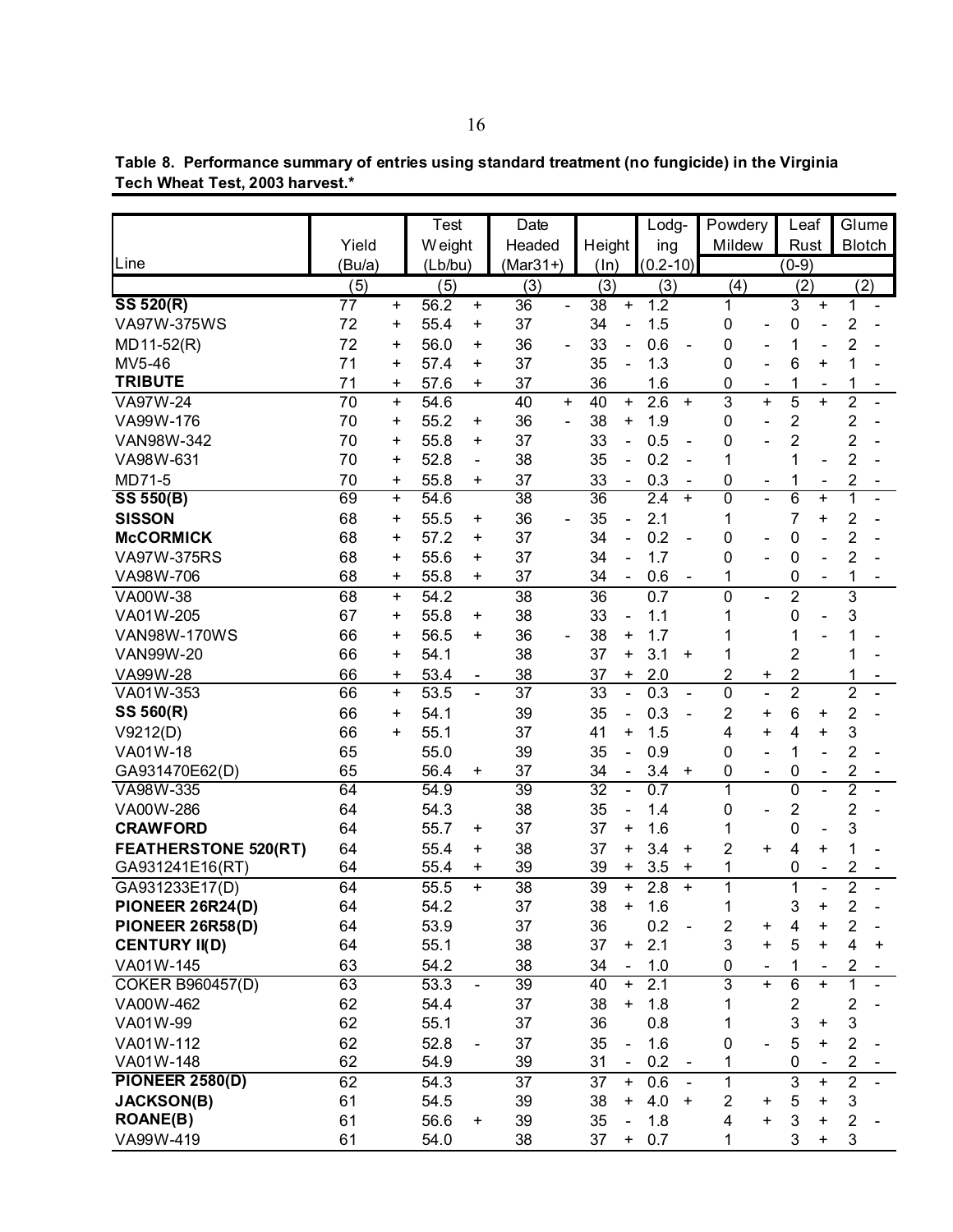| Line                   | Yield<br>(Bu/a) |                          | Test<br>W eight |           | Date<br>Headed  |           |                 |           | Lodg-        |                          | Powdery        |                              | Leaf           |                          | Glume                     |           |
|------------------------|-----------------|--------------------------|-----------------|-----------|-----------------|-----------|-----------------|-----------|--------------|--------------------------|----------------|------------------------------|----------------|--------------------------|---------------------------|-----------|
|                        |                 |                          |                 |           |                 |           |                 |           |              |                          |                |                              |                |                          |                           |           |
|                        |                 |                          |                 |           |                 |           | Height          |           | ing          |                          | Mildew         |                              | Rust           |                          | <b>Blotch</b>             |           |
|                        |                 |                          | (Lb/bu)         |           | $(Mar31+)$      |           | $(\ln)$         |           | $(0.2 - 10)$ |                          |                |                              | $(0-9)$        |                          |                           |           |
|                        | (5)             |                          | (5)             |           | (3)             |           | (3)             |           | (3)          |                          | (4)            |                              | (2)            |                          |                           | (2)       |
| VA00W-464              | 61              |                          | 54.6            |           | $\overline{36}$ |           | $\overline{36}$ |           | 0.6          |                          | 1              |                              | 1              |                          | 2                         |           |
| VA00W-526              | 61              |                          | 54.6            |           | 39              |           | 33              |           | 1.6          |                          | 0              |                              |                |                          | $\overline{c}$            |           |
| MSU line D8006         | 61              |                          | 54.1            |           | 38              |           | 40              | +         | 1.2          |                          |                |                              | 6              | +                        | $\overline{2}$            |           |
| NC98-24050(R)          | 61              |                          | 51.9            |           | 39              |           | 36              |           | 0.8          |                          | 0              |                              | 0              |                          | 3                         |           |
| VA99W-452              | 60              | $\overline{\phantom{a}}$ | 53.7            |           | 39              |           | 35              |           | 1.0          |                          | 0              |                              | 3              | +                        | 3                         |           |
| SS 535(R)              | 60              | $\overline{\phantom{a}}$ | 54.8            |           | 39              |           | 36              |           | 3.1          | $\ddot{}$                | 1              |                              | $\overline{2}$ |                          | $\overline{2}$            |           |
| <b>USG 3209(RT)</b>    | 60              | -                        | 53.1            |           | 38              |           | 35              |           | 2.0          |                          |                |                              | 6              | +                        | 3                         |           |
| <b>COKER 9025(D)</b>   | 60              | $\overline{\phantom{a}}$ | 53.2            | -         | 40              | $\ddot{}$ | 37              | +         | 2.9          | $\ddot{}$                | 3              | ÷                            | 1              |                          |                           |           |
| VAN00W-147             | 59              | $\overline{\phantom{a}}$ | 54.1            |           | 38              |           | 37              | +         | 1.7          |                          |                |                              | 2              |                          | 2                         |           |
| <b>PIONEER 2684(D)</b> | 59              | $\overline{\phantom{a}}$ | 56.7            | ÷.        | 37              |           | 37              | +         | 2.1          |                          | 2              | +                            | $\overline{c}$ |                          | 3                         |           |
| <b>USG 3650(RT)</b>    | 59              | $\overline{\phantom{a}}$ | 53.8            |           | 36              |           | 38              | $\ddot{}$ | 0.5          |                          | $\overline{2}$ | $\ddot{}$                    | 1              |                          | $\overline{3}$            |           |
| VA01W-258              | 58              | $\overline{\phantom{a}}$ | 51.9            | -         | 39              |           | 35              |           | 0.3          | $\overline{\phantom{0}}$ | 1              |                              | 0              |                          | $\ensuremath{\mathsf{3}}$ |           |
| <b>NEUSE(R)</b>        | 58              |                          | 57.3            | +         | 40              | +         | 35              |           | 2.2          |                          | 0              |                              | 0              |                          | 2                         |           |
| NC98-26143(R)          | 58              |                          | 51.4            |           | 40              | +         | 39              | +         | 2.7          | $\ddot{}$                | 0              |                              | 1              |                          | $\overline{2}$            |           |
| <b>COKER 9184(D)</b>   | 58              | $\overline{\phantom{a}}$ | 55.8            | $\ddot{}$ | 40              | $\ddot{}$ | 35              |           | 0.5          |                          | 2              | $\ddot{}$                    | 1              | $\overline{\phantom{0}}$ | 2                         |           |
| VA01W-317              | $\overline{57}$ | $\overline{\phantom{a}}$ | 54.5            |           | 38              |           | 34              |           | 1.1          |                          | 0              | $\qquad \qquad \blacksquare$ | 0              |                          | $\overline{2}$            |           |
| <b>COKER 9295(D)</b>   | 57              |                          | 53.0            | -         | 36              |           | 37              | +         | 1.1          |                          | 2              | $\ddot{}$                    | 0              |                          | 3                         |           |
| <b>BENTON</b>          | 56              | -                        | 53.0            |           | 39              |           | 37              | +         | 0.6          |                          |                |                              | 4              | +                        | $\overline{c}$            |           |
| <b>USG 3350(RT)</b>    | 56              | $\overline{\phantom{a}}$ | 52.8            |           | 37              |           | 41              | +         | 1.3          |                          | 5              | ÷                            | 0              |                          | 3                         |           |
| <b>MASSEY</b>          | 54              | $\overline{\phantom{a}}$ | 54.8            |           | 39              |           | 42              | +         | 3.9          | +                        | 2              | +                            | 8              | +                        | $\overline{c}$            |           |
| VA00W-566              | 54              | $\overline{\phantom{0}}$ | 57.1            | $\ddot{}$ | 35              |           | 33              |           | 0.2          | $\overline{a}$           | $\mathbf 1$    |                              | $\overline{2}$ |                          | $\overline{2}$            |           |
| VA01W-283              | 54              |                          | 54.4            |           | 41              | $\ddot{}$ | 35              |           | 3.3          | $\ddot{}$                | 0              | $\overline{a}$               | 0              |                          |                           |           |
| V9301                  | 54              | $\overline{\phantom{a}}$ | 53.0            |           | 37              |           | 33              |           | 1.0          |                          | 4              | ÷                            | 0              |                          | 4                         | +         |
| <b>USG 3430(RT)</b>    | 51              |                          | 52.1            |           | 36              |           | 41              | +         | 1.1          |                          | 6              | +                            | 0              |                          | 4                         | $\ddot{}$ |
| VA00W-562              | 50              |                          | 54.7            |           | 38              |           | 36              |           | 1.2          |                          | 1              |                              | 1              |                          | 2                         |           |

**Table 8. Performance summary of entries using standard treatment (no fungicide) in the Virginia Tech Wheat Test, 2003 harvest, continued.\***

C.V. 8 2.2 6 3

A plus or minus sign indicates a performance significantly above or below the test average.

The number in parentheses below column headings indicates the number of locations on which data are based. Belgian Lodging Scale = Area X Intensity X 0.2. Area = 1-10, where 1 is wheat unaffected and 10 is entire plot affected and Intensity = 1-5, where 1 is wheat standing upright and 5 is wheat totally flat.

**SOISSONS** 42 - 49.6 - 40 + 32 - 0.2 - 0 - 6+ 4+ Average 63 54.4 38 36 1.5 1 2 3 LSD (0.05) 3 0.8 2 1 0.9 1 1 1

The 0-9 ratings indicate degree to which plant is affected, where 0=none and 9=total plant affected.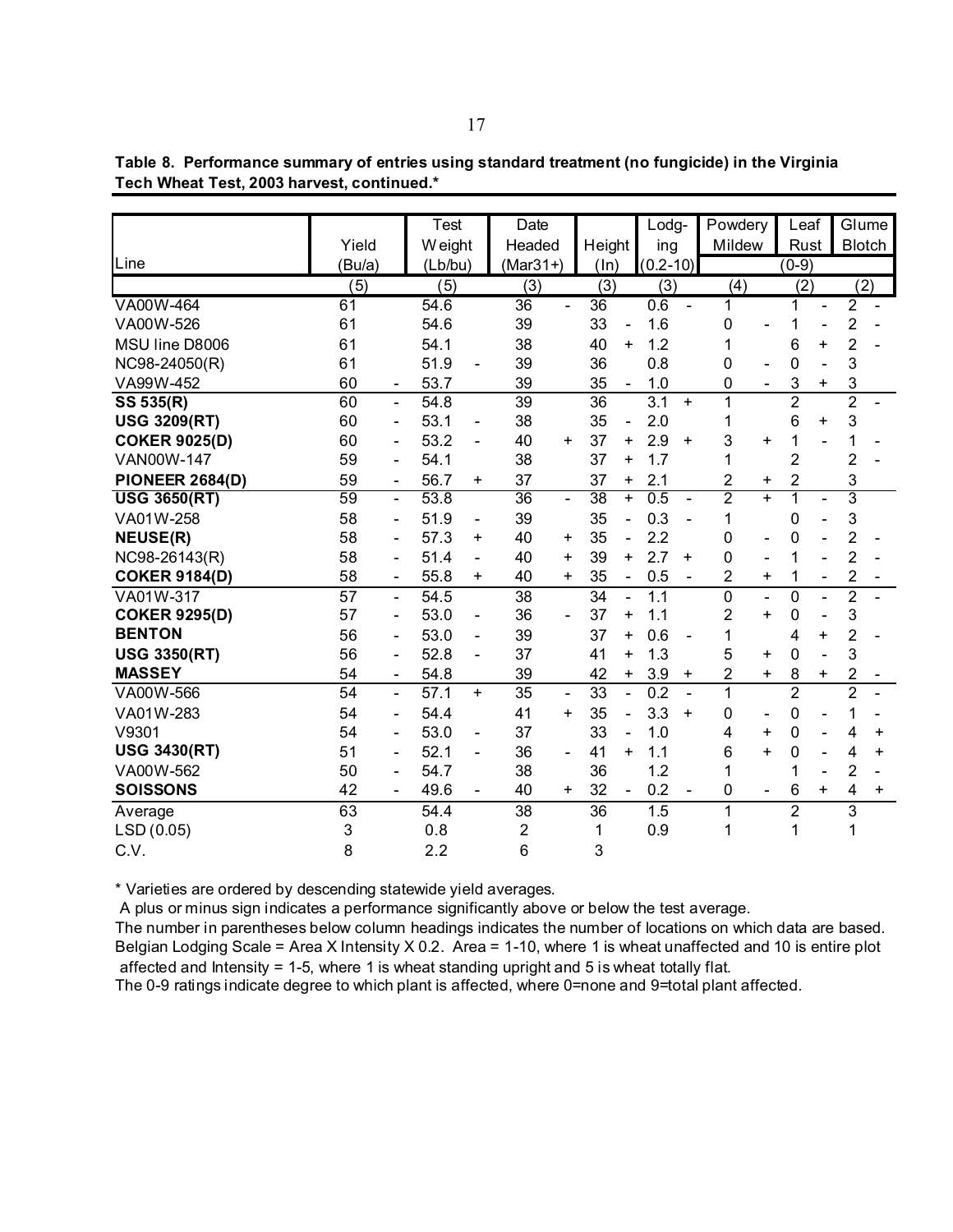## **EVALUATION OF FUNGICIDE/VARIETY INTERACTIONS**

Genetic yield potential is certainly one of the keys to variety success. In most cases the top yielding varieties/lines with fungicide and Gaucho® were also the top yielding lines without Gaucho® seed treatment and fungicide in the spring.

The treated tests are conducted at Warsaw and Painter to assure that each variety is given an opportunity to express its yield potential even if it is susceptible to foliar diseases that can be controlled by Baytan® and Tilt® and insect pressures that can be controlled by Gaucho®. Variety comparisons should only be made within treated or non-treated plots since the plots were located in different areas of the field. It is however interesting to compare the response of McCormick to added fungicide and Gaucho® (-3 bushels per acre) to a relatively disease susceptible variety like Jackson (+12 bushels per acre.)

|                         |        |           | <b>Test</b> |                          | Date            |                              |                 |                              | Lodg-        |           | Powdery        |                              | Leaf           |                          |                | Glume                    |
|-------------------------|--------|-----------|-------------|--------------------------|-----------------|------------------------------|-----------------|------------------------------|--------------|-----------|----------------|------------------------------|----------------|--------------------------|----------------|--------------------------|
|                         | Yield  |           | Weight      |                          | Headed          |                              | Height          |                              | ing          |           | Mildew         |                              | Rust           |                          |                | <b>Blotch</b>            |
| Line                    | (Bu/a) |           | (Lb/bu)     |                          | Mar31+          |                              | (ln)            |                              | $(0.2 - 10)$ |           |                |                              |                | $(0-9)$                  |                |                          |
|                         | (2)    |           | (2)         |                          | (1)             |                              | (1)             |                              | (1)          |           | (1)            |                              | (1)            |                          |                | (1)                      |
| <b>SS 520</b>           | 88     | $\ddot{}$ | 58.4        |                          | 33              | $\overline{\phantom{0}}$     | 36              | $\ddot{}$                    | 0.2          |           | 1              |                              | $\pmb{0}$      | $\overline{\phantom{0}}$ | 1              | $\overline{\phantom{0}}$ |
| <b>TRIBUTE</b>          | 88     | +         | 60.3        | +                        | 35              | $\overline{\phantom{0}}$     | 34              |                              | 0.3          |           | 0              | $\overline{\phantom{0}}$     | $\mathbf 0$    | $\overline{\phantom{a}}$ | 1              |                          |
| <b>SISSON</b>           | 86     | +         | 59.1        | +                        | 34              | $\overline{a}$               | 32              | $\qquad \qquad \blacksquare$ | 0.2          |           | 0              | $\overline{\phantom{a}}$     | 3              | $\ddot{}$                | 3              | $\ddot{}$                |
| MV5-46                  | 86     | +         | 60.2        | $\ddot{}$                | 35              | $\qquad \qquad \blacksquare$ | 35              |                              | 0.3          |           | 0              | $\qquad \qquad \blacksquare$ | $\mathbf 1$    |                          | $\overline{2}$ |                          |
| <b>VA97W-375RS</b>      | 85     | +         | 59.0        | $\ddot{}$                | 35              | $\blacksquare$               | 31              |                              | 0.5          |           | 0              | $\blacksquare$               | 0              | $\overline{\phantom{a}}$ | $\overline{2}$ |                          |
| VA99W-176               | 85     | $\ddot{}$ | 58.3        |                          | $\overline{34}$ |                              | $\overline{33}$ |                              | 0.2          |           | 0              | $\overline{a}$               | $\mathbf 0$    | $\blacksquare$           | $\overline{1}$ |                          |
| VA00W-526               | 85     | $\ddot{}$ | 59.0        | $\ddot{}$                | 36              |                              | 32              | $\overline{\phantom{a}}$     | 0.2          |           | 0              | $\overline{\phantom{0}}$     | $\mathbf 0$    | $\overline{a}$           | 2              |                          |
| <b>SS 550</b>           | 85     | $\ddot{}$ | 58.4        |                          | 35              | $\qquad \qquad \blacksquare$ | 32              | $\overline{\phantom{a}}$     | 0.2          |           | 0              | $\overline{a}$               | $\overline{2}$ | $\ddot{}$                | $\overline{c}$ |                          |
| VA97W-24                | 84     | +         | 57.7        | $\overline{a}$           | 38              | $\ddot{}$                    | 37              | +                            | 0.2          |           | 1              |                              | 1              |                          | $\overline{2}$ |                          |
| VA01W-205               | 84     | +         | 59.5        | +                        | 35              | $\qquad \qquad \blacksquare$ | 32              | $\overline{\phantom{a}}$     | 0.2          |           | 2              | +                            | 0              |                          | 1              |                          |
| VA01W-283               | 84     | $\ddot{}$ | 59.1        | $\ddot{}$                | 39              | $\ddot{}$                    | 31              | $\blacksquare$               | 0.2          |           | $\Omega$       | $\overline{\phantom{0}}$     | 0              | $\overline{a}$           | 1              | $\overline{a}$           |
| VA01W-353               | 84     | +         | 57.5        | $\overline{\phantom{0}}$ | 35              | $\overline{\phantom{a}}$     | 32              | $\overline{\phantom{0}}$     | 0.2          |           | $\mathbf 0$    | $\qquad \qquad \blacksquare$ | 1              |                          | 3              | $\ddot{}$                |
| MD11-52                 | 84     | +         | 59.7        | +                        | 35              | $\overline{\phantom{0}}$     | 31              | $\overline{\phantom{a}}$     | 0.5          |           | 0              | $\qquad \qquad \blacksquare$ | $\mathbf 0$    | $\overline{\phantom{a}}$ | 3              | $\ddot{}$                |
| V9212                   | 84     | $\ddot{}$ | 58.3        |                          | 34              | $\qquad \qquad \blacksquare$ | 38              | +                            | 0.2          |           | 2              | +                            | $\mathbf 0$    | $\overline{\phantom{0}}$ | 3              | $\ddot{}$                |
| VA97W-375WS             | 83     |           | 59.0        | +                        | 35              | $\qquad \qquad \blacksquare$ | 32              | $\qquad \qquad \blacksquare$ | 0.3          |           | 0              | $\qquad \qquad \blacksquare$ | 0              |                          | $\overline{c}$ |                          |
| VAN98W-342              | 83     |           | 59.5        | $\ddot{}$                | 35              | $\blacksquare$               | 29              | $\blacksquare$               | 0.2          |           | $\mathbf 0$    | $\overline{a}$               | $\mathbf 0$    | $\blacksquare$           | $\overline{2}$ |                          |
| VA99W-28                | 83     |           | 57.7        | $\overline{\phantom{0}}$ | 35              | $\overline{\phantom{0}}$     | 35              |                              | 0.5          |           | $\mathbf 0$    | $\overline{a}$               | $\mathbf 0$    | $\blacksquare$           | 1              |                          |
| VA01W-99                | 83     |           | 59.3        | $\ddot{}$                | 36              |                              | 36              | $\ddot{}$                    | 0.2          |           | 1              |                              | $\overline{2}$ | $\ddot{}$                | 1              |                          |
| VA01W-148               | 83     |           | 58.7        |                          | 37              | $\ddot{}$                    | 30              | $\overline{\phantom{0}}$     | 0.2          |           | 0              | $\overline{\phantom{a}}$     | $\mathbf 0$    | $\blacksquare$           | 3              | $\ddot{}$                |
| MD71-5                  | 83     |           | 59.6        | +                        | 35              | $\overline{\phantom{a}}$     | 30              | $\blacksquare$               | 0.2          |           | 0              | $\qquad \qquad -$            | $\mathbf 0$    | $\overline{\phantom{0}}$ | 3              | $\ddot{}$                |
| <b>FEATHERSTONE 520</b> | 83     |           | 59.7        | $\ddot{}$                | 36              |                              | 35              |                              | 1.3          | $\ddot{}$ | $\overline{2}$ | $\ddot{}$                    | $\mathbf{1}$   |                          | $\overline{2}$ |                          |
| GA931241E16             | 83     |           | 59.7        | $\ddot{}$                | 36              |                              | 38              | +                            | 0.7          |           | 3              | +                            | $\mathbf 0$    | $\overline{a}$           | 2              |                          |
| PIONEER 26R24           | 83     |           | 58.9        | $\ddot{}$                | 35              | $\overline{\phantom{a}}$     | 37              | +                            | 0.2          |           | $\overline{c}$ | $\ddot{}$                    | $\overline{2}$ | +                        | 1              |                          |
| <b>VAN99W-20</b>        | 82     |           | 58.2        |                          | 36              |                              | 36              | +                            | 0.2          |           | 0              | $\qquad \qquad -$            | $\mathbf 0$    | $\overline{\phantom{0}}$ | 1              |                          |
| VA98W-335               | 81     |           | 59.4        | $\ddot{}$                | 37              | $\ddot{}$                    | 30              | $\overline{\phantom{a}}$     | 0.4          |           | 0              | $\qquad \qquad \blacksquare$ | $\mathbf 0$    | $\overline{\phantom{a}}$ | 3              | $\ddot{}$                |
| VA00W-286               | 81     |           | 58.0        |                          | $\overline{36}$ |                              | $\overline{32}$ | $\blacksquare$               | 0.2          |           | 0              | $\overline{\phantom{0}}$     | 1              |                          | $\overline{1}$ | $\overline{a}$           |
| VA01W-112               | 81     |           | 57.9        | $\overline{\phantom{0}}$ | 35              | $\qquad \qquad \blacksquare$ | 32              | $\frac{1}{2}$                | 0.2          |           | $\mathbf 0$    | $\qquad \qquad \blacksquare$ | 1              |                          | $\overline{2}$ |                          |
| GA931233E17             | 81     |           | 59.6        | +                        | 35              | $\overline{\phantom{0}}$     | 37              | +                            | 1.8          | +         | 3              | +                            | 0              | $\blacksquare$           | $\overline{2}$ |                          |
| <b>SS 560</b>           | 81     |           | 57.9        | $\overline{a}$           | 37              | $\ddot{}$                    | 33              |                              | 0.2          |           | $\overline{c}$ | $\ddot{}$                    | $\overline{2}$ | $\ddot{}$                | $\overline{2}$ |                          |
| <b>CENTURY II</b>       | 81     |           | 59.3        | +                        | 36              |                              | 35              |                              | 0.7          |           | 3              | $\ddot{}$                    | $\overline{2}$ | $\ddot{}$                | $\overline{c}$ |                          |
| <b>COKER B960457</b>    | 81     |           | 56.7        | $\overline{a}$           | 38              | $\ddot{}$                    | 38              | $\ddot{}$                    | 0.2          |           | $\overline{c}$ | $+$                          | $\mathbf 1$    |                          | $\mathbf{1}$   |                          |
| VA98W-706               | 80     |           | 59.4        | +                        | 35              | $\overline{a}$               | 32              | $\overline{\phantom{a}}$     | 0.2          |           | $\mathbf 0$    | $\overline{a}$               | $\mathbf 0$    | $\overline{\phantom{0}}$ | 3              | $\ddot{}$                |
| VA01W-145               | 80     |           | 57.7        | $\overline{a}$           | 36              |                              | 33              |                              | 0.2          |           | 0              | $\overline{a}$               | $\mathbf 0$    | $\overline{a}$           | 2              |                          |
| <b>CRAWFORD</b>         | 80     |           | 59.9        | +                        | 35              |                              | 35              |                              | 0.7          |           | 0              | $\overline{\phantom{0}}$     | $\mathbf 0$    |                          | $\overline{2}$ |                          |

# **Table 9. Summary of performance of entries using seed treatment (Baytan and Gaucho) and foliar fungicide (Tilt) at Painter and Warsaw in the Virginia Tech Wheat Test, 2003 harvest.\***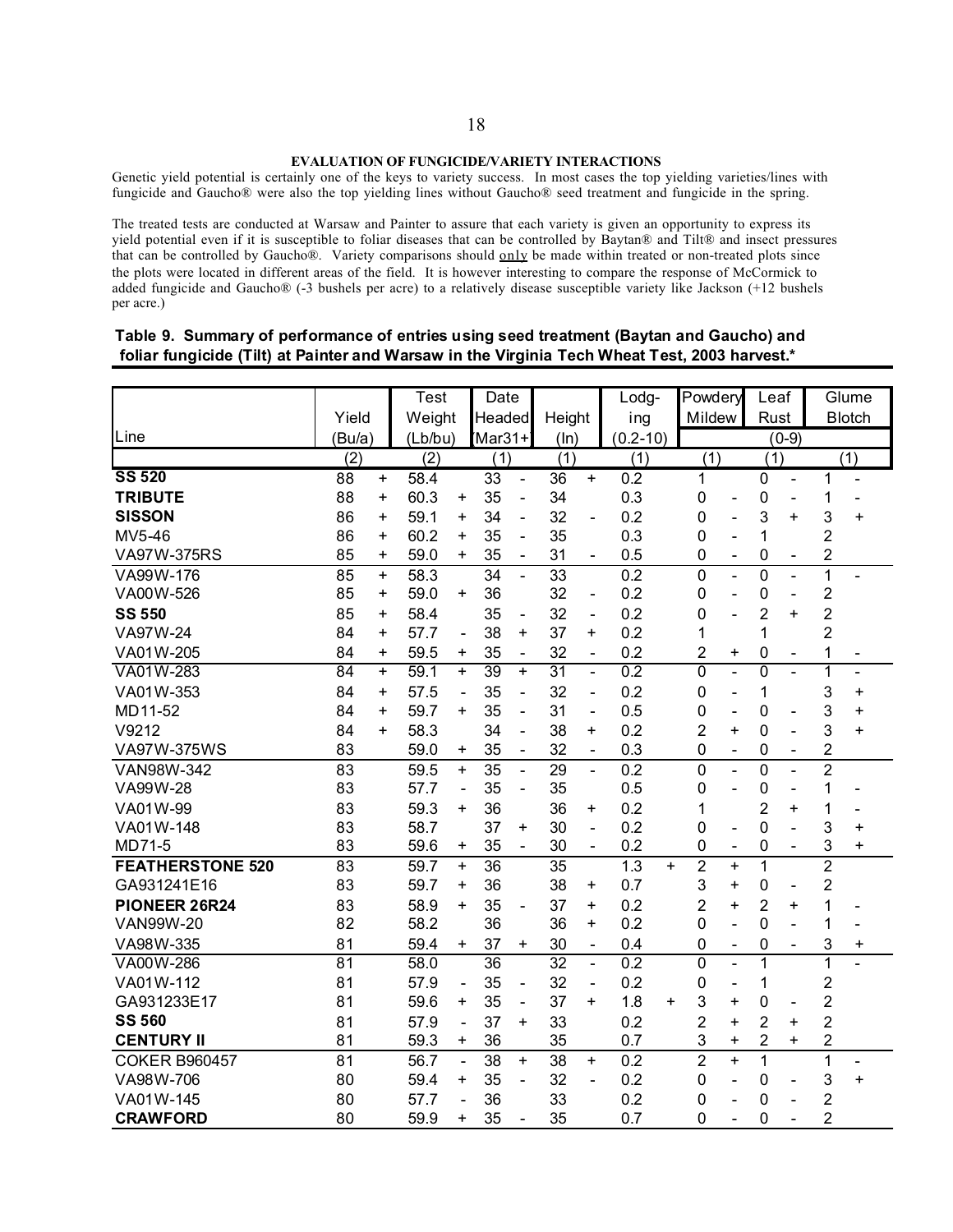Table 9. Summary of performance of entries using seed treatment (Baytan and Gaucho) and foliar fungicide (Tilt) at Painter and Warsaw in the Virginia Tech Wheat Test. 2003 harvest. cont'd.\*

|                                 |                 |                          | <b>Test</b> |                              | Date                |                              |                 |                          | Lodg-            | Powdery             |                              | Leaf             |                          |                         | Glume                        |
|---------------------------------|-----------------|--------------------------|-------------|------------------------------|---------------------|------------------------------|-----------------|--------------------------|------------------|---------------------|------------------------------|------------------|--------------------------|-------------------------|------------------------------|
|                                 | Yield           |                          | Weight      |                              | Headed              |                              | Height          |                          | ing              | Mildew              |                              | Rust             |                          |                         | <b>Blotch</b>                |
| Line                            | (Bu/a)          |                          | (Lb/bu)     |                              | Mar31+              |                              | (ln)            |                          | $(0.2 - 10)$     |                     |                              |                  | $(0-9)$                  |                         |                              |
|                                 | (2)             |                          | (2)         |                              | (1)                 |                              | (1)             |                          | (1)              | (1)                 |                              | (1)              |                          |                         | (1)                          |
| GA931470E62                     | 80              |                          | 59.9        | +                            | 35                  |                              | 32              |                          | 0.2              | $\overline{2}$      | $\ddot{}$                    | $\overline{0}$   |                          | $\overline{2}$          |                              |
| <b>PIONEER 2684</b>             | 80              |                          | 57.6        | $\overline{\phantom{a}}$     | 36                  |                              | 35              |                          | 0.3              | 2                   | +                            | $\mathbf 2$      | +                        | 1                       |                              |
| <b>SS 535</b>                   | 80              |                          | 59.1        | +                            | 38                  | +                            | 34              |                          | 0.3              | $\overline{2}$      | $\ddot{}$                    | $\mathbf 0$      | $\overline{\phantom{a}}$ | 1                       |                              |
| <b>USG 3209</b>                 | 80              |                          | 57.3        | $\qquad \qquad \blacksquare$ | 35                  | $\frac{1}{2}$                | 33              |                          | 0.4              | 0                   | $\overline{a}$               | 3                | +                        | $\mathbf{2}$            |                              |
| <b>McCORMICK</b>                | 79              |                          | 60.1        | +                            | 36                  |                              | 31              | $\blacksquare$           | 0.2              | 0                   | $\qquad \qquad \blacksquare$ | $\mathbf 0$      | $\overline{\phantom{a}}$ | 1                       | $\qquad \qquad \blacksquare$ |
| VA98W-631                       | 79              |                          | 56.7        | $\blacksquare$               | 38                  | $\ddot{}$                    | 32              | $\blacksquare$           | 0.2              | 3                   | $\ddot{}$                    | $\overline{0}$   | $\overline{\phantom{0}}$ | $\overline{2}$          |                              |
| <b>COKER 9025</b>               | 79              |                          | 57.8        | $\qquad \qquad -$            | 38                  | $\ddot{}$                    | 33              |                          | 0.4              | 4                   | +                            | $\mathbf 0$      |                          | 1                       |                              |
| VA00W-38                        | 78              |                          | 56.6        | $\frac{1}{2}$                | 35                  | $\blacksquare$               | 35              |                          | 0.2              | 2                   | +                            | 1                |                          | $\sqrt{2}$              |                              |
| VA00W-464                       | 78              |                          | 58.8        |                              | 34                  | $\frac{1}{2}$                | 32              | $\blacksquare$           | 0.2              | 0                   | $\overline{a}$               | $\mathbf 0$      | $\overline{\phantom{0}}$ | $\overline{2}$          |                              |
| VA01W-18                        | 78              |                          | 58.2        |                              | 36                  |                              | 33              |                          | 0.2              | 0                   | $\hbox{--}$                  | $\boldsymbol{0}$ | $\overline{\phantom{a}}$ | 1                       |                              |
| <b>COKER 9184</b>               | 78              |                          | 59.9        | $\ddot{}$                    | 38                  | $\ddot{}$                    | 32              |                          | 0.2              | 3                   | $\ddot{}$                    | $\mathbf 0$      |                          | $\mathbf{1}$            |                              |
| <b>JACKSON</b>                  | 77              |                          | 58.5        |                              | 38                  | $\ddot{}$                    | 34              |                          | 0.2              | $\overline{c}$      | +                            | $\overline{2}$   | $\ddot{}$                | $\overline{c}$          |                              |
| VA99W-452                       | 77              |                          | 57.7        | $\overline{\phantom{a}}$     | 37                  | $\ddot{}$                    | 33              |                          | 0.3              | 0                   |                              | 1                |                          | 3                       | +                            |
| VA00W-462                       | 77              |                          | 57.9        |                              | 35                  | $\frac{1}{2}$                | 36              | +                        | 0.2              | 1                   |                              | $\mathbf 0$      |                          | $\overline{2}$          |                              |
| VA01W-317                       | 77              |                          | 58.7        |                              | 35                  |                              | 33              |                          | 0.2              | 0                   | -                            | $\mathbf 0$      |                          | 3                       | +                            |
| NC98-24050                      | 77              |                          | 55.7        | $\overline{\phantom{a}}$     | 37                  | +                            | 33              |                          | 0.2              | 0                   | $\qquad \qquad -$            | $\mathbf 0$      | $\blacksquare$           | 3                       | $\ddot{}$                    |
| PIONEER 2580                    | 77              |                          | 57.4        | $\overline{\phantom{a}}$     | 35                  | $\qquad \qquad \blacksquare$ | 33              |                          | 0.2              | 2                   | +                            | $\mathbf 0$      | $\blacksquare$           | $\mathbf{2}$            |                              |
| VA99W-419                       | 76              |                          | 57.5        | $\qquad \qquad -$            | 37                  | $\ddot{}$                    | 34              |                          | 0.2              | 1                   |                              | 1                |                          | $\overline{c}$          |                              |
| MSU line D8006                  | 76              |                          | 57.2        | $\qquad \qquad -$            | 37                  | $\ddot{}$                    | 36              | +                        | 0.2              | 2                   | +                            | $\overline{2}$   | $\ddot{}$                | $\overline{c}$          |                              |
| <b>BENTON</b>                   | 76              |                          | 57.2        |                              | 36                  |                              | 32              | $\overline{\phantom{0}}$ | 0.2              | 1                   |                              | 1                |                          | $\boldsymbol{2}$        |                              |
| <b>NEUSE</b>                    | $\overline{76}$ |                          | 59.8        | $\ddot{}$                    | 37                  | $\ddot{}$                    | $\overline{32}$ | $\overline{a}$           | $\overline{0.3}$ | 0                   | $\overline{\phantom{0}}$     | $\mathbf 0$      | $\overline{\phantom{a}}$ | $\overline{1}$          | $\overline{a}$               |
| NC98-26143                      | 76              |                          | 57.0        | $\blacksquare$               | 38                  | $\ddot{}$                    | 35              |                          | 0.2              | 0                   | $\overline{a}$               | $\mathbf 0$      | $\overline{\phantom{a}}$ | $\overline{c}$          |                              |
| <b>COKER 9295</b>               | 76              |                          | 56.8        | $\overline{\phantom{a}}$     | 38                  | $\ddot{}$                    | 33              |                          | 0.2              | 2                   | +                            | $\mathbf 0$      | $\overline{\phantom{a}}$ | $\overline{c}$          |                              |
| <b>VAN98W-170WS</b>             | 75              |                          | 58.8        |                              | 34                  | $\overline{\phantom{0}}$     | 35              |                          | 0.2              | 1                   |                              | $\mathbf 0$      |                          | $\overline{2}$          |                              |
| V9301                           | 75              |                          | 57.4        |                              | 33                  |                              | 32              |                          | 0.2              | 3                   | +                            | $\pmb{0}$        | $\overline{\phantom{0}}$ | 1                       |                              |
| VA00W-562                       | 74              | $\overline{\phantom{a}}$ | 59.1        | $\ddot{}$                    | 36                  |                              | $\overline{32}$ | $\overline{\phantom{0}}$ | 0.2              | $\overline{1}$      |                              | $\overline{0}$   | $\blacksquare$           | $\overline{2}$          |                              |
| VA01W-258                       | 74              | $\overline{\phantom{a}}$ | 56.7        | $\overline{a}$               | 38                  | +                            | 33              |                          | 0.2              | 1                   |                              | $\mathbf 0$      |                          | 3                       | +                            |
| PIONEER 26R58                   | 74              | $\overline{\phantom{a}}$ | 56.6        | L,                           | 37                  | +                            | 33              |                          | 0.2              | 1                   |                              | 1                |                          | 3                       | $\ddot{}$                    |
| <b>USG 3650</b>                 | 73              | $\overline{\phantom{a}}$ | 57.7        | $\overline{\phantom{a}}$     | 38                  | $\ddot{}$                    | 35              |                          | 0.2              | 1                   |                              | 0                |                          | $\overline{c}$          |                              |
| <b>MASSEY</b>                   | 72              | $\overline{\phantom{a}}$ | 58.5        |                              | 37                  | $\ddot{}$                    | 39              | $^+$                     | 0.3              | 2                   | +                            | 5                | +                        | $\overline{2}$          |                              |
| VAN00W-147                      | 72              | $\blacksquare$           | 57.2        | $\overline{\phantom{a}}$     | 37                  | $\ddot{}$                    | 33              |                          | 0.2              | 0<br>$\overline{7}$ |                              | 1                |                          | 4                       | $\ddot{}$                    |
| <b>USG 3350</b>                 | 72              | $\overline{\phantom{0}}$ | 56.9        |                              | 35                  |                              | 38              | $+$                      | 0.2              |                     | $\ddot{}$                    | $\Omega$         |                          | 3                       | $\ddot{}$                    |
| VA00W-566                       | 71              |                          | 60.4        | +                            | 32                  |                              | 30              | $\overline{\phantom{0}}$ | 0.2              | 0                   |                              | 1                |                          | $\overline{\mathbf{c}}$ |                              |
| <b>ROANE</b><br><b>USG 3430</b> | 68              |                          | 59.2        | +                            | 38                  | +                            | 32              | $\frac{1}{2}$            | 0.2              | 6                   | +                            | 1                |                          | 3                       | +                            |
|                                 | 65              |                          | 56.9        |                              | 33                  | $\ddot{}$                    | 37              | +                        | 0.2              | 7                   | +                            | 0                | $\ddot{}$                | 3<br>$\overline{2}$     | +                            |
| <b>SOISSONS</b>                 | 61              |                          | 55.9        |                              | 39                  |                              | 30              |                          | 0.2              | 0                   |                              | 3                |                          | $\overline{2}$          |                              |
| Average                         | 79              |                          | 58.4        |                              | 36                  |                              | 34              |                          | 0.3              | 1                   |                              | 1                |                          |                         |                              |
| LSD (0.05)                      | 5<br>6          |                          | 0.5         |                              | 1<br>$\overline{c}$ |                              | $\overline{c}$  |                          | 0.6              | 1                   |                              | 1                |                          | 1                       |                              |
| C.V.                            |                 |                          | 0.8         |                              |                     |                              | 4               |                          |                  |                     |                              |                  |                          |                         |                              |

Seed received Baytan® and Gaucho® seed treatment as recommended; plots were treated with Tilt® at 4 oz/acre at heading. Varieties are ordered by descending statewide yield averages.

A plus or minus sign indicates a performance significantly above or below the test average.

The number in parentheses below column headings indicates the number of locations on which data are based. Belgian Lodging Scale = Area X Intensity X 0.2. Area = 1-10, where 1 is wheat unaffected and 10 is entire plot affected and Intensity = 1-5, where 1 is wheat standing upright and 5 is wheat totally flat.

The 0-9 ratings indicate degree to which plant is affected, where 0=none and 9=total plant affected.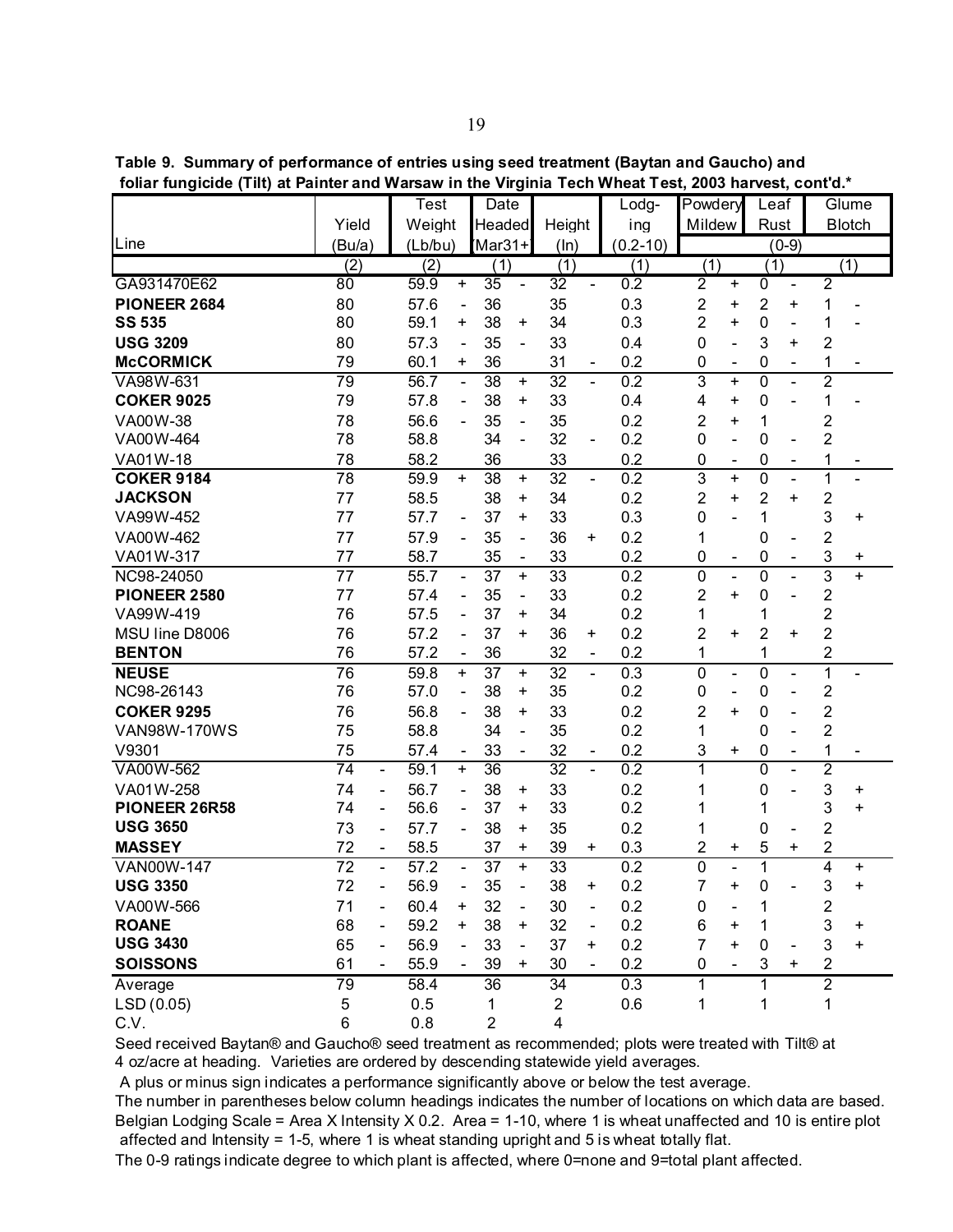|                             |                 |           | Yield           |           |                 |                   |                          | <b>Test Weight</b> |                              |                   |
|-----------------------------|-----------------|-----------|-----------------|-----------|-----------------|-------------------|--------------------------|--------------------|------------------------------|-------------------|
|                             |                 |           | (Bu/a)          |           |                 |                   |                          | (Lb/bu)            |                              |                   |
| Line                        | With            |           | Without         |           | Difference      | With              |                          | Without            |                              | <b>Difference</b> |
| VA01W-148                   | 91              | $\ddot{}$ | 75              |           | 16              | 58.9              | $\ddot{}$                | 58.5               | $\ddot{}$                    | 0.4               |
| SS 520(R)                   | 91              | +         | 81              | +         | 10              | 58.0              |                          | 58.3               | +                            | $-0.3$            |
| <b>TRIBUTE</b>              | 90              | +         | 78              | +         | 12              | 60.8              | +                        | 60.7               | +                            | 0.1               |
| MV5-46                      | 89              | +         | 76              |           | 13              | 60.2              | +                        | 60.2               | +                            | 0.0               |
| MD11-52(R)                  | 88              | $\ddot{}$ | 80              | +         | 8               | 59.5              | +                        | 59.2               | +                            | 0.3               |
| GA931241E16(RT)             | 88              | $\ddot{}$ | 76              |           | $\overline{12}$ | 59.7              | $\pm$                    | 59.6               | $\ddot{}$                    | 0.1               |
| GA931233E17(D)              | 88              | $\ddot{}$ | 69              |           | 19              | 59.6              | $\ddot{}$                | 59.6               | $\ddot{}$                    | 0.0               |
| V9212(D)                    | 87              | $\ddot{}$ | 71              |           | 16              | 58.5              |                          | 57.1               |                              | 1.4               |
| <b>SISSON</b>               | 86              |           | 65              |           | 21              | 58.6              | +                        | 55.9               | $\qquad \qquad \blacksquare$ | 2.7               |
| VA00W-526                   | 86              |           | 68              |           | 18              | 58.8              | $\ddot{}$                | 58.2               | +                            | 0.6               |
| VA99W-28                    | 86              |           | $\overline{78}$ | $\ddot{}$ | $\overline{8}$  | 57.5              |                          | 57.4               |                              | 0.1               |
| VA01W-99                    | 86              |           | 67              |           | 19              | 59.1              | +                        | 58.1               | +                            | 1.0               |
| <b>VAN99W-20</b>            | 85              |           | 78              | +         | $\overline{7}$  | 58.0              |                          | 57.7               |                              | 0.3               |
| PIONEER 26R24(D)            | 85              |           | 73              |           | 12              | 58.5              |                          | 56.9               |                              | 1.6               |
| VA97W-24                    | 84              |           | 77              |           | $\overline{7}$  | 57.4              |                          | 57.2               |                              | 0.2               |
| <b>VA00W-38</b>             | $\overline{84}$ |           | $\overline{74}$ |           | 10              | 56.8              | $\frac{1}{2}$            | 55.4               | $\overline{\phantom{0}}$     | 1.4               |
| VA01W-145                   | 84              |           | 70              |           | 14              | 57.4              |                          | 56.7               |                              | 0.7               |
| <b>FEATHERSTONE 520(RT)</b> | 84              |           | 69              |           | 15              | 59.2              | $\ddot{}$                | 58.7               | $\ddot{}$                    | 0.5               |
| <b>SS 550(B)</b>            | 84              |           | 72              |           | 12              | 58.0              |                          | 56.6               |                              | 1.4               |
| SS 535(R)                   | 84              |           | 68              |           | 16              | 59.0              | +                        | 58.9               | +                            | 0.1               |
| SS 560(R)                   | $\overline{84}$ |           | 71              |           | $\overline{13}$ | 57.6              |                          | 55.8               | $\overline{\phantom{0}}$     | 1.8               |
| VA97W-375WS                 | 83              |           | 83              | $\ddot{}$ | $\pmb{0}$       | 58.9              | +                        | 58.6               | $\ddot{}$                    | 0.3               |
| VA98W-335                   | 83              |           | 73              |           | 10              | 58.7              | $\ddot{}$                | 58.4               | $\ddot{}$                    | 0.3               |
| VA00W-464                   | 83              |           | 74              |           | 9               | 58.5              |                          | 57.4               |                              | 1.1               |
| VA01W-205                   | 83              |           | 75              |           | 8               | 58.7              | +                        | 58.4               | +                            | 0.3               |
| <b>VA97W-375RS</b>          | 82              |           | 75              |           | 7               | 59.0              | $+$                      | 58.9               | $\overline{+}$               | 0.1               |
| VA99W-176                   | 82              |           | 81              | +         | 1               | 57.8              |                          | 57.9               |                              | $-0.1$            |
| VAN98W-342                  | 82              |           | 84              | +         | $-2$            | 58.9              | +                        | 58.4               | +                            | 0.5               |
| <b>PIONEER 2684(D)</b>      | 82              |           | 72              |           | 10              | 56.7              | $\frac{1}{2}$            | 59.9               | +                            | $-3.2$            |
| <b>CENTURY II(D)</b>        | 82              |           | 68              |           | 14              | 59.2              | $\ddot{}$                | 57.9               |                              | 1.3               |
| VA98W-706                   | 81              |           | 78              | $\ddot{}$ | $\overline{3}$  | $\overline{59.0}$ | $\ddot{}$                | 59.0               | $\ddot{}$                    | 0.0               |
| VA00W-286                   | 81              |           | 77              |           | 4               | 57.2              | $\blacksquare$           | 57.1               |                              | 0.1               |
| VA01W-353                   | 81              |           | 68              |           | 13              | 56.2              | $\overline{\phantom{0}}$ | 55.7               | $\qquad \qquad \blacksquare$ | 0.5               |
| MD71-5                      | 81              |           | 80              | +         | 1               | 59.1              | +                        | 58.8               | +                            | 0.3               |
| <b>USG 3209(RT)</b>         | 81              |           | 66              |           | 15              | 57.1              |                          | 54.9               |                              | 2.2               |
| VA99W-452                   | $\overline{80}$ |           | 68              |           | $\overline{12}$ | 57.6              |                          | 56.2               | $\overline{\phantom{0}}$     | 1.4               |
| VA01W-18                    | 80              |           | 69              |           | 11              | 58.0              |                          | 56.9               |                              | 1.1               |
| VA01W-112                   | 80              |           | 72              |           | 8               | 57.2              |                          | 55.1               | $\qquad \qquad \blacksquare$ | 2.1               |
| VA01W-283                   | 80              |           | 68              |           | 12              | 59.0              | +                        | 58.5               | +                            | 0.5               |
| <b>COKER 9025(D)</b>        | 80              |           | 75              |           | 5               | 57.8              |                          | 56.7               |                              | 1.1               |
| <b>CRAWFORD</b>             | 79              |           | $\overline{72}$ |           | 7               | 59.8              | $\ddot{}$                | 59.5               | +                            | 0.3               |
| GA931470E62(D)              | 79              |           | 66              |           | 13              | 59.6              | $\ddot{}$                | 59.0               | $\ddot{}$                    | 0.6               |
| <b>JACKSON(B)</b>           | 78              |           | 66              |           | 12              | 57.9              |                          | 56.9               |                              | 1.0               |
| <b>McCORMICK</b>            | 78              |           | 81              | +         | $-3$            | 60.0              | $\ddot{}$                | 60.2               | +                            | $-0.2$            |
| VA98W-631                   | 78              |           | 80              | +         | $-2$            | 56.2              | $\overline{\phantom{0}}$ | 56.4               |                              | $-0.2$            |
| VA00W-462                   | 78              |           | 65              |           | 13              | 57.8              |                          | 56.8               |                              | 1.0               |

Table 10. Performance of entries in the Virginia Tech Wheat Test at Warsaw, 2003 harvest,<br>fungicide versus no fungicide.\*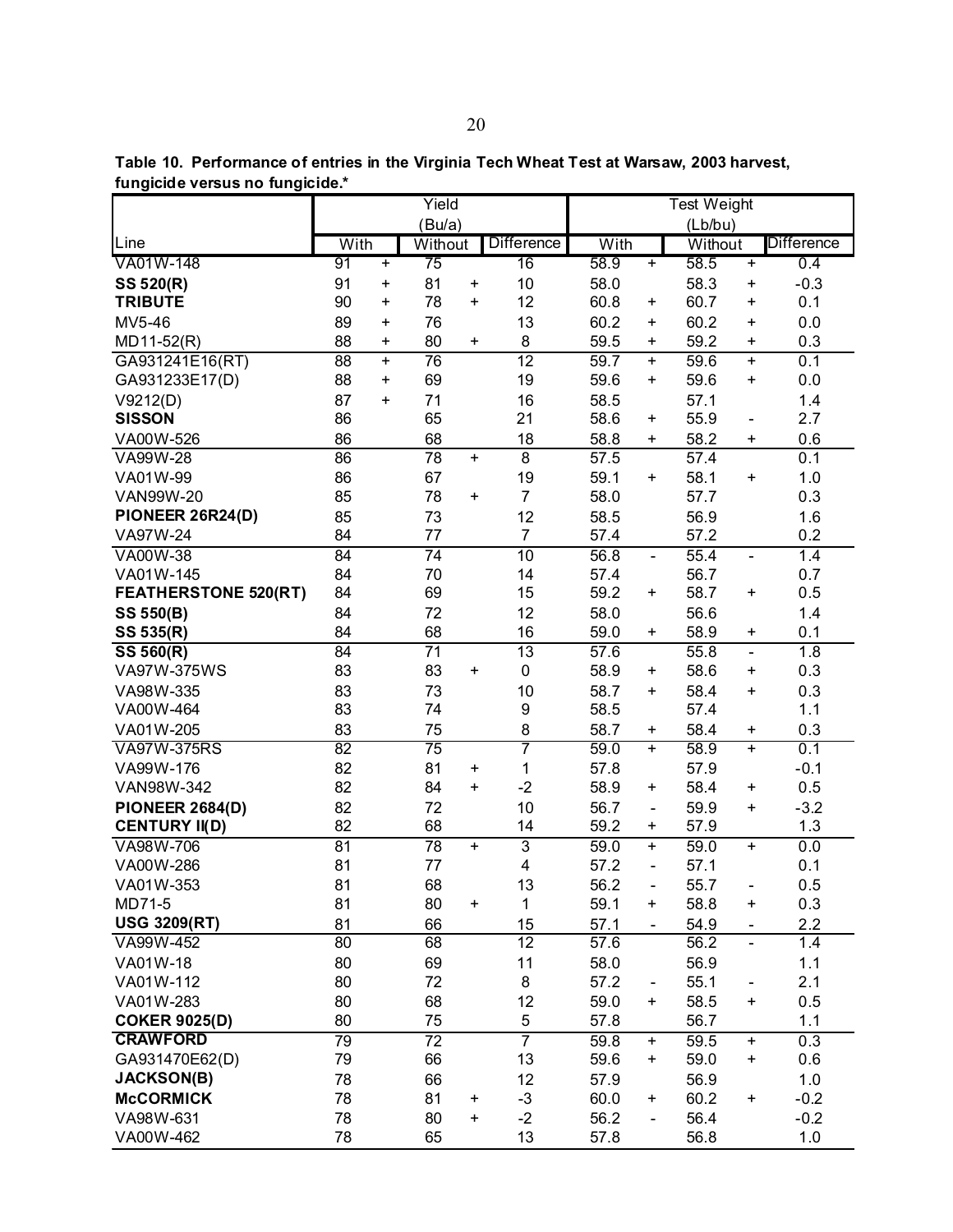|                                   |                 |                          | Yield           |                              |                   |      |                              | <b>Test Weight</b> |                              |                   |
|-----------------------------------|-----------------|--------------------------|-----------------|------------------------------|-------------------|------|------------------------------|--------------------|------------------------------|-------------------|
|                                   |                 |                          | (Bu/a)          |                              |                   |      |                              | (Lb/bu)            |                              |                   |
| Line                              | With            |                          | Without         |                              | <b>Difference</b> | With |                              | Without            |                              | <b>Difference</b> |
| VA01W-317                         | $\overline{78}$ |                          | 65              |                              | 13                | 58.2 |                              | 58.2               | $\ddot{}$                    | 0.0               |
| MSU line D8006                    | 78              |                          | 61              |                              | 17                | 56.7 | $\qquad \qquad \blacksquare$ | 54.2               | $\overline{\phantom{a}}$     | 2.5               |
| <b>NEUSE(R)</b>                   | 78              |                          | 66              |                              | 12                | 59.4 | +                            | 59.1               | +                            | 0.3               |
| NC98-26143(R)                     | 78              |                          | 76              |                              | $\overline{2}$    | 57.0 | $\qquad \qquad \blacksquare$ | 56.6               |                              | 0.4               |
| <b>PIONEER 2580(D)</b>            | 78              |                          | 74              |                              | 4                 | 56.5 | $\overline{\phantom{a}}$     | 56.2               | $\overline{\phantom{a}}$     | 0.3               |
| <b>COKER 9184(D)</b>              | 78              |                          | 68              |                              | 10                | 59.8 | $\ddot{}$                    | 59.8               | +                            | 0.0               |
| <b>COKER 9295(D)</b>              | 78              |                          | 69              |                              | 9                 | 56.7 | $\qquad \qquad \blacksquare$ | 56.1               | $\overline{\phantom{0}}$     | 0.6               |
| <b>COKER B960457(D)</b>           | 77              |                          | 60              | $\overline{\phantom{a}}$     | 17                | 55.8 | $\overline{\phantom{0}}$     | 53.6               | $\qquad \qquad -$            | 2.2               |
| VA99W-419                         | 76              |                          | 63              |                              | 13                | 56.8 | $\overline{\phantom{0}}$     | 55.1               | $\blacksquare$               | 1.7               |
| VA00W-562                         | 76              |                          | 61              | $\qquad \qquad -$            | 15                | 58.2 |                              | 57.4               |                              | 0.8               |
| $\overline{\text{NC98-24050(R)}}$ | 76              |                          | 63              |                              | $\overline{13}$   | 54.7 | $\overline{\phantom{a}}$     | 54.5               | $\qquad \qquad -$            | 0.2               |
| PIONEER 26R58(D)                  | 76              |                          | 68              |                              | 8                 | 55.9 | $\overline{\phantom{a}}$     | 55.0               | $\qquad \qquad -$            | 0.9               |
| <b>MASSEY</b>                     | 74              |                          | 54              |                              | 20                | 58.4 |                              | 56.3               | $\qquad \qquad -$            | 2.1               |
| <b>VAN98W-170WS</b>               | 74              |                          | 71              |                              | 3                 | 58.0 |                              | 58.6               | +                            | $-0.6$            |
| VA01W-258                         | 74              |                          | 63              |                              | 11                | 55.6 | $\qquad \qquad \blacksquare$ | 54.1               | $\qquad \qquad \blacksquare$ | 1.5               |
| <b>BENTON</b>                     | $\overline{72}$ | $\overline{\phantom{a}}$ | 62              | $\overline{\phantom{a}}$     | 10                | 56.1 | $\blacksquare$               | 54.2               | $\blacksquare$               | 1.9               |
| <b>USG 3650(RT)</b>               | 71              | $\overline{\phantom{0}}$ | 61              | $\qquad \qquad \blacksquare$ | 10                | 56.8 | $\qquad \qquad \blacksquare$ | 55.6               | $\qquad \qquad -$            | 1.2               |
| <b>ROANE(B)</b>                   | 69              | $\overline{\phantom{0}}$ | 60              | $\qquad \qquad \blacksquare$ | 9                 | 58.6 | +                            | 57.8               |                              | 0.8               |
| VA00W-566                         | 69              | $\overline{a}$           | 61              | $\qquad \qquad \blacksquare$ | 8                 | 59.8 | +                            | 59.4               | +                            | 0.4               |
| <b>USG 3350(RT)</b>               | 69              | $\overline{\phantom{0}}$ | 57              | $\overline{\phantom{a}}$     | 12                | 55.4 | $\qquad \qquad \blacksquare$ | 54.2               | $\overline{\phantom{0}}$     | 1.2               |
| V9301                             | 69              | $\overline{\phantom{0}}$ | 57              | $\frac{1}{2}$                | 12                | 56.3 | $\frac{1}{2}$                | 55.0               | $\overline{\phantom{0}}$     | 1.3               |
| <b>VAN00W-147</b>                 | 68              | $\overline{\phantom{0}}$ | 66              |                              | $\overline{2}$    | 56.6 | $\qquad \qquad \blacksquare$ | 56.1               | $\overline{\phantom{0}}$     | 0.5               |
| <b>SOISSONS</b>                   | 64              | -                        | 44              | $\qquad \qquad \blacksquare$ | 20                | 54.9 | $\overline{\phantom{0}}$     | 51.6               | $\blacksquare$               | 3.3               |
| <b>USG 3430(RT)</b>               | 62              | $\blacksquare$           | 50              | $\overline{\phantom{a}}$     | 12                | 55.3 | $\overline{\phantom{a}}$     | 53.4               | $\qquad \qquad -$            | 1.9               |
| Average                           | 80              |                          | $\overline{70}$ |                              |                   | 57.9 |                              | 57.2               |                              |                   |
| LSD (0.05)                        | 7               |                          | 8               |                              |                   | 0.7  |                              | 0.9                |                              |                   |
| C.V.                              | 6               |                          | $\overline{7}$  |                              |                   | 0.7  |                              | 0.9                |                              |                   |

**Table 10. Performance of entries in the Virginia Tech Wheat Test at Warsaw, 2003 harvest, fungicide versus no fungicide, continued.\***

\* Varieties are ordered by descending treated yields.

A plus or minus sign indicates a performance significantly above or below the test average. Fungicide-treated plots received Baytan® and Gaucho® seed treatment, plus Tilt® at heading. Non-fungicide-treated plots received seed treatment recommended and applied by seed companies, and the specific seed treatment applied to each line is indicated in parentheses following the variety name. All Virginia experimental lines and public releases were treated with (RT) except where indicated otherwise.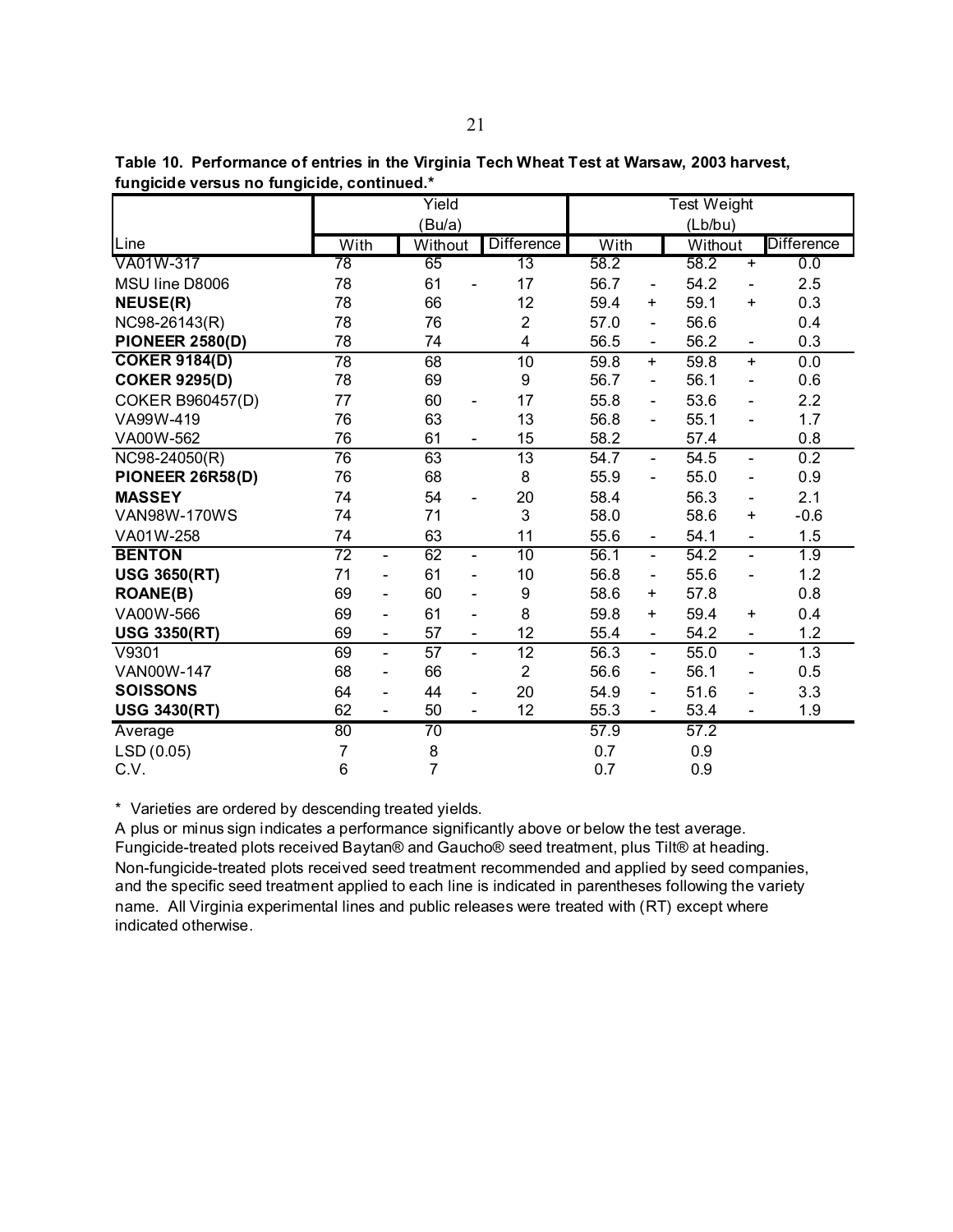|                         |                | 2-year                   |                 |                              |       | 3-year                   |                         |                          |
|-------------------------|----------------|--------------------------|-----------------|------------------------------|-------|--------------------------|-------------------------|--------------------------|
| Line                    | With           |                          | Without         |                              | With  |                          | Without                 |                          |
| <b>SS 520(R)</b>        | 106            | $\ddot{}$                | 96              | $\ddot{}$                    | 102   | $\ddot{}$                | 95                      | $\ddot{}$                |
| <b>TRIBUTE</b>          | 104            | $\ddot{}$                | 93              | $\ddot{}$                    | 100   | $\ddot{}$                | 93                      | $\ddot{}$                |
| SS 560(R)               | 103            | $\ddot{}$                | 91              |                              | 102   | +                        | 92                      | $\pmb{+}$                |
| VA97W-24                | 103            | +                        | 97              | +                            | 97    |                          | 92                      | +                        |
| VA98W-335               | 102            | $\ddot{}$                | 90              |                              | ---   |                          | $---$                   |                          |
| <b>SS 550(B)</b>        | 102            | $\ddot{}$                | 92              | $\ddot{}$                    | 101   | $\ddot{}$                | 92                      | $\ddot{}$                |
| <b>SISSON</b>           | 102            | $\ddot{}$                | 88              |                              | 101   | $\ddot{}$                | 90                      | $\ddot{}$                |
| $MD11-52(R)$            | 101            | $\ddot{}$                | 94              | +                            | ---   |                          | ---                     |                          |
| VA00W-526               | 101            | $\ddot{}$                | 90              |                              | ---   |                          | ---                     |                          |
| VA97W-375WS             | 101            | +                        | 98              | +                            | 100   | +                        | 97                      | +                        |
| <b>PIONEER 26R24(D)</b> | 101            | $\ddot{}$                | 89              |                              | 96    |                          | 89                      |                          |
| VAN98W-342              | 98             |                          | 94              | +                            | ---   |                          | ---                     |                          |
| VA97W-375RS             | 98             |                          | 95              | $\ddot{}$                    | 98    |                          | 95                      | +                        |
| SS 535(R)               | 98             |                          | 84              |                              | 92    |                          | 81                      | $\qquad \qquad -$        |
| VA99W-176               | 97             |                          | 95              | +                            | 98    |                          | 94                      | +                        |
| <b>USG 3209(RT)</b>     | 97             |                          | 85              |                              | 96    |                          | 86                      |                          |
| PIONEER 2684            | 97             |                          | 84              |                              | 93    |                          | 84                      |                          |
| VA98W-631               | 96             |                          | 92              | $\ddot{}$                    | ---   |                          | ---                     |                          |
| VA00W-464               | 96             |                          | 89              |                              | ---   |                          | $---$                   |                          |
| VA98W-706               | 95             |                          | 90              |                              | 98    |                          | 91                      | $\pm$                    |
| <b>PIONEER 2580</b>     | 95             |                          | 90              |                              | 92    |                          | 85                      |                          |
| <b>CENTURY II(D)</b>    | 95             |                          | 83              |                              | 92    |                          | 84                      |                          |
| <b>COKER 9295(D)</b>    | 94             |                          | 82              | -                            | $---$ |                          | ---                     |                          |
| <b>McCORMICK</b>        | 94             |                          | 93              | +                            | 97    |                          | 94                      | +                        |
| VA99W-419               | 92             |                          | 80              |                              | ---   |                          | ---                     |                          |
| <b>COKER 9184(D)</b>    | 91             |                          | 81              | $\frac{1}{2}$                | 93    |                          | 81                      |                          |
| <b>FEATHERSTONE 520</b> | 91             |                          | 83              |                              | 87    |                          | 79                      |                          |
| VA00W-38                | 90             |                          | 82              | $\overline{a}$               | ---   |                          | ---                     |                          |
| <b>USG 3650(RT)</b>     | 88             | $\qquad \qquad -$        | 80              | $\overline{\phantom{0}}$     | ---   |                          | ---                     |                          |
| <b>JACKSON(B)</b>       | 88             | $\overline{\phantom{a}}$ | 81              | -                            | 86    |                          | 78                      |                          |
| <b>NEUSE(R)</b>         | 88             | $\frac{1}{2}$            | 78              | $\overline{a}$               | 85    | $\frac{1}{2}$            | 79                      |                          |
| VAN00W-147              | 87             | $\overline{\phantom{a}}$ | 84              |                              | $---$ |                          | $---$                   |                          |
| <b>COKER 9025(D)</b>    | 86             | $\overline{\phantom{a}}$ | 80              | -                            | 84    | $\overline{\phantom{0}}$ | 74                      |                          |
| VA00W-562               | 83             | $\overline{\phantom{0}}$ | 76              | $\overline{a}$               | ---   |                          | $---$                   |                          |
| <b>ROANE(B)</b>         | 82             | $\overline{\phantom{a}}$ | 76              | $\overline{a}$               | 84    | $\blacksquare$           | 76                      |                          |
| <b>MASSEY</b>           | 80             | $\overline{\phantom{a}}$ | 67              | $\qquad \qquad \blacksquare$ | 78    | $\overline{\phantom{a}}$ | 67                      | $\overline{\phantom{a}}$ |
| Average                 | 95             |                          | $\overline{87}$ |                              | 94    |                          | 86                      |                          |
| LSD (0.05)              | $\,6$          |                          | 5               |                              | 5     |                          | $\overline{\mathbf{4}}$ |                          |
| C.V.                    | $6\phantom{1}$ |                          | 5               |                              | 6     |                          | $6\phantom{1}6$         |                          |

**Table 11. Two- and three-year yield performance (bu/acre) of entries in the Virginia Tech Wheat Test at Warsaw, 2001, 2002, and 2003 harvests, fungicide versus no fungicide.\***

\* Varieties are ordered by descending treated 2-year yields.

A plus or minus sign indicates a performance significantly above or below the test average. Fungicide-treated plots received Baytan® and Gaucho® seed treatment, plus Tilt® at heading. Non-fungicide-treated plots received seed treatment recommended and applied by seed companies, and the specific seed treatment applied to each line is indicated in parentheses following the variety name. All Virginia experimental lines and public releases were treated with (RT) except where indicated otherwise.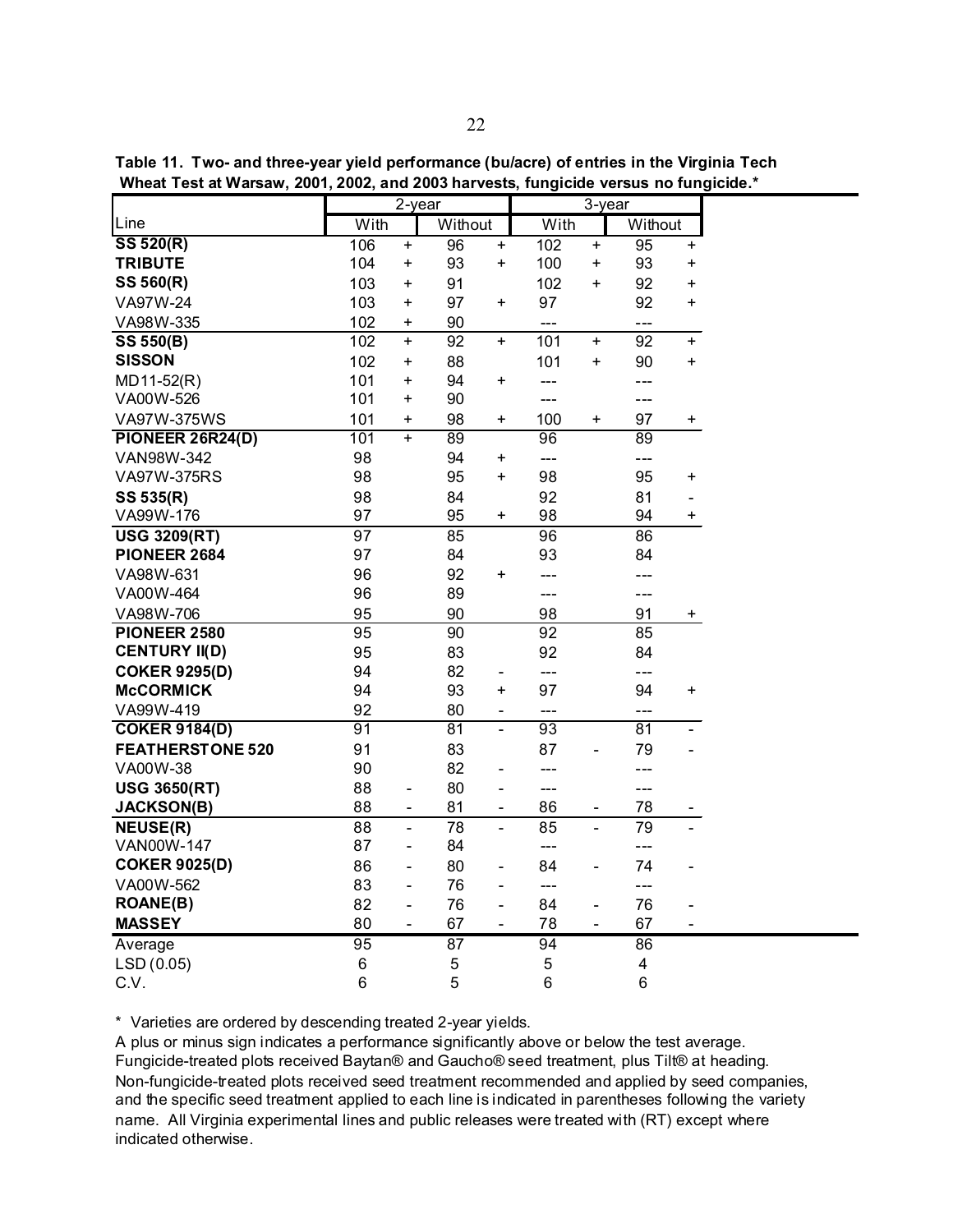#### **WHEAT PLANTED NO-TILL INTO CORN STUBBLE**

Wheat was planted no-till into corn stubble at the Eastern Virginia AREC near Warsaw, Virginia. Cooperator Charles Sanford harvested the corn and shredded the stalks. Preplant fertilizer of 30-100-60 was applied October 2, 2002. Lime was applied at 1.5 tons per acre and the field was sprayed with one quart Roundup® on September 30, 2002. Gramaxone Extra® was applied at 1.5 pints on October 9, 2002. The wheat varieties were planted on October 23, 2002 with a Hege plot drill at 30 seeds/row. Additional fertilizer and herbicide were applied as follows. Forty lb 24-0-0-3 were applied January 13, 2003. Forty lb 24-0-0-3 were applied March 11, 2003. Harmony Extra® at 0.6 oz and 60 lb 24-0-0-3 were applied March 28, 2003. Finesse7 was applied at 0.5 oz April 2, 2003 for the control of speedwell. Harvest occurred June 27, 2003.

An excellent stand was obtained. Even with the relatively cold winter the notill wheat plots looked good and yielded quite well (over 90 bushels per acre.) The first thing to notice is that the top-yielding varieties have averaged over 90 bushels per acre and generally been at the top all three years. Top varieties of wheat when planted notill into corn residue were Pioneer Brand 26R24, McCormick, Tribute, SS550, Sisson, and SS520. All of these varieties also performed well under conventional tillage. During the past five years, scab was of economic importance only in 1998 in these tests. Excellent yields and excellent test weights show that scab was not significant in 2003 even with excessive rainfall during heading and grain fill. Long term, it will still be beneficial in notill and conventional till when Fusarium resistance is increased in more varieties. Tribute, McCormick, and Roane have a degree of resistance to scab spread in the head.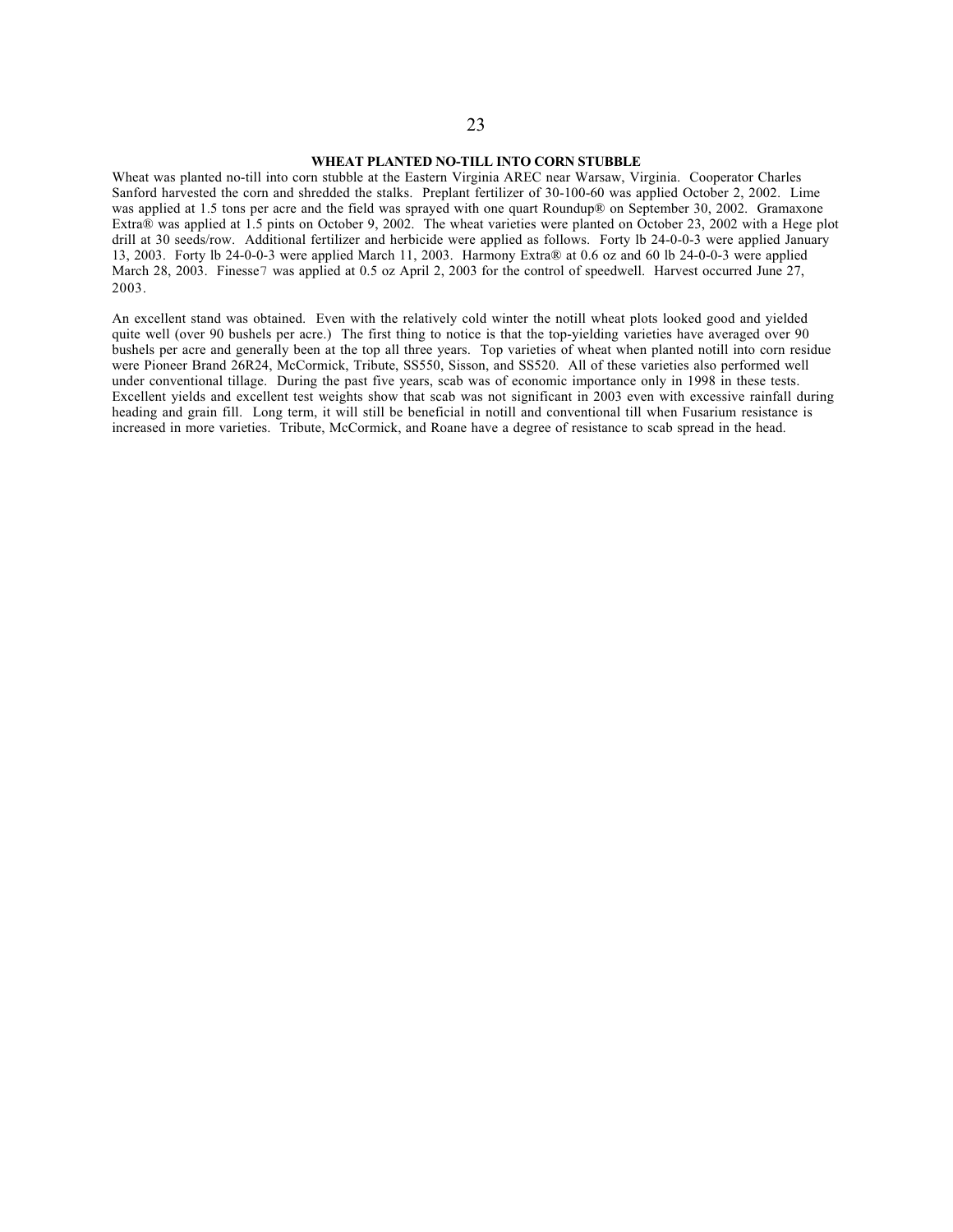|  |                                 | Table 12. Summary of performance of entries in the Virginia Tech No-Till Wheat Test at Warsaw, |  |  |
|--|---------------------------------|------------------------------------------------------------------------------------------------|--|--|
|  | 2001, 2002, and 2003 harvests.* |                                                                                                |  |  |

|                      |                 |           | Average Yield |           |       |           |             |                |                  |           |                                |                 |                              | Pow-           |                              |                |           |
|----------------------|-----------------|-----------|---------------|-----------|-------|-----------|-------------|----------------|------------------|-----------|--------------------------------|-----------------|------------------------------|----------------|------------------------------|----------------|-----------|
|                      |                 |           | (Bu/acre)     |           |       |           | <b>Test</b> |                |                  |           | Date                           |                 |                              | dery           |                              | Leaf           |           |
|                      | $3-$            |           | $2 -$         |           | $1 -$ |           | Weight      |                | Lodging          |           | Headed                         | Ht.             |                              | <b>Mildew</b>  |                              | Rust           |           |
| Line                 | year            |           | year          |           | year  |           | (Lb/bu)     |                | $(0.2 - 10)$     |           | $(Mar31+)$                     | (ln)            |                              |                | $(0-9)$                      |                |           |
| MD71-5               | ---             |           | ---           |           | 92    | $+$       | 59.5        | $+$            | 0.2              |           | 37                             | 29              |                              | $\overline{0}$ |                              | $\overline{0}$ |           |
| VAN98W-342           | ---             |           | 89            | +         | 91    | +         | 59.5        | $\ddot{}$      | 0.2              |           | 37                             | 28              |                              | $\mathbf 0$    |                              | 1              |           |
| PIONEER 26R24(D)     | 90              | +         | 90            | $\ddot{}$ | 90    | +         | 58.3        |                | 1.0              |           | 37                             | 35              | $\ddot{}$                    | 1              |                              | 1              |           |
| VA99W-176            | 94              | $\ddot{}$ | 90            | $\ddot{}$ | 89    | +         | 57.2        |                | 0.9              |           | 37                             | 32              |                              | $\mathbf 0$    |                              | 1              |           |
| <b>McCORMICK</b>     | 92              | $\ddot{}$ | 94            | $\ddot{}$ | 88    | $\ddot{}$ | 61.3        | +              | 0.2              |           | 37                             | 29              |                              | $\mathbf 0$    | $\qquad \qquad \blacksquare$ | $\mathbf 0$    |           |
| <b>TRIBUTE</b>       | $\overline{95}$ | $\ddot{}$ | 95            | $\ddot{}$ | 86    | $\ddot{}$ | 61.4        | $\pm$          | 0.2              |           | $\overline{37}$                | $\overline{30}$ |                              | $\overline{0}$ | $\qquad \qquad \blacksquare$ | $\overline{0}$ |           |
| MV5-46               | $---$           |           | $---$         |           | 86    | +         | 60.2        | $\ddot{}$      | 0.2              |           | 38                             | 31              |                              | $\mathbf 0$    | $\overline{a}$               | $\overline{2}$ | $\ddot{}$ |
| VA98W-335            | ---             |           | 89            | $\ddot{}$ | 85    | $\ddot{}$ | 59.3        | $\ddot{}$      | 0.2              |           | 38                             | 27              |                              | $\mathbf 0$    |                              | $\mathbf 0$    |           |
| VA98W-706            | 88              |           | 88            | $\ddot{}$ | 84    | +         | 58.4        | +              | 0.3              |           | 37                             | 29              |                              | $\mathbf 0$    | $\overline{a}$               | $\mathbf 0$    |           |
| VA00W-464            | ---             |           | 80            |           | 83    |           | 58.0        |                | 0.4              |           | 37                             | 29              | $\qquad \qquad \blacksquare$ | 1              |                              | 0              |           |
| VA99W-28             | $---$           |           | $---$         |           | 83    |           | 57.2        |                | 3.6              | +         | 38                             | $\overline{32}$ |                              | $\overline{2}$ | $+$                          | $\overline{0}$ |           |
| SS 550(B)            | 92              | $\ddot{}$ | 90            | $\ddot{}$ | 83    |           | 57.5        |                | 2.7              | $\ddot{}$ | 38                             | 28              | $\overline{\phantom{0}}$     | 1              |                              | 1              |           |
| <b>SISSON</b>        | 92              | $\ddot{}$ | 87            |           | 83    |           | 57.9        |                | 1.2              |           | 36                             | 30              |                              | 1              |                              | 4              | $\ddot{}$ |
| GA931241E16(RT)      | $---$           |           | ---           |           | 83    |           | 59.3        | $\ddot{}$      | 4.2              | +         | 39                             | 35              | $\ddot{}$                    | $\overline{2}$ | $\ddot{}$                    | 0              |           |
| VA01W-112            | ---             |           | ---           |           | 82    |           | 57.5        |                | 0.4              |           | 38                             | 30              |                              | $\mathbf 0$    | $\overline{\phantom{0}}$     | 1              |           |
| <b>CRAWFORD</b>      | ---             |           | $---$         |           | 82    |           | 58.6        | $\ddot{}$      | 2.6              | $+$       | 36                             | $\overline{32}$ |                              | $\overline{0}$ | $\overline{a}$               | $\overline{0}$ |           |
| PIONEER 26R58(D)     |                 |           |               |           | 82    |           | 55.5        | $\overline{a}$ | 0.2              |           | 38                             | 31              |                              | 1              |                              | 1              |           |
| V9212(D)             |                 |           |               |           | 82    |           | 57.9        |                | 0.7              |           | 37                             | 36              | $\ddot{}$                    | $\overline{2}$ | $\ddot{}$                    | $\mathbf 0$    |           |
| VA01W-145            | ---             |           | ---           |           | 81    |           | 57.8        |                | 0.4              |           | 39                             | 29              | $\overline{a}$               | $\mathbf 0$    | $\overline{a}$               | $\mathbf 0$    |           |
| MD11-52(R)           | $---$           |           | 81            |           | 80    |           | 58.3        |                | 0.2              |           | 37                             | 26              | $\overline{a}$               | $\mathbf 0$    | $\overline{a}$               | $\mathbf 0$    |           |
| <b>USG 3209(RT)</b>  | 86              |           | 80            |           | 79    |           | 57.6        |                | $\overline{0.2}$ |           | 39                             | 30              |                              | $\overline{0}$ | $\overline{a}$               | $\overline{2}$ | $\ddot{}$ |
| <b>CENTURY II(D)</b> | 83              |           | 80            |           | 79    |           | 57.8        |                | 1.5              |           | 38                             | 33              | $\ddot{}$                    | 1              |                              | $\overline{2}$ | $+$       |
| SS 535(R)            | 87              |           | 83            |           | 79    |           | 58.6        | $\ddot{}$      | 1.5              |           | 39                             | 31              |                              | $\overline{2}$ | $\ddot{}$                    | 1              |           |
| VA00W-462            | ---             |           | ---           |           | 78    |           | 58.2        |                | 1.1              |           | 38                             | 33              | $\ddot{}$                    | $\mathbf 1$    |                              | 1              |           |
| VA01W-258            | ---             |           | ---           |           | 78    |           | 56.2        |                | 0.2              |           | 40                             | 30              |                              | $\overline{c}$ | +                            | 0              |           |
| VA01W-353            | $---$           |           | $---$         |           | 78    |           | 56.8        |                | 0.3              |           | 38                             | 28              | $\overline{a}$               | $\mathbf 0$    | $\overline{\phantom{0}}$     | 1              |           |
| VA97W-375RS          | 87              |           | 84            |           | 78    |           | 57.6        |                | 0.6              |           | 37                             | 27              |                              | $\mathbf 0$    |                              | 1              |           |
| SS 520(R)            | 90              | $\ddot{}$ | 85            |           | 78    |           | 57.7        |                | 2.3              |           | 35<br>$\overline{\phantom{a}}$ | 35              | $\ddot{}$                    | 1              |                              | 1              |           |
| VA99W-452            | $---$           |           | $---$         |           | 77    |           | 57.3        |                | 0.3              |           | 39                             | 31              |                              | 1              |                              | 1              |           |
| VA01W-18             | $---$           |           | ---           |           | 77    |           | 57.6        |                | 0.2              |           | 39                             | 30              |                              | $\mathbf 0$    |                              | $\pmb{0}$      |           |
| <b>NEUSE(R)</b>      | 79              |           | 77            |           | 77    |           | 60.5        | +              | 0.8              |           | 39                             | 30              |                              | $\overline{0}$ | $\overline{\phantom{0}}$     | $\mathbf 0$    |           |
| VA98W-631            | ---             |           | 81            |           | 76    |           | 54.9        | $\overline{a}$ | 0.2              |           | 39                             | 28              |                              | 1              |                              | 0              |           |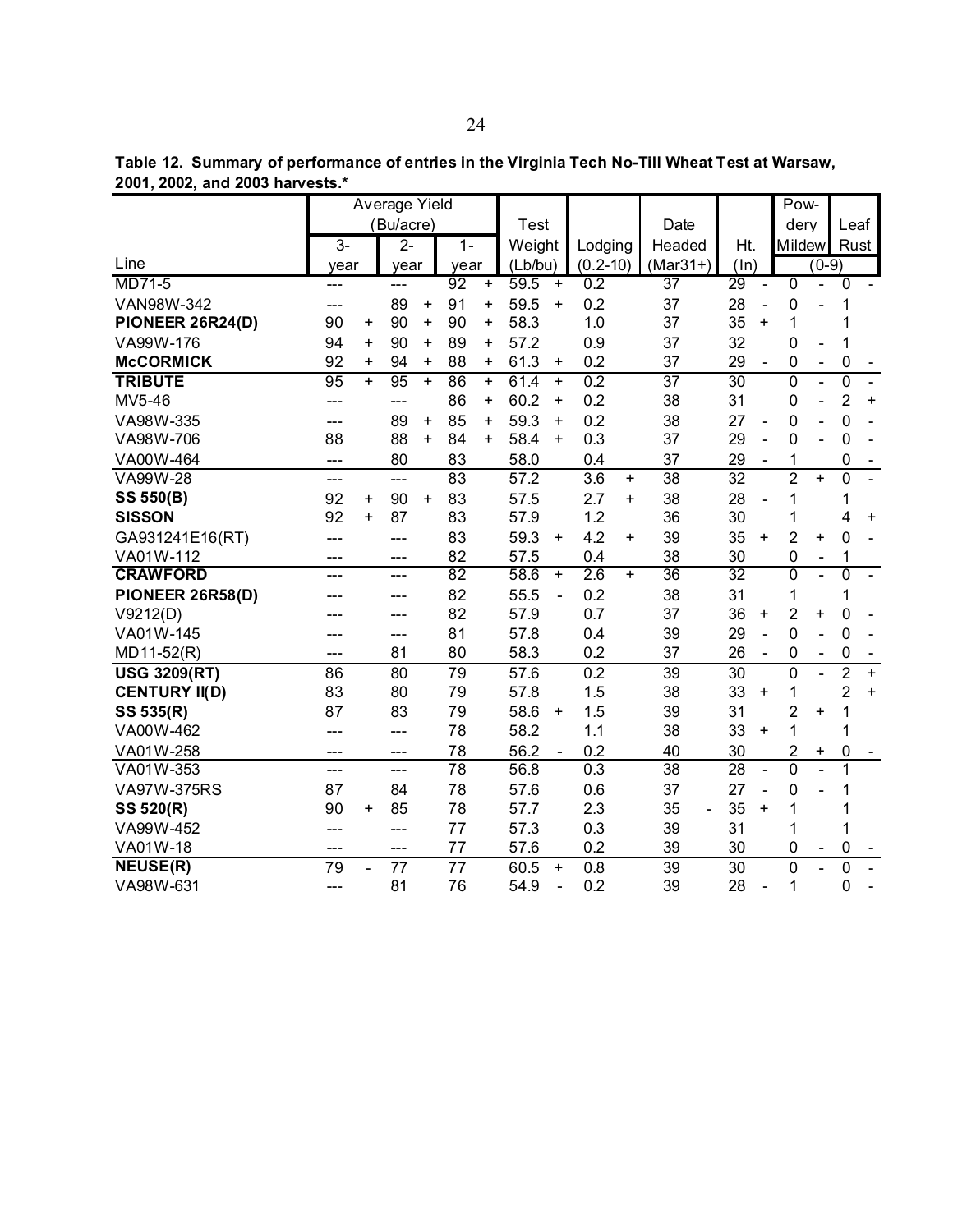|                             |                                   | Average Yield   |                          |                 |                              |                   |                              |                  |           |                 |           |                         |                              | Pow-                    |                              |                |                          |
|-----------------------------|-----------------------------------|-----------------|--------------------------|-----------------|------------------------------|-------------------|------------------------------|------------------|-----------|-----------------|-----------|-------------------------|------------------------------|-------------------------|------------------------------|----------------|--------------------------|
|                             |                                   | (Bu/acre)       |                          |                 |                              | <b>Test</b>       |                              |                  |           | Date            |           |                         |                              | dery                    |                              | Leaf           |                          |
|                             | $\overline{3}$ -                  | $2-$            |                          | $1-$            |                              | Weight            |                              | Lodging          |           | Headed          |           | Ht.                     |                              | <b>Mildew</b>           |                              | Rust           |                          |
| Line                        | year                              | year            |                          | year            |                              | (Lb/bu)           |                              | $(0.2 - 10)$     |           | $(Mar31+)$      |           | (ln)                    |                              |                         | $(0-9)$                      |                |                          |
| VA01W-148                   | ---                               | $---$           |                          | 76              |                              | 58.2              |                              | 0.2              |           | 40              |           | 26                      | $\overline{\phantom{a}}$     | 1                       |                              | $\overline{0}$ |                          |
| NC98-26143(R)               | ---                               | ---             |                          | 76              |                              | 56.2              | $\frac{1}{2}$                | 1.6              |           | 40              |           | 35                      | +                            | 0                       |                              | 0              |                          |
| <b>PIONEER 2684(D)</b>      | 81                                | 76              |                          | 75              |                              | 59.7              | +                            | 0.2              |           | 38              |           | 32                      |                              | 1                       |                              | 0              |                          |
| <b>JACKSON(B)</b>           | 84                                | 84              |                          | $\overline{75}$ |                              | 57.5              |                              | $\overline{2.9}$ | $\ddot{}$ | 39              |           | 31                      |                              | $\overline{2}$          | $\ddot{}$                    | 3              | $\ddot{}$                |
| <b>VAN98W-170WS</b>         | ---                               | ---             |                          | 75              |                              | 58.2              |                              | 2.1              |           | 36              |           | 32                      |                              | $\overline{2}$          | $\ddot{}$                    | $\pmb{0}$      |                          |
| VA00W-286                   | ---                               | ---             |                          | 75              |                              | 56.0              | $\qquad \qquad \blacksquare$ | 0.4              |           | 38              |           | 29                      | $\overline{\phantom{a}}$     | 1                       |                              | $\pmb{0}$      | $\overline{\phantom{a}}$ |
| VA01W-283                   | ---                               | ---             |                          | 75              |                              | 59.1              | +                            | 1.9              |           | 41              | $\ddot{}$ | 30                      |                              | 0                       |                              | $\pmb{0}$      |                          |
| VA97W-24                    | 95<br>$\ddot{}$                   | 93              | +                        | 75              |                              | 57.3              |                              | 0.9              |           | 39              |           | 33                      | +                            | 1                       |                              | 1              |                          |
| MSU line D8006              | ---                               | ---             |                          | 75              |                              | 55.3              | $\overline{\phantom{a}}$     | 0.2              |           | 39              |           | 34                      | $\ddot{}$                    | 1                       |                              | 1              |                          |
| GA931233E17(D)              | ---                               | ---             |                          | 75              |                              | 58.9              | $\ddot{}$                    | 3.4              | +         | 38              |           | 34                      | +                            | 1                       |                              | 0              |                          |
| GA931470E62(D)              |                                   | ---             |                          | 75              |                              | 59.2              | +                            | 3.9              | +         | 37              |           | 28                      |                              | 1                       |                              | 0              |                          |
| VA00W-526                   |                                   | 92              | +                        | 74              |                              | 58.8              | $\ddot{}$                    | 0.2              |           | 39              |           | 28                      |                              | 0                       |                              | $\mathbf 0$    |                          |
| VA01W-317                   | ---                               | ---             |                          | 74              |                              | 58.0              |                              | 0.2              |           | 38              |           | 31                      |                              | $\pmb{0}$               | $\qquad \qquad \blacksquare$ | 1              |                          |
| <b>COKER 9184(D)</b>        | $\overline{78}$<br>$\blacksquare$ | $\overline{75}$ | $\blacksquare$           | $\overline{74}$ |                              | 59.8              | $\ddot{}$                    | $\overline{0.2}$ |           | 40              |           | 29                      | $\overline{a}$               | $\overline{2}$          | $\ddot{}$                    | $\overline{1}$ |                          |
| VA99W-419                   | ---                               | 82              |                          | 73              |                              | 56.0              | $\overline{\phantom{0}}$     | 0.3              |           | 38              |           | 31                      |                              | $\overline{2}$          | $\ddot{}$                    | 1              |                          |
| VA00W-38                    | ---                               | 77              |                          | 73              |                              | 55.8              | $\overline{a}$               | 0.7              |           | 39              |           | 30                      |                              | 1                       |                              | 0              |                          |
| VA01W-99                    | ---                               | ---             |                          | 73              |                              | 58.8              | $\ddot{}$                    | 0.2              |           | 39              |           | 31                      |                              | 0                       |                              | 1              |                          |
| SS 560(R)                   | 87                                | 86              |                          | 73              |                              | 56.0              | $\frac{1}{2}$                | 0.2              |           | 39              |           | 29                      |                              | 1                       |                              | 1              |                          |
| <b>COKER B960457(D)</b>     | ---                               | ---             |                          | $\overline{73}$ |                              | 55.7              | $\overline{\phantom{0}}$     | $\overline{0.2}$ |           | $\overline{39}$ |           | $\overline{37}$         | $\ddot{}$                    | $\overline{\mathbf{3}}$ | $\ddot{}$                    | 1              |                          |
| <b>VAN99W-20</b>            | ---                               | ---             |                          | 72              |                              | 57.0              |                              | 0.7              |           | 39              |           | 32                      |                              | 1                       |                              | 1              |                          |
| <b>COKER 9025(D)</b>        | 78                                | 71              |                          | 71              |                              | 55.9              | $\overline{\phantom{0}}$     | 3.6              | +         | 39              |           | 31                      |                              | $\overline{c}$          | +                            | $\mathbf 0$    |                          |
| VA01W-205                   | ---                               | ---             |                          | 71              |                              | 57.7              |                              | 0.2              |           | 38              |           | 28                      |                              | $\overline{2}$          | $\ddot{}$                    | $\mathbf 0$    |                          |
| VA97W-375WS                 | 84                                | 81              |                          | 71              |                              | 57.2              |                              | 0.2              |           | 37              |           | 26                      | $\qquad \qquad \blacksquare$ | 0                       | $\qquad \qquad -$            | $\pmb{0}$      |                          |
| $NC98 - 24050(R)$           | ---                               | $---$           |                          | $\overline{71}$ |                              | $\overline{53.2}$ | $\overline{a}$               | 0.3              |           | 38              |           | 30                      |                              | 0                       | $\overline{\phantom{0}}$     | $\mathbf 0$    |                          |
| <b>FEATHERSTONE 520(RT)</b> | 79                                | 71              |                          | 69              |                              | 58.6              | +                            | 2.2              |           | 39              |           | 31                      |                              | 1                       |                              | 1              |                          |
| VAN00W-147                  | ---                               | 81              |                          | 69              |                              | 56.1              | $\overline{\phantom{0}}$     | 0.3              |           | 39              |           | 30                      |                              | 0                       |                              | 0              |                          |
| <b>BENTON</b>               | ---                               | $---$           |                          | 69              |                              | 55.9              | $\frac{1}{2}$                | 0.3              |           | 39              |           | 30                      |                              | 1                       |                              | 1              |                          |
| <b>PIONEER 2580(D)</b>      | 81                                | 77              |                          | 68              | $\blacksquare$               | 55.6              | $\overline{\phantom{a}}$     | 1.6              |           | 38              |           | 32                      |                              | 1                       |                              | 1              |                          |
| <b>COKER 9295(D)</b>        | ---                               | $\overline{72}$ | $\overline{\phantom{a}}$ | 68              | $\blacksquare$               | 55.6              | $\frac{1}{2}$                | 0.3              |           | 40              |           | 33                      | $\ddot{}$                    | 3                       | $\ddot{}$                    | $\mathbf 0$    |                          |
| <b>MASSEY</b>               | 70<br>$\overline{\phantom{a}}$    | 62              | $\blacksquare$           | 66              | $\qquad \qquad \blacksquare$ | 57.7              |                              | 1.9              |           | 39              |           | 36                      | $\ddot{}$                    | 2                       | +                            | 4              | $\ddot{}$                |
| <b>ROANE(B)</b>             | 78                                | 79              |                          | 66              | $\overline{\phantom{0}}$     | 59.1              | +                            | 0.2              |           | 39              |           | 29                      |                              | 5                       | $\ddot{}$                    | 1              |                          |
| <b>USG 3650(RT)</b>         | ---                               | 81              |                          | 65              |                              | 56.1              |                              | 0.2              |           | 30              |           | 31                      |                              | 0                       |                              | 1              |                          |
| VA00W-562                   | ---                               | 72              |                          | 64              |                              | 58.1              |                              | 0.2              |           | 39              |           | 31                      |                              | 1                       |                              | 0              |                          |
| VA00W-566                   |                                   | ---             |                          | 60              | $\qquad \qquad \blacksquare$ | 59.0              | $\ddot{}$                    | 0.2              |           | 35              |           | 26                      |                              | 1                       |                              | 1              |                          |
| <b>USG 3350(RT)</b>         |                                   |                 |                          | 59              |                              | 53.1              |                              | 0.3              |           | 37              |           | 36                      | $\ddot{}$                    | 6                       | +                            | 0              |                          |
| <b>SOISSONS</b>             |                                   |                 |                          | 59              |                              | 54.9              |                              | 0.2              |           | 40              |           | 28                      |                              | $\mathbf 0$             |                              | 2              | +                        |
| V9301                       |                                   |                 |                          | 56              |                              | 53.5              | $\qquad \qquad \blacksquare$ | 0.2              |           | 37              |           | 28                      |                              | 5                       | +                            | $\mathbf 0$    |                          |
| <b>USG 3430(RT)</b>         |                                   | ---             |                          | 48              |                              | 51.1              | $\qquad \qquad -$            | 1.1              |           | 36              |           | 35                      | +                            | $\overline{7}$          | +                            | 0              |                          |
| Average                     | 85                                | $\overline{82}$ |                          | $\overline{76}$ |                              | 57.4              |                              | $\overline{0.9}$ |           | 38              |           | $\overline{31}$         |                              | 1                       |                              | 1              |                          |
| LSD (0.05)                  | 5                                 | 6               |                          | 8               |                              | 1.0               |                              | 1.5              |           | 3               |           | $\overline{2}$          |                              | 1                       |                              | 1              |                          |
| C.V.                        | $\overline{7}$                    | 7               |                          | 6               |                              | 1.0               |                              |                  |           | $\overline{7}$  |           | $\overline{\mathbf{4}}$ |                              |                         |                              |                |                          |

\* Varieties are ordered by descending one-year yield averages. The years 2001 and 2002 had 4 replications; the year 2003 had 3 replications. Data other than yield is given for 2003 harvest only. A plus or minus sign indicates a performance significantly above or below the test average. Belgian Lodging Scale = Area X Intensity X 0.2. Area = 1-10, where 1 is wheat unaffected and 10 is entire plot affected and Intensity = 1-5, where 1 is wheat standing upright and 5 is wheat totally flat.

The 0-9 ratings indicate degree to which plant is affected, where 0=none and 9=total plant affected.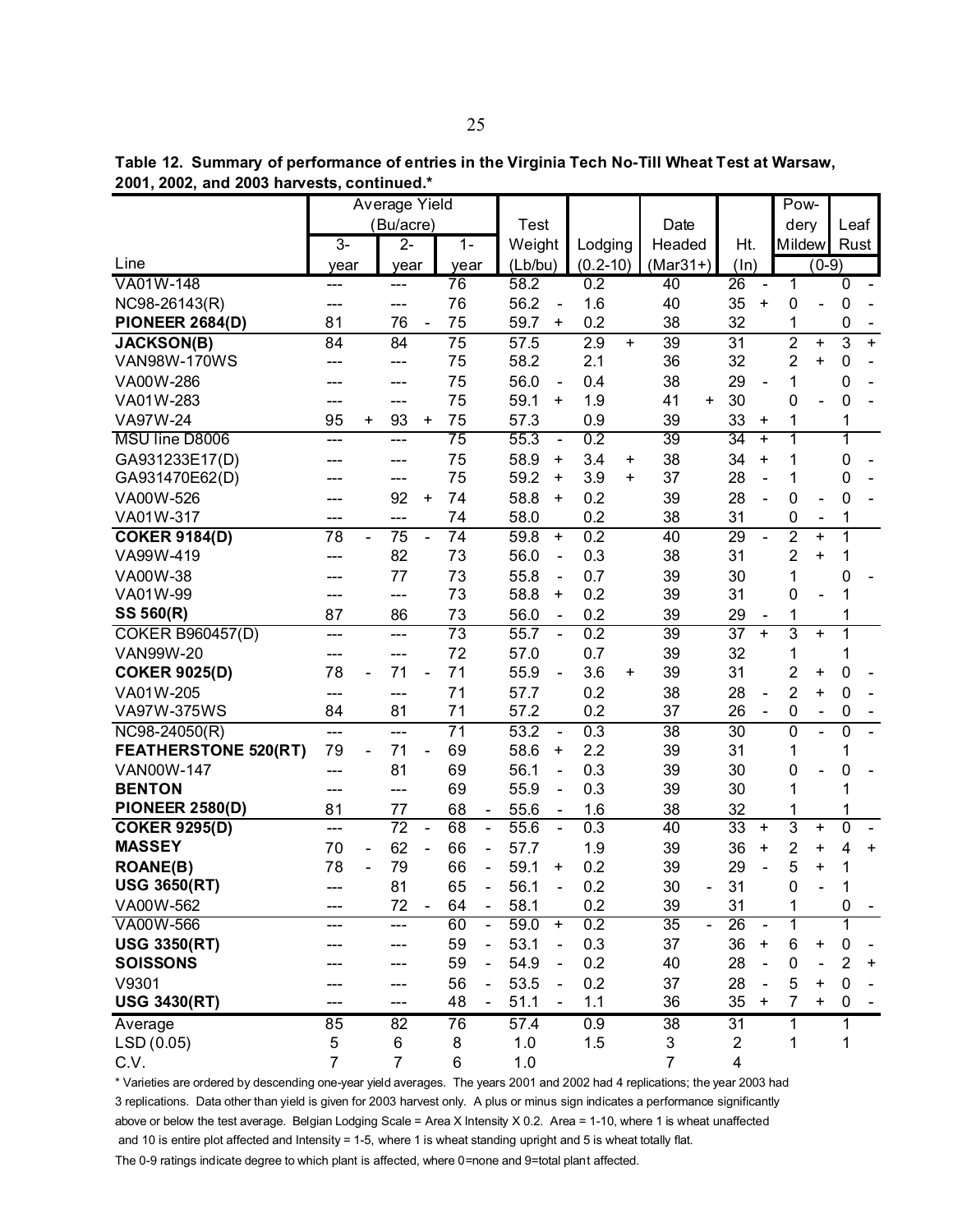|                    |                  |           | Test    |                |              |                          | Heading    |                          |          |           | Powdery  |                                                                                                                                                   | Leaf |  |
|--------------------|------------------|-----------|---------|----------------|--------------|--------------------------|------------|--------------------------|----------|-----------|----------|---------------------------------------------------------------------------------------------------------------------------------------------------|------|--|
|                    | Yield            |           | Weight  |                | Lodging      |                          | Date       |                          | Height   |           | Mildew   |                                                                                                                                                   | Rust |  |
| Line               | (Bu/acre)        |           | (Lb/bu) |                | $(0.2 - 10)$ |                          | $(Mar31+)$ |                          | (Inches) |           |          | $(0-9)$                                                                                                                                           |      |  |
|                    | $\left(5\right)$ |           | (5)     |                | (3)          |                          | (3)        |                          | (3)      |           |          |                                                                                                                                                   | 1    |  |
| <b>SISSON</b>      | 63               | $\ddot{}$ | 54.0    | $\ddot{}$      | 2.6          | $\ddot{}$                | 36         | ÷.                       | 35       |           | 3        | +                                                                                                                                                 |      |  |
| <b>TRICAL 2205</b> | 60               |           | 48.3    |                | 0.6          |                          | 35         | ÷.                       | 39       |           |          |                                                                                                                                                   | 0    |  |
| <b>ARCIA</b>       | 59               |           | 47.7    |                | 1.1          |                          | 32         | -                        | 46       | $\ddot{}$ | $\Omega$ | $\hskip1.6pt\hskip1.6pt\hskip1.6pt\hskip1.6pt\hskip1.6pt\hskip1.6pt\hskip1.6pt\hskip1.6pt\hskip1.6pt\hskip1.6pt\hskip1.6pt\hskip1.6pt\hskip1.6pt$ | 0    |  |
| <b>TRICAL 2115</b> | 57               |           | 46.6    | $\blacksquare$ | 0.2          | $\overline{\phantom{a}}$ | 31         | $\overline{\phantom{a}}$ | 38       |           |          | $\hskip1.6pt\hskip1.6pt\hskip1.6pt\hskip1.6pt\hskip1.6pt\hskip1.6pt\hskip1.6pt\hskip1.6pt\hskip1.6pt\hskip1.6pt\hskip1.6pt\hskip1.6pt\hskip1.6pt$ | 0    |  |
| TRICAL 336         | 54               |           | 45.4    |                | 1.3          |                          | 37         | $\ddot{}$                | 47       | +         |          |                                                                                                                                                   | 0    |  |
|                    |                  |           |         |                |              |                          |            |                          |          |           |          |                                                                                                                                                   |      |  |
| Average            | 59               |           | 48.4    |                | 1.2          |                          | 34         |                          | 41       |           |          |                                                                                                                                                   |      |  |
| LSD(0.05)          | 3                |           | 0.8     |                | 0.7          |                          | 1          |                          | 1        |           |          |                                                                                                                                                   |      |  |
| C.V.               | 8                |           | 2.7     |                |              |                          |            |                          | 2        |           |          |                                                                                                                                                   |      |  |

\* Yields were calculated using 60 lb/bu for both triticales and Sisson wheat.

Varieties are ordered by descending statewide yield averages.

A plus or minus sign indicates a performance significantly above or below the test average. The number in parentheses below column headings indicates the number of locations on which data are based.

Belgian Lodging Scale = Area X Intensity X 0.2. Area = 1-10, where 1 is crop unaffected and 10 is entire plot affected and Intensity = 1-5, where 1 is crop standing upright and 5 is crop totally flat. The 0-9 ratings indicate degree to which plant is affected, where 0=none and 9=total plant affected.

| Line               | Painter                                                                                                                                                 | Warsaw |                 | Blacksburg |           | Orange |                          | Valley | Average |   |
|--------------------|---------------------------------------------------------------------------------------------------------------------------------------------------------|--------|-----------------|------------|-----------|--------|--------------------------|--------|---------|---|
| <b>SISSON</b>      | 65                                                                                                                                                      | 61     | $\qquad \qquad$ | 61         | $\ddot{}$ | 75     |                          | 54     | 63      | + |
| <b>TRICAL 2205</b> | 68                                                                                                                                                      | 73     | ÷               | 53         |           | 61     |                          | 50     | 60      |   |
| <b>ARCIA</b>       | 54<br>$\hskip1.6pt\hskip1.6pt\hskip1.6pt\hskip1.6pt\hskip1.6pt\hskip1.6pt\hskip1.6pt\hskip1.6pt\hskip1.6pt\hskip1.6pt\hskip1.6pt\hskip1.6pt\hskip1.6pt$ | 67     |                 | 47         |           | 72     | $\ddot{}$                | 56     | 59      |   |
| <b>TRICAL 2115</b> | 58                                                                                                                                                      | 74     | ÷               | 48         |           | 57     | $\overline{\phantom{a}}$ | 50     | 57      |   |
| TRICAL 336         | 62                                                                                                                                                      | 62     | $\qquad \qquad$ | 44         |           | 53     |                          | 52     | 54      |   |
|                    |                                                                                                                                                         |        |                 |            |           |        |                          |        |         |   |
| Average            | 62                                                                                                                                                      | 67     |                 | 51         |           | 63     |                          | 52     | 59      |   |
| LSD(0.05)          |                                                                                                                                                         | 4      |                 | 10         |           | 6      |                          | 9      | 3       |   |
| C.V.               | 6                                                                                                                                                       |        |                 | 12         |           | 6      |                          | 11     | 8       |   |

**Table 14. Yield performance (bushels/acre) of entries in the Virginia Tech Triticale Test, 2003 harvest\*.**

\* Yields were calculated using 60 lb/bu for both triticales and Sisson wheat.

Varieties are ordered by descending statewide yield averages.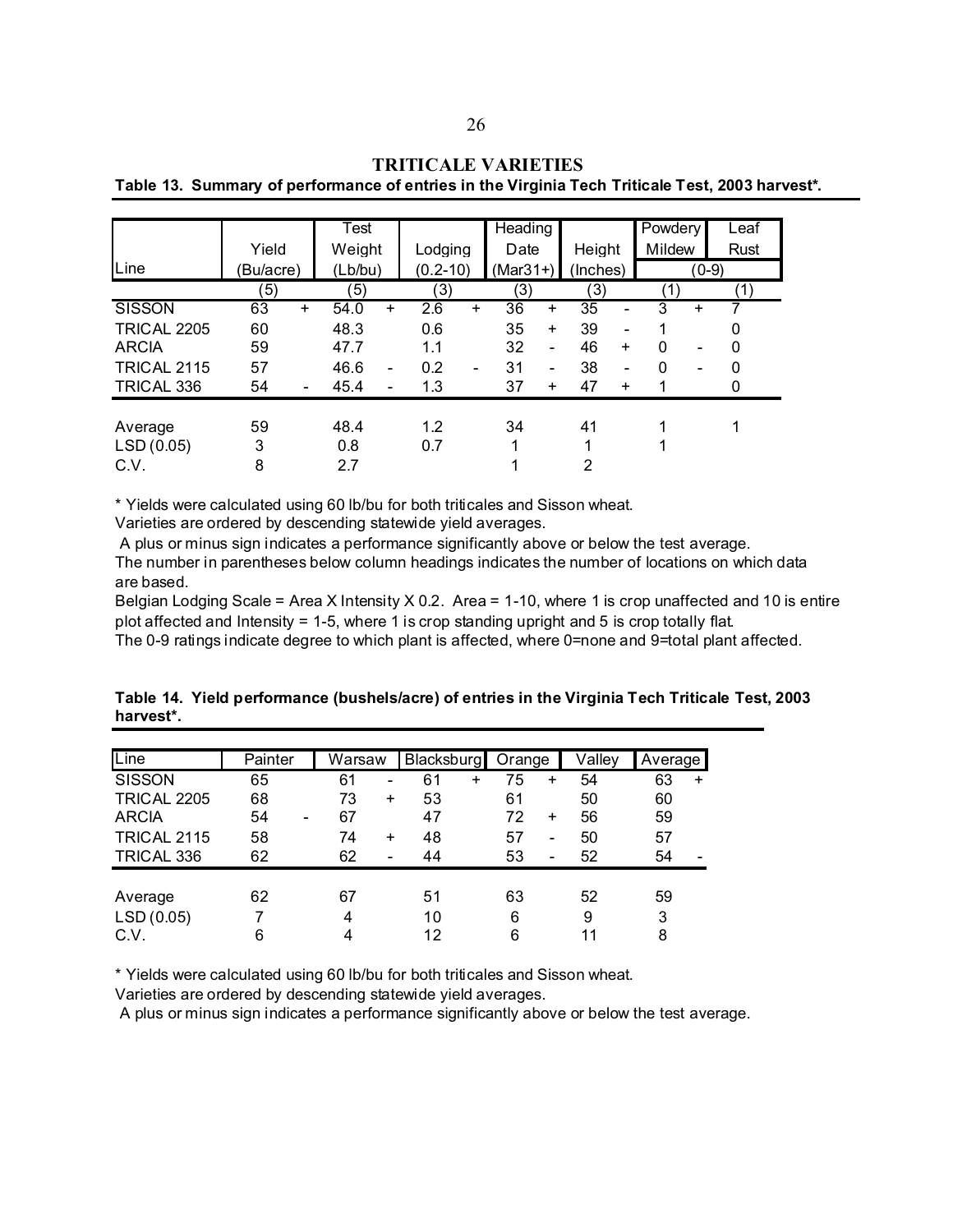| Line               | Painter |                | Warsaw |                          | Blacksburg |   | Orange | Average |      |
|--------------------|---------|----------------|--------|--------------------------|------------|---|--------|---------|------|
| <b>TRICAL 2205</b> | 85      | +              | 95     | +                        |            | + | 72     | 81      | +    |
| TRICAL 336         | 86      | $\ddot{}$      | 83     | $\overline{\phantom{0}}$ | 65         |   | 71     | 76      |      |
| <b>TRICAL 2115</b> | 75      | $\blacksquare$ | 92     | $\ddot{}$                | 61         |   | 68     | 74      |      |
| <b>ARCIA</b>       | 76      |                | 81     |                          | 57         |   | 76     | 72      | $\,$ |
|                    |         |                |        |                          |            |   |        |         |      |
| Average            | 80      |                | 88     |                          | 63         |   | 72     | 76      |      |
| LSD(0.05)          | 5       |                | 4      |                          |            |   | 5      | 3       |      |
| C.V.               | 6       |                | 4      |                          | 10         |   | 6      |         |      |

**Table 15. Two-year yield performance (bushels/acre) of entries in the Virginia Tech Triticale Test, 2002 and 2003 harvests\*.**

A plus or minus sign indicates a performance significantly above or below the test average.

**Table 16. Three-year yield performance (bushels/acre) of entries in the Virginia Tech Triticale Test, 2001, 2002, and 2003 harvests\*.**

| Line               | Painter | Warsaw | Blacksburg           | Orange | Average                        |
|--------------------|---------|--------|----------------------|--------|--------------------------------|
| <b>TRICAL 2205</b> | 89      | 99     | 78                   | 74     | 85<br>+                        |
| <b>TRICAL 2115</b> | 80      | 96     | 69<br>$\blacksquare$ | 70     | 79<br>$\overline{\phantom{a}}$ |
|                    |         |        |                      |        |                                |
| Average            | 84      | 98     | 74                   | 72     | 82                             |
| LSD(0.05)          |         | 5      | 5                    | 4      |                                |
| C.V.               | 8       | 5      |                      | 4      | 6                              |

\*Varieties are ordered by descending statewide yield averages.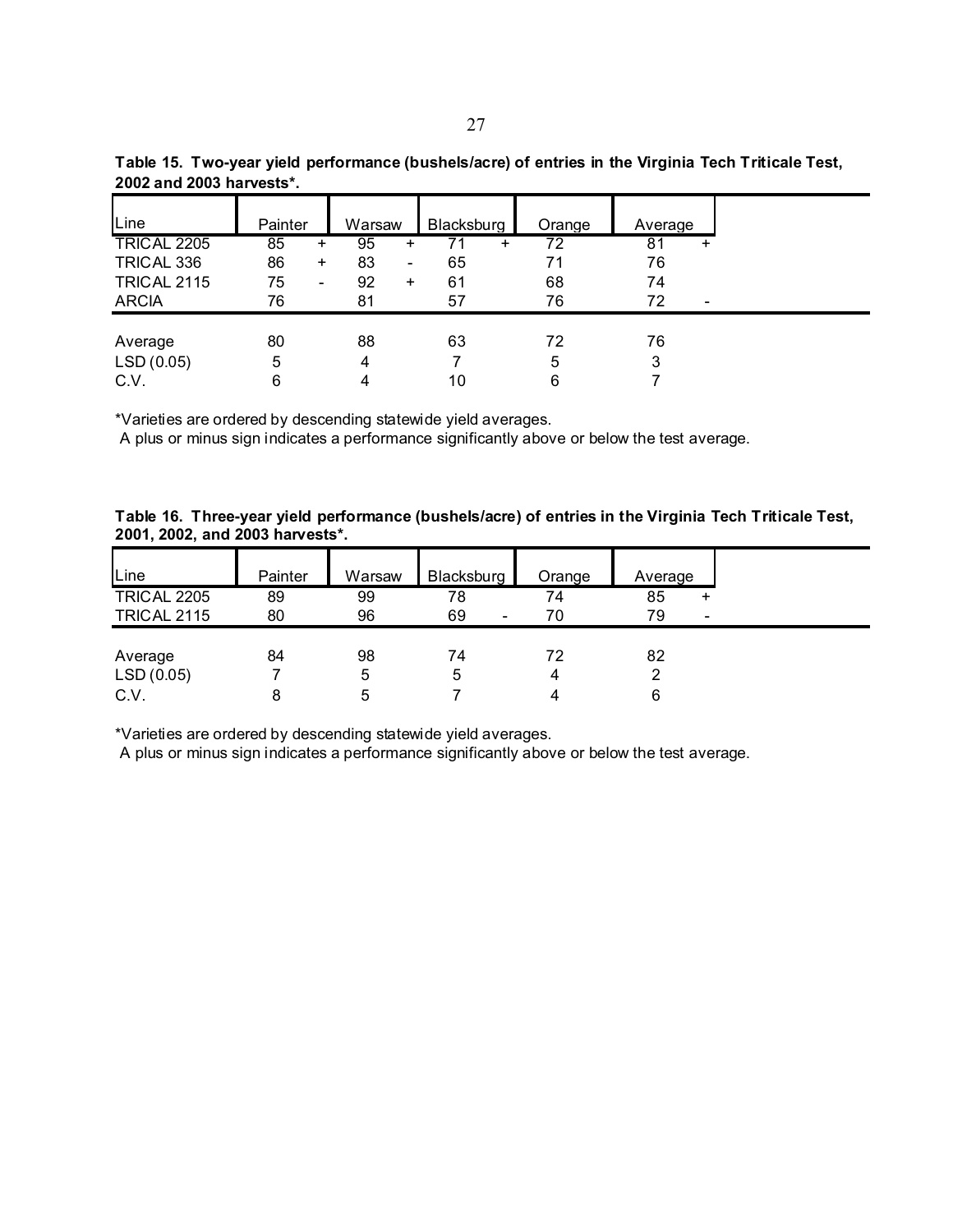#### **MILLING AND BAKING QUALITY**

Milling and baking quality of wheat lines grown in the 2001-2002 Virginia State Wheat Test were assessed by the USDA-ARS Soft Wheat Quality Laboratory (SWQL) in Wooster, Ohio (Table 17). Quality evaluations were conducted using 2000 gram seed samples from wheat lines grown at the Painter, VA test site. The data presented here are for a single location and, therefore, are not a definitive measure of a given wheat line's milling and baking quality. Because quality varies from location to location and from year to year, data over years and locations are needed to accurately define quality of a given wheat line.

Milling and baking quality of wheat lines were compared to that of the local check cultivar Sisson. On the basis of four independent quality evaluations conducted by the SWQL, Sisson ranked 217 out of 687 cultivars for milling quality and has better than average milling qualities. Sisson has weak protein gluten strength and pastry baking quality is below average but acceptable. Lines receiving milling and baking scores of "A" have average (numeric score = 100) or better than average (scores > 100) quality compared with Sisson. Because Sisson is rather lenient as a quality standard, wheat lines with scores below those of Sisson, particularly for baking quality may have questionable quality for pastry products. For comparison, AGS 2000 has excellent milling and pastry baking quality and ranks  $17<sup>th</sup>$  out of 687 cultivars evaluated by the SWQL.

Milling quality scores ranged from a high of 110 (AGS 2000) to a low of 73.8 with 9 of 25 lines having better milling quality than Sisson (score of 100). Flour yields ranged from a high of 79.8% (AGS 2000) to a low of 76.0% compared to 77.7% for Sisson. Pastry baking quality scores ranged from a high of 106.7 (SS 560) to a low of 68.0 with 15 lines having similar or better baking quality than Sisson (score of 100). Cookie diameter ranged from a high of 18.54 cm to a low of 17.10 cm compared to 17.8 cm for Sisson.

Flour protein concentration varied from 7.44 to 9.02%. Protein quality, specifically gluten strength, based on Lactic Acid Solvent Retention Capacity varied from a high of 102.3 to a low of 68.3 compared to 77.9 for the weak gluten check variety Sisson. Lines having lower Lactic Acid scores such as Sisson likely would produce a dough having weak gluten strength and be more suitable for pastry products, while lines having higher Lactic Acid scores such as Tribute would produce a dough having stronger gluten strength and be more suitable for cracker or certain bread products.

|               |                    |                |                |                |                |                 |                  |          |                           |            | <b>ALKALINE</b>  |               |         | LACTIC                   |
|---------------|--------------------|----------------|----------------|----------------|----------------|-----------------|------------------|----------|---------------------------|------------|------------------|---------------|---------|--------------------------|
|               |                    |                |                |                |                | <b>STRAIGHT</b> | <b>SOFTNESS</b>  |          |                           |            | <b>WATER</b>     |               |         | <b>ACID</b>              |
|               |                    | <b>MILLING</b> |                | <b>BAKING</b>  |                | <b>GRADE</b>    | <b>ENDOSPERM</b> |          | <b>FLOUR</b>              |            | <b>RETENTION</b> | <b>COOKIE</b> |         | 0.1                      |
|               |                    | QUALITY        |                | <b>QUALITY</b> |                | <b>FLOUR</b>    |                  |          | <b>SEPARATION PROTEIN</b> |            | <b>CAPACITY</b>  |               |         | <b>DIAMETER MOISTURE</b> |
| <b>LINE</b>   | <b>MILLABILITY</b> | <b>SCORE</b>   |                | SCORE          |                | <b>YIELD</b>    | <b>INDEX</b>     |          | %                         |            | $\%$             | <b>CM</b>     |         | <b>BASIS</b>             |
| <b>SISSON</b> |                    |                |                |                |                |                 |                  |          |                           |            |                  |               |         |                          |
| (STANDARD)    | 117.0              | 100.0          | A              | 100.0          | A              | 77.7            | 9.9              |          | 7.90                      |            | 58.1             | 17.80         |         | 77.9                     |
|               |                    |                |                |                |                |                 |                  |          |                           |            |                  |               |         |                          |
| AGS2000(TV)   | 134.7              | 110.0          | $\overline{A}$ | 105.1          | A              | 79.8            | 6.5              |          | 8.15                      |            | 57.4             | 18.06         |         | 86.0                     |
| VA98W-631     | 124.8              | 108.2          | $\overline{A}$ | 93.2           | C              | 79.3            | 7.4              |          | 8.52                      | $\star$    | 56.3             | 17.63         |         | 97.9                     |
| VA98W-706     | 124.8              | 105.1          | A              | 98.1           | B              | 78.0            | 8.7              |          | 8.06                      |            | 54.9             | 17.76         |         | 95.7                     |
| CENTURY II(D) | 120.3              | 103.6          | $\overline{A}$ | 99.9           | A              | 78.0            | 8.5              |          | 7.74                      |            | 57.3             | 17.67         |         | 78.6                     |
| VA99W-176     | 119.5              | 105.0          | A              | 96.4           | В              | 78.2            | 8.4              |          | 8.68                      | $^{\star}$ | 57.8             | 17.83         |         | 96.0                     |
| SS 520(R)     | 118.4              | 106.7          | $\overline{A}$ | 105.9          | A              | 78.1            | 8.6              |          | 7.73                      |            | 53.3             | 18.19         |         | 85.9                     |
| VA00W-526     | 117.4              | 105.7          | $\overline{A}$ | 90.9           | C              | 78.9            | 8.2              |          | 8.97                      | $***$      | 56.2             | 17.65         |         | 92.0                     |
| VA97W-375RS   | 112.1              | 93.4           | C              | 104.2          | A              | 77.0            | $^\ast$<br>9.7   |          | 8.26                      |            | 55.0             | 18.54         |         | 78.5                     |
| VA98W-591     | 111.7              | 101.1          | A              | 100.0          | $\overline{A}$ | 77.5            | 8.9              |          | 8.29                      |            | 59.0             | 17.83         |         | 96.2                     |
| VA97W-375WS   | 110.6              | 95.5           | B              | 104.5          | $\overline{A}$ | 77.3            | 9.3              |          | 8.42                      | $^{\star}$ | 54.9             | 18.45         |         | 76.5                     |
| VAN00W-147    | 109.8              | 100.6          | A              | 101.6          | A              | 78.3            | 9.4              |          | 8.71                      | $\star$    | 57.5             | 17.97         |         | 88.8                     |
| VA98W-593     | 109.6              | 98.8           | B              | 70.9           | F              | 77.7            | 9.4              |          | 8.10                      |            | 60.1<br>$\ast$   | 17.30         | $\star$ | 101.0                    |
| VA98W-335     | 106.3<br>$\star$   | 87.9           | D              | 100.9          | A              | 76.4            | $***$<br>10.6    | $^\star$ | 8.80                      | $***$      | $\ast$<br>60.1   | 18.33         |         | 78.3                     |
| MD11-52(R)    | *<br>105.9         | 90.8           | C              | 104.7          | A              | 76.9            | $\star$<br>10.0  |          | 8.11                      |            | 56.1             | 18.40         |         | 77.4                     |

## **Table 17. Milling and baking quality of entries in the Virginia Tech Wheat Test based on evaluations of the 2002 harvest.**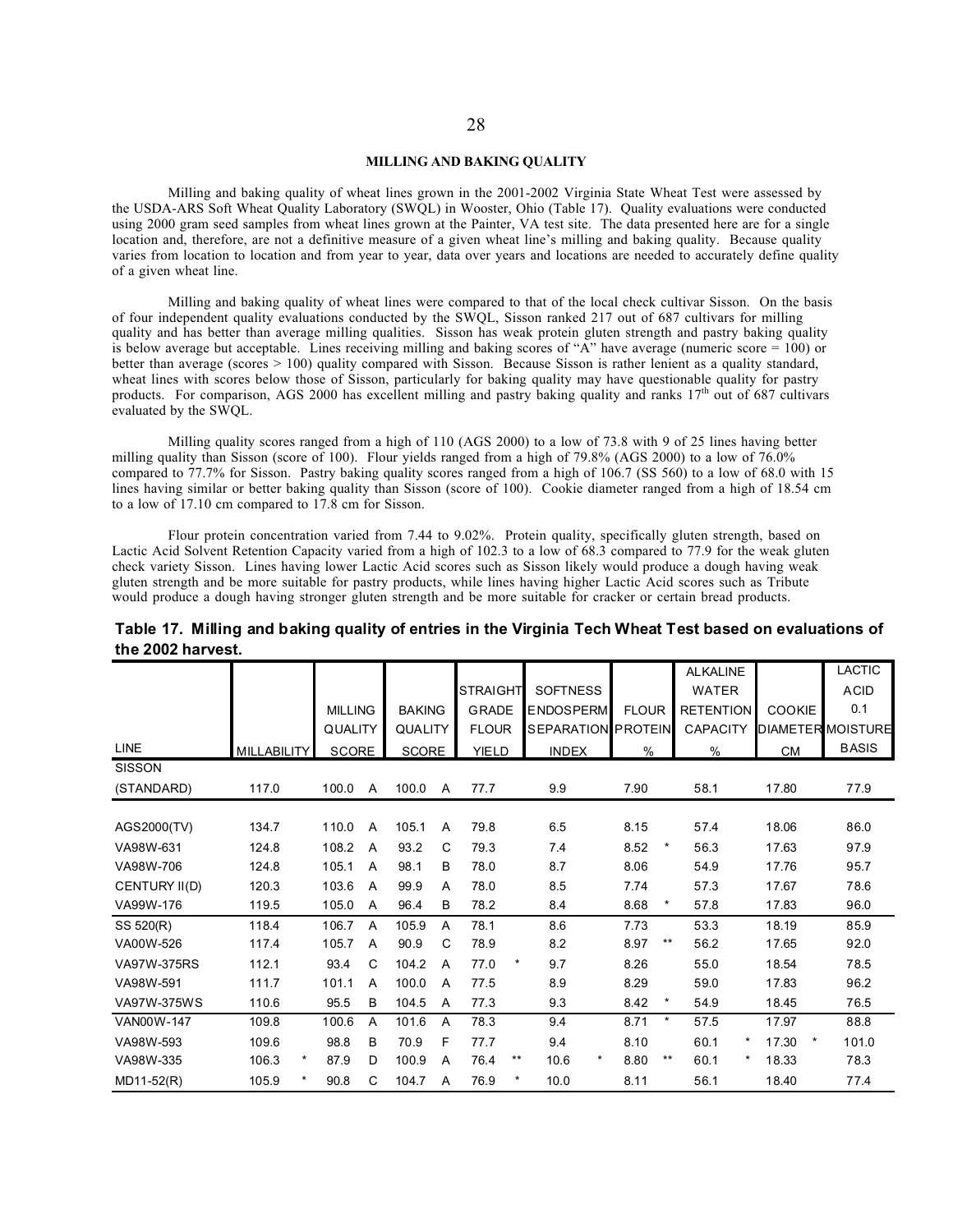|                              | Table 17. Milling and baking quality of entries in the Virginia Tech Wheat Test based on evaluations of |  |  |
|------------------------------|---------------------------------------------------------------------------------------------------------|--|--|
| the 2002 harvest, continued. |                                                                                                         |  |  |

|                     |                    |          |                |                |                |                |                 |        |                           |          |              |         | <b>ALKALINE</b>  |            |               | LACTIC                   |
|---------------------|--------------------|----------|----------------|----------------|----------------|----------------|-----------------|--------|---------------------------|----------|--------------|---------|------------------|------------|---------------|--------------------------|
|                     |                    |          |                |                |                |                | <b>STRAIGHT</b> |        | <b>SOFTNESS</b>           |          |              |         | <b>WATER</b>     |            |               | <b>ACID</b>              |
|                     |                    |          | <b>MILLING</b> |                | <b>BAKING</b>  |                | <b>GRADE</b>    |        | <b>ENDOSPERM</b>          |          | <b>FLOUR</b> |         | <b>RETENTION</b> |            | <b>COOKIE</b> | 0.1                      |
|                     |                    |          | QUALITY        |                | <b>QUALITY</b> |                | <b>FLOUR</b>    |        | <b>SEPARATION PROTEIN</b> |          |              |         | <b>CAPACITY</b>  |            |               | <b>DIAMETER MOISTURE</b> |
| <b>LINE</b>         | <b>MILLABILITY</b> |          | <b>SCORE</b>   |                | <b>SCORE</b>   |                | YIELD           |        | <b>INDEX</b>              |          | %            |         | %                |            | <b>CM</b>     | <b>BASIS</b>             |
| <b>SISSON</b>       |                    |          |                |                |                |                |                 |        |                           |          |              |         |                  |            |               |                          |
| (STANDARD)          | 117.0              |          | 100.0          | $\overline{A}$ | 100.0          | A              | 77.7            |        | 9.9                       |          | 7.90         |         | 58.1             |            | 17.80         | 77.9                     |
|                     |                    |          |                |                |                |                |                 |        |                           |          |              |         |                  |            |               |                          |
| VA00W-562           | 105.3              | $^\star$ | 98.4           | B              | 99.0           | B              | 77.6            |        | 9.4                       |          | 9.02         | $***$   | 56.7             |            | 17.82         | 86.1                     |
| PIONEER 26R24(B)    | 104.7              | $^\star$ | 92.2           | C              | 100.7          | A              | 76.7            | $\ast$ | 10.1                      |          | 7.78         |         | 57.5             |            | 17.70         | 88.9                     |
| SS 560(R)           | 103.8              | $^\star$ | 87.3           | D              | 106.7          | A              | 76.8            |        | 10.8                      | $^\star$ | 7.44         |         | 58.1             |            | 18.10         | 75.0                     |
| SS 550(R)           | 103.8              | $^\star$ | 89.7           | D.             | 101.0          | A              | 76.7            |        | 10.6                      | $\star$  | 7.50         |         | 60.2             | $^\star$   | 18.04         | 77.5                     |
| VA00W-38            | 102.0              | *        | 85.2           | D              | 97.4           | B              | 76.0            | $***$  | 10.4                      |          | 8.05         |         | 58.2             |            | 17.70         | 102.3                    |
| VAN98W-342          | 99.0               | $\star$  | 90.7           | C              | 100.4          | $\overline{A}$ | 76.8            | $\ast$ | 10.3                      |          | 8.74         | $^\ast$ | 60.3             | $\star$    | 18.22         | 68.3                     |
| VA99W-419           | 97.0               | $***$    | 84.5           | Ε              | 101.3          | A              | 76.0            | $***$  | 11.0                      | $***$    | 8.38         | $^\ast$ | 56.9             |            | 17.75         | 92.3                     |
| VA99W-131           | 96.1               | $***$    | 84.7           | Е              | 68.0           | E              | 76.6            | $***$  | 10.8                      | $^\ast$  | 7.77         |         | 60.4             | $^\star$   | 17.30         | 81.5<br>$\ast$           |
| <b>USG 3209(RT)</b> | 93.8               | $***$    | 85.3           | D              | 98.1           | B              | 76.6            | $***$  | 10.9                      | $^\ast$  | 7.83         |         | 60.8             | *          | 17.92         | 87.5                     |
| VA00W-464           | 91.0               | $***$    | 73.8           | F              | 99.4           | в              | 76.1            | **     | 12.2                      | $***$    | 7.54         |         | 61.1             | $^{\star}$ | 18.00         | 89.5                     |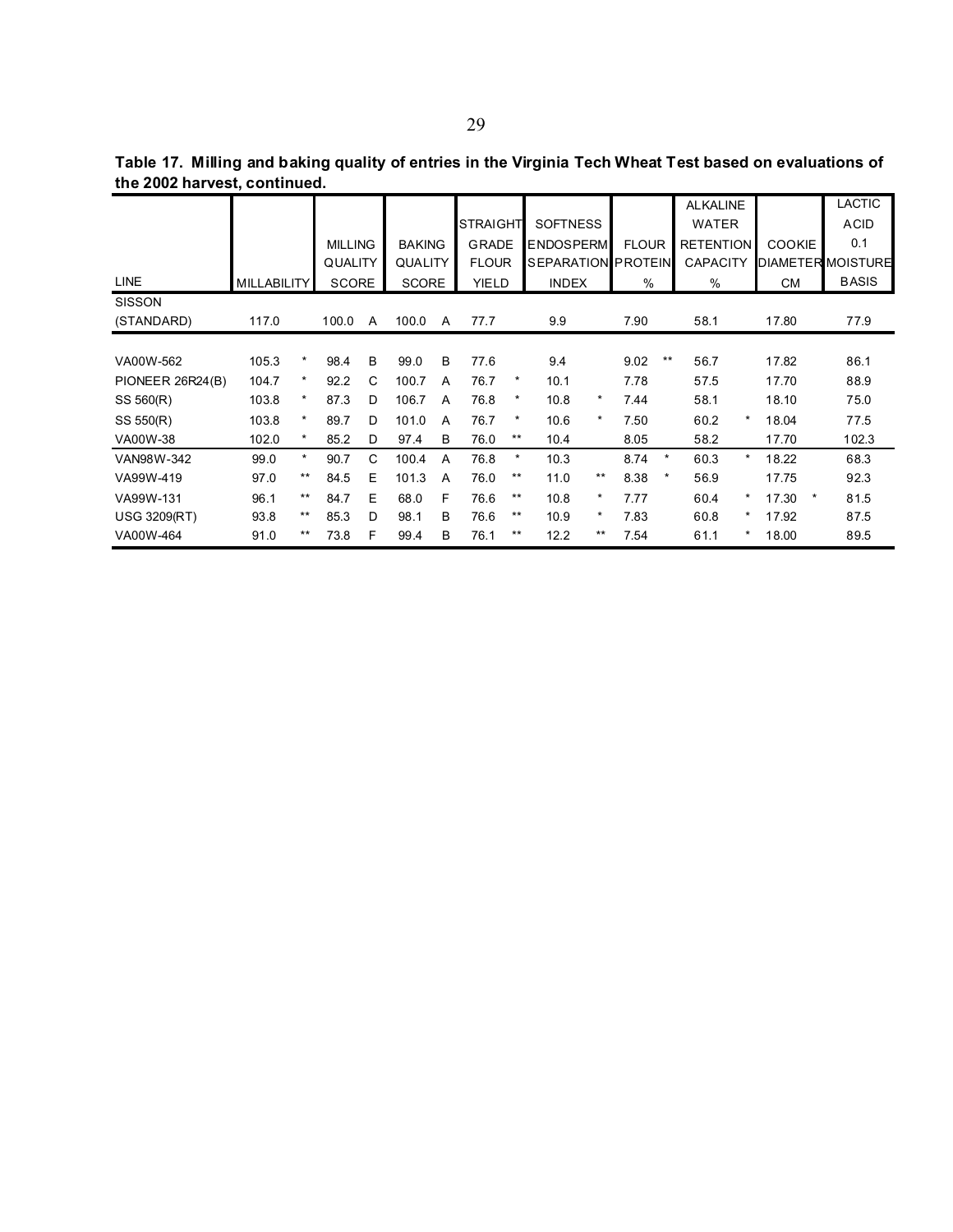#### **WHEAT SCAB RESEARCH**

Full time effort by several members of Dr. Carl Griffey's staff including Jianli Chen, Julie Wilson, Tom Pridgen, and Daryoosh Nabati is making progress toward varieties with reduced scab incidence and reduced severity. Data in Table 11 and previous years' results show released varieties such as McCormick, Tribute, Neuse, and Roane to have reduced scab infection compared to varieties such as SS535, Featherstone 520, Coker 9184, and Crawford. Further research will hopefully identify more high yielding lines such as McCormick, Tribute, Neuse, and Roane that have significantly lower scab infection.

|                       |  |  | Table 18. Reaction of Entries in the Virginia State Wheat Test to Fusarium Head |  |
|-----------------------|--|--|---------------------------------------------------------------------------------|--|
| Blight, 2003 Harvest. |  |  |                                                                                 |  |

|                        | FHB               | FHB      |                    |
|------------------------|-------------------|----------|--------------------|
|                        | Incidence         | Severity | <b>FHB</b>         |
| Line                   | $({\%})^2$        | $(\%)^3$ | Index <sup>4</sup> |
| <b>ROANE(B)</b>        | 25.0              | 11.3     | 3.0                |
| <b>NEUSE(R)</b>        | 27.5              | 11.8     | 3.5                |
| VA00W-38               | 30.0              | 9.8      | 4.0                |
| VA01W-205              | 37.5              | 10.4     | 4.0                |
| <b>USG 3430(RT)</b>    | 30.0              | 11.8     | 4.0                |
| <b>McCORMICK</b>       | 32.5              | 13.1     | 4.5                |
| VA99W-419              | 30.0              | 13.2     | 4.5                |
| <b>USG 3350(RT)</b>    | 32.5              | 13.9     | 4.5                |
| VA00W-464              | 37.5              | 12.2     | 5.0                |
| <b>VAN99W-20</b>       | 47.5              | 11.8     | 6.0                |
| VA01W-99               | $\overline{37.5}$ | 15.7     | 6.0                |
| <b>USG 3209(RT)</b>    | 45.0              | 13.3     | 6.0                |
| VA00W-462              | 37.5              | 15.1     | 6.5                |
| VA97W-24               | 40.0              | 15.0     | 7.5                |
| VA99W-452              | 57.5              | 13.2     | 7.5                |
| GA931241E16(RT)        | 40.0              | 16.4     | 7.5                |
| <b>USG 3650(RT)</b>    | 45.0              | 16.0     | 7.5                |
| <b>COKER 9025(D)</b>   | 50.0              | 16.0     | 8.0                |
| <b>JACKSON(B)</b>      | 50.0              | 15.1     | 8.5                |
| PIONEER 26R58(D)       | 52.5              | 14.5     | 8.5                |
| VA01W-18               | 40.0              | 19.2     | 9.0                |
| <b>PIONEER 2580(D)</b> | 52.5              | 16.0     | 9.0                |
| <b>MASSEY</b>          | 47.5              | 19.9     | 9.5                |
| VA98W-706              | 50.0              | 17.1     | 9.5                |
| VA01W-258              | 40.0              | 19.8     | 9.5                |
| V9212(D)               | 47.5              | 16.5     | $\overline{9.5}$   |
| V9301                  | 42.5              | 16.3     | 9.5                |
| VAN98W-342             | 50.0              | 16.4     | 10.0               |
| <b>COKER 9295(D)</b>   | 42.5              | 23.2     | 10.0               |
| MSU line D8006         | 50.0              | 17.2     | 10.5               |
| SS 560(R)              | 50.0              | 16.5     | 10.5               |
| <b>TRIBUTE</b>         | 47.5              | 19.6     | 10.5               |
| NC98-26143(R)          | 52.5              | 19.2     | 11.0               |
| VA98W-749              | 52.5              | 20.6     | 11.5               |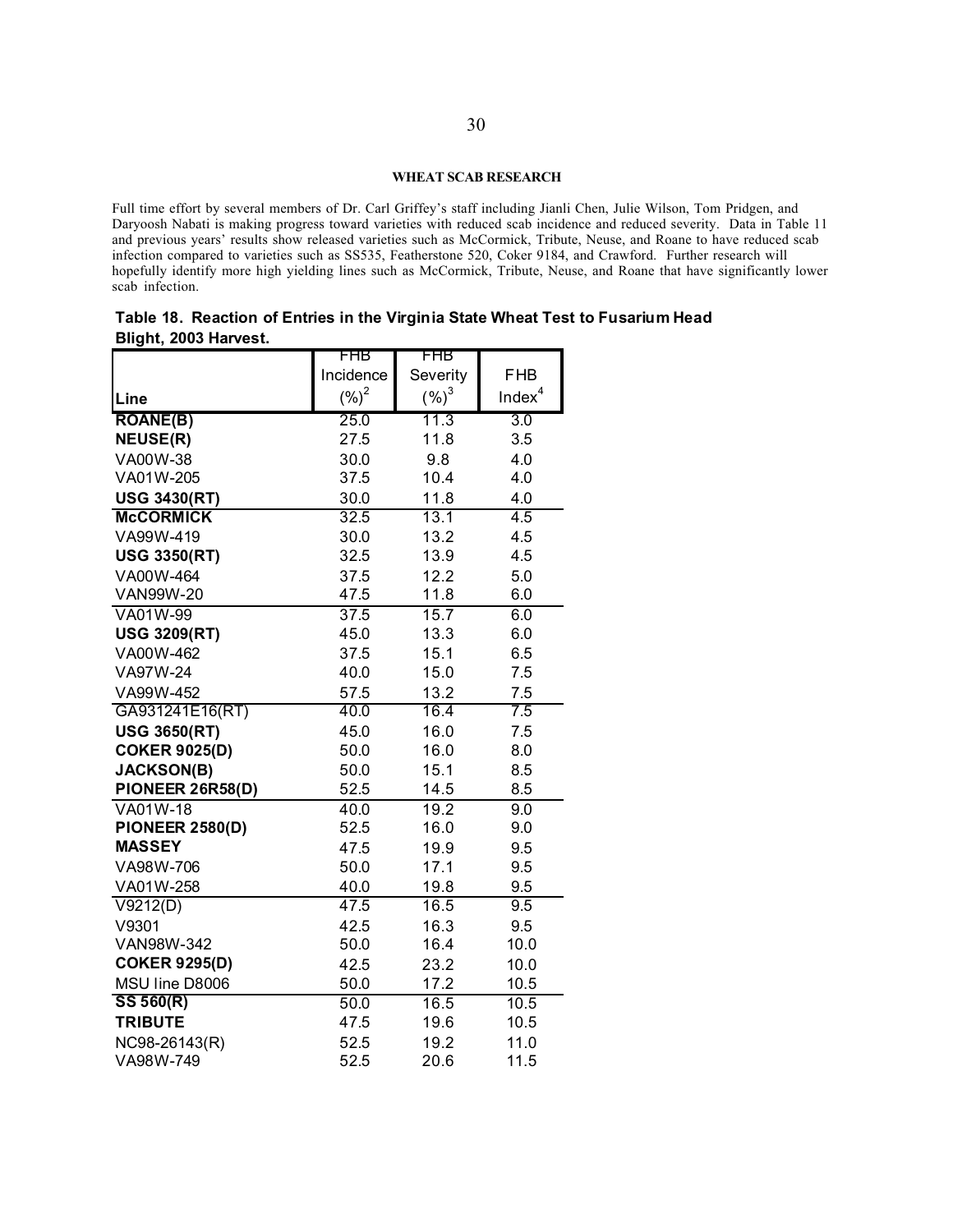|                             | FHB        | FHB      |                    |
|-----------------------------|------------|----------|--------------------|
|                             | Incidence  | Severity | <b>FHB</b>         |
| Line                        | $({\%})^2$ | $(\%)^3$ | Index <sup>4</sup> |
| VA00W-286                   | 57.5       | 17.1     | 11.5               |
| VA99W-176                   | 52.5       | 17.4     | 12.0               |
| VA01W-317                   | 57.5       | 21.4     | 12.0               |
| MD71-5                      | 55.0       | 18.0     | 12.0               |
| <b>BENTON</b>               | 52.5       | 19.9     | 12.0               |
| NC98-24050(R)               | 60.0       | 18.4     | 12.0               |
| <b>PIONEER 2684(D)</b>      | 52.5       | 17.9     | 12.0               |
| PIONEER 26R24(D)            | 52.5       | 19.9     | 13.0               |
| <b>SS 550(B)</b>            | 52.5       | 22.8     | 13.5               |
| SS 535(R)                   | 60.0       | 19.1     | 13.5               |
| <b>CENTURY II(D)</b>        | 57.5       | 19.8     | 13.5               |
| <b>COKER B960457(D)</b>     | 52.5       | 20.2     | 13.5               |
| MV5-46                      | 55.0       | 19.7     | 14.0               |
| SS 520(R)                   | 60.0       | 20.7     | 14.0               |
| VA00W-526                   | 57.5       | 22.1     | 14.5               |
| VA01W-353                   | 57.5       | 19.3     | 14.5               |
| VA00W-562                   | 65.0       | 23.0     | 15.0               |
| VA01W-145                   | 65.0       | 21.1     | 15.0               |
| <b>SISSON</b>               | 55.0       | 20.8     | 15.5               |
| VA01W-148                   | 62.5       | 21.0     | 15.5               |
| $MD11-52(R)$                | 57.5       | 23.4     | 15.5               |
| VA97W-375RS                 | 62.5       | 22.7     | 16.0               |
| VA99W-28                    | 65.0       | 22.2     | 16.5               |
| <b>VAN98W-170WS</b>         | 67.5       | 23.9     | 17.5               |
| <b>FEATHERSTONE 520(RT)</b> | 62.5       | 24.8     | 17.5               |
| VA98W-335                   | 62.5       | 24.3     | 18.0               |
| GA931233E17(D)              | 57.5       | 23.8     | 18.0               |
| <b>COKER 9184(D)</b>        | 70.0       | 26.8     | 19.0               |
| VA00W-566                   | 55.0       | 23.8     | 19.5               |
| <b>VAN00W-147</b>           | 80.0       | 24.7     | 20.0               |
| VA98W-631                   | 67.5       | 26.4     | 21.5               |
| VA01W-112                   | 82.5       | 26.2     | 21.5               |
| GA931470E62(D)              | 67.5       | 27.7     | 22.5               |
| <b>CRAWFORD</b>             | 80.0       | 32.0     | 26.0               |
| VA01W-283                   | 80.0       | 37.0     | 30.0               |
| VA97W-375WS                 | 92.5       | 34.0     | 31.5               |
| <b>Grand Mean</b>           | 52.86      | 19.27    | 12.21              |
| CV (%)                      | 37.90      | 37.90    | 68.30              |
| LSD (0.05)                  | 33.40      | 12.18    | 13.91              |

**Table 18. Reaction of Entries in the Virginia State Wheat Test to Fusarium Head Blight, 2003 Harvest, continued.**

Entries were planted at Blacksburg, VA and were inoculated at booting and 50% heading stages with *Fusarium graminearum* spore suspension.

<sup>2</sup> Scab Incidence (%): Percentage of infected spikes among 50 randomly selected spikes.

<sup>3</sup> Scab Severity (%): Percentage of infected florets divided by total number of florets on the infected spikes.

<sup>4</sup> Scab Index: Scab incidence x scab severity x 100; an overall indicator of scab resistance/susceptibility level.